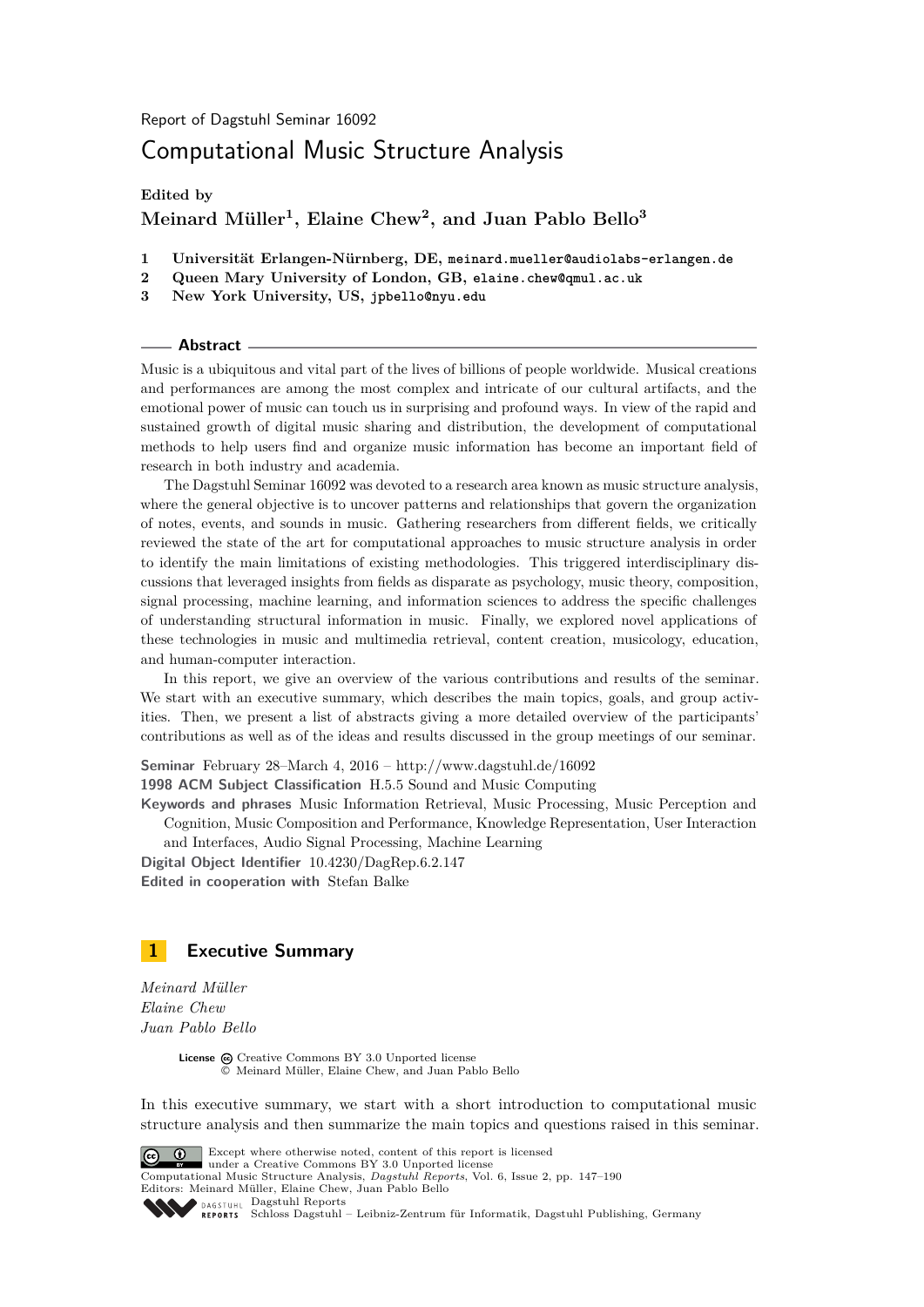Furthermore, we briefly describe the background of the seminar's participants, the various activities, and the overall organization. Finally, we reflect on the most important aspects of this seminar and conclude with future implications and acknowledgments.

### **Introduction**

One of the attributes distinguishing music from other types of multimedia data and general sound sources are the rich, intricate, and hierarchical structures inherently organizing notated and performed music. On the lowest level, one may have sound events such as individual notes, which are characterized by the way they sound, i.e., their timbre, pitch and duration. Such events form larger structures such as motives, phrases, and chords, and these elements again form larger constructs that determine the overall layout of the composition. This higher structural level is specified in terms of musical parts and their mutual relations. The general goal of *music structure analysis* is to segment or decompose music into patterns or units that possess some semantic relevance and then to group these units into musically meaningful categories.

While humans often have an intuitive understanding of musical patterns and their relations, it is generally hard to explicitly describe, quantify, and capture musical structures. Because of different organizing principles and the existence of temporal hierarchies, musical structures can be highly complex and ambiguous. First of all, a temporal segmentation of a musical work may be based on various properties such as homogeneity, repetition, and novelty. While the musical structure of one piece of music may be explained by repeating melodies, the structure in other pieces may be characterized by a certain instrumentation or tempo. Then, one has to account for different musical dimensions, such as melody, harmony, rhythm, or timbre. For example, in Beethoven's Fifth Symphony the "fate motive" is repeated in various ways – sometimes the motive is shifted in pitch, sometimes only the rhythmic pattern is preserved. Furthermore, the segmentation and structure will depend on the musical context to be considered; in particular, the threshold of similarity may change depending on the timescale or hierarchical level of focus. For example, the recapitulation of a sonata may be considered a kind of repetition of the exposition on a coarse temporal level even though there may be significant modifications in melody and harmony. In addition, the complexity of the problem can depend on how the music is represented. For example, while it is often easy to detect certain structures such as repeating melodies in symbolic music data, it is often much harder to automatically identify such structures in audio representations. Finally, certain structures may emerge only in the aural communication of music. For example, grouping structures may be imposed by accent patterns introduced in performance. Hence, such structures are the result of a creative or cognitive process of the performer or listener rather then being an objective, measurable property of the underlying notes of the music.

### **Main Topics and Questions**

In this seminar, we brought together experts from diverse fields including psychology, music theory, composition, computer science, music technology, and engineering. Through the resulting interdisciplinary discussions, we aimed to better understand the structures that emerge in composition, performance, and listening, and how these structures interrelate. For example, while there are certain structures inherent in the note content of music, the perception and communication of structure are themselves also creative acts subject to interpretation. There may be some structures intended by the composer or improviser, which are not fully communicated by symbolic descriptions such as musical score notation. The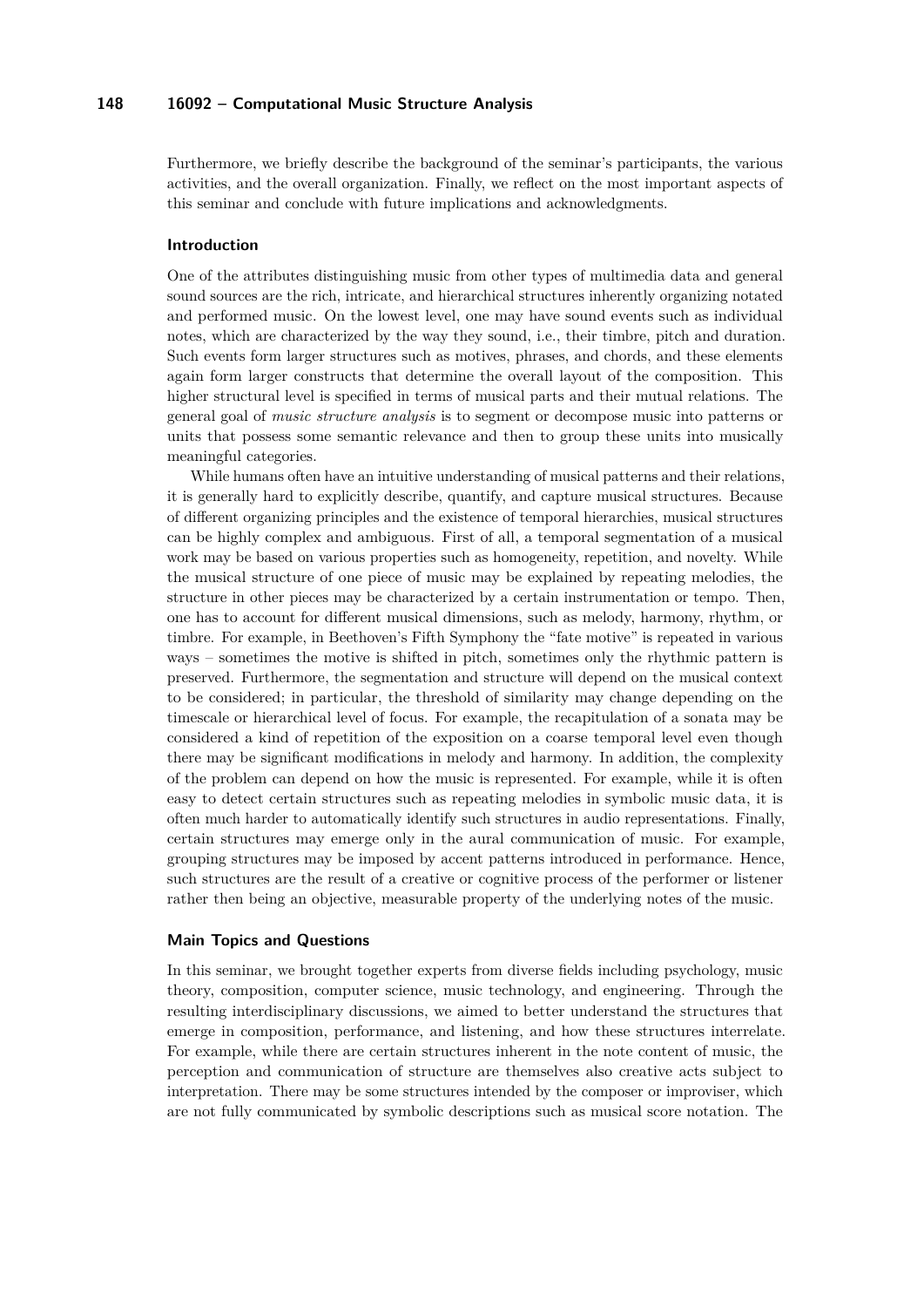performer, if different from the composer, then must interpret structures from the score, and decide on the prosodic means by which to convey them. When a listener then tries to make sense of the performed piece, that act of sense-making, of constructing structure and meaning from an auditory stream is also a creative one. As a result, different people along this communication chain may come up with different solutions, depending on their experiences, their musical backgrounds, and their current thinking or mood.

Based on our discussions of various principles and aspects that are relevant for defining musical patterns and structures, the following questions were raised.

- How can ambiguity in notions such as repetition, similarity, grouping, and segmentation  $\mathbf{r}$ be handled and modeled?
- In which way do these notions depend on the music style and tradition?  $\mathbf{r}$
- How can one account for the relations within and across different hierarchical levels of  $\blacksquare$ structural patterns?
- $\blacksquare$  How can long-term structures be built up from short-term patterns, and, vice versa, how can the knowledge of global structural information support the analysis of local events?
- $\blacksquare$  How can information on rhythm, melody, harmony, timbre, or dynamics be fused within unifying structural models?
- How can the relevance of these aspects be measured?
- $\blacksquare$  How do computational models need to be changed to account for human listeners?

By addressing such fundamental questions, we aimed for a better understanding of the principles and model assumptions on which current computational procedures are based, as well as the identification of the main challenges ahead.

Another important goal of this seminar was to discuss how computational structure analysis methods may open up novel ways for users to find and access music information in large, unstructured, and distributed multimedia collections. Computational music structure analysis is not just an end in itself; it forms the foundation for many music processing and retrieval applications. Computational methods for structuring and decomposing digitized artifacts into semantically meaningful units are of fundamental importance not only for music content but also for general multimedia content including speech, image, video, and geometric data. Decomposing a complex object into smaller units often constitutes the first step for simplifying subsequent processing and analysis tasks, for deriving compact object descriptions that can be efficiently stored and transmitted, and for opening up novel ways for users to access, search, navigate, and interact with the content. In the music context, many of the current commercially available services for music recommendation and playlist generation employ *context-based* methods, where textual information (e. g., tags, structured metadata, user access patterns) surrounding the music object are exploited. However, there are numerous data mining problems for which context-based analysis is insufficient, as it tends to be low on specifics and unevenly distributed across artists and styles. In such cases, one requires *content-based* methods, where the information is obtained directly from the analysis of audio signals, scores and other representations of the music. In this context, the following questions were raised.

- $\blacksquare$  How can one represent partial and complex similarity relations within and across music documents?
- What are suitable interfaces that allow users to browse, interact, adapt, and understand  $\equiv$ musical structures?
- $\blacksquare$  How can musical structures be visualized?
- How can structural information help improve the organizing and indexing of music m. collections?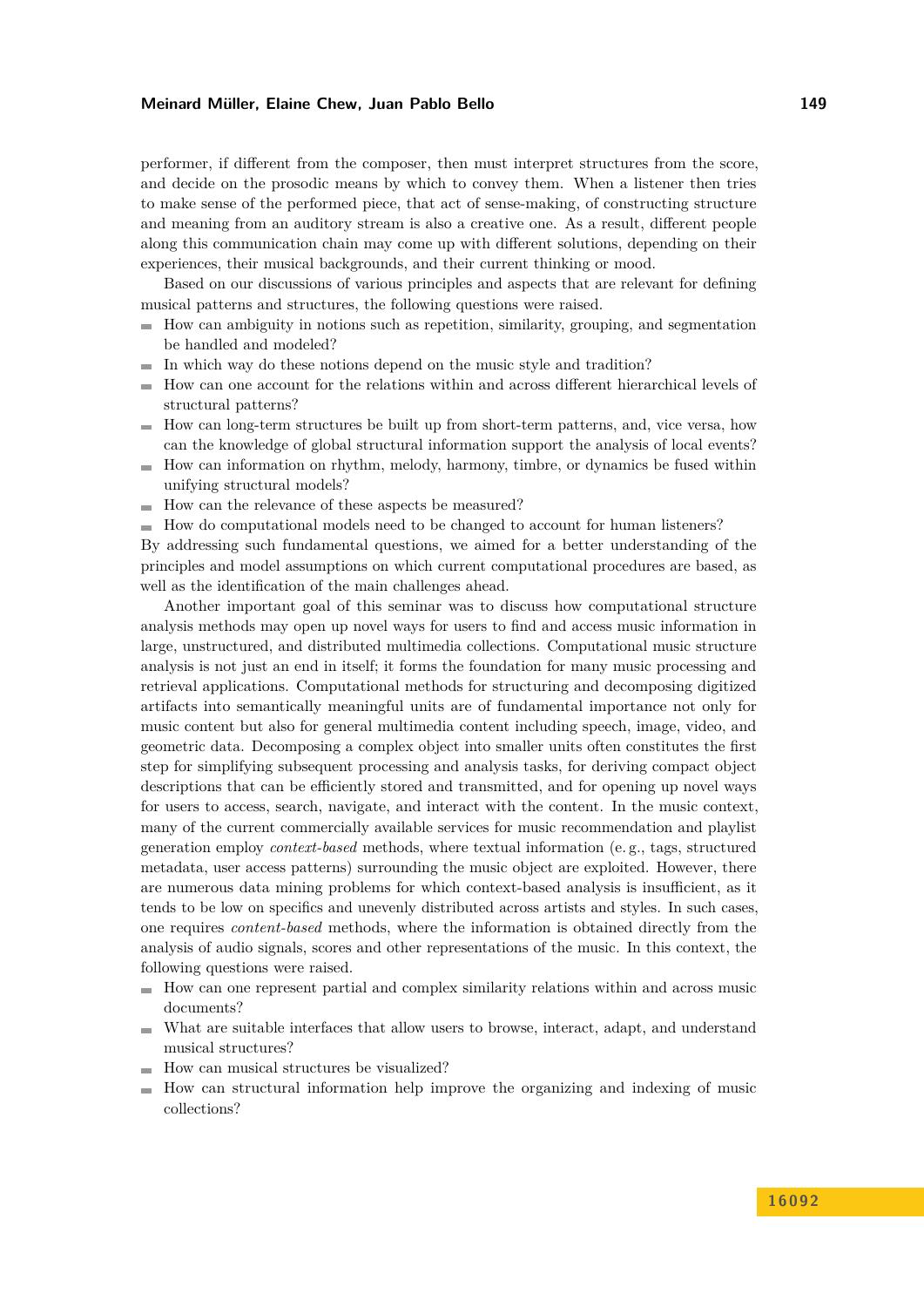#### **Participants, Interaction, Activities**

In our seminar, we had 31 participants, who came from various locations around the world including North America (8 participants from the U.S.), Asia (2 participants from Japan), and Europe (21 participants from Austria, France, Germany, Netherlands, Portugal, Spain, United Kingdom). Many of the participants came to Dagstuhl for the first time and expressed enthusiasm about the open and retreat-like atmosphere. Besides its international character, the seminar was also highly interdisciplinary. While most of the participating researchers are working in the fields of music information retrieval, we have had participants with a background in musicology, cognition, psychology, signal processing, and other fields. This led to the seminar having many cross-disciplinary intersections and provoking discussions as well as numerous social activities including playing music together. One particular highlight of such social activities was a concert on Thursday evening, where various participant-based ensembles performed a wide variety of music including popular music, jazz, and classical music. Some of the performed pieces were original compositions by the seminar's participants.

#### **Overall Organization and Schedule**

Dagstuhl seminars are known for having a high degree of flexibility and interactivity, which allows participants to discuss ideas and to raise questions rather than to present research results. Following this tradition, we fixed the schedule during the seminar asking for spontaneous contributions with future-oriented content, thus avoiding a conference-like atmosphere, where the focus tends to be on past research achievements. After the organizers have given an overview of the Dagstuhl concept and the seminar's overall topic, we started the first day with self-introductions, where all participants introduced themselves and expressed their expectations and wishes for the seminar. We then continued with a small number of ten-minute stimulus talks, where specific participants were asked to address some critical questions on music structure analysis in a nontechnical fashion. Each of these talks seamlessly moved towards an open discussion among all participants, where the respective presenters took over the role of a moderator. These discussions were well received and often lasted for more than half an hour. The first day closed with a brainstorming session on central topics covering the participants' interests while shaping the overall schedule and format of our seminar. During the next days, we split into small groups, each group discussing a more specific topic in greater depth. The results and conclusions of these parallel group sessions, which lasted between 60 to 90 minutes, were then presented to, and discussed with, the plenum. Furthermore, group discussions were interleaved with additional stimulus talks spontaneously given by participants. This mixture of presentation elements gave all participants the opportunity for presenting their ideas to the plenum while avoiding a monotonous conference-like presentation format. Finally, on the last day, the seminar concluded with a session we called "self-outroductions" where each participant presented his or her personal view of the main research challenges and the seminar.

#### **Conclusions and Acknowledgment**

Having the Dagstuhl seminar, our aim was to gather researchers from different fields including information retrieval, signal processing, musicology and psychology. This allowed us to approach the problem of music structure analysis by looking at a broad spectrum of data analysis techniques (including signal processing, machine learning, probabilistic models, user studies), by considering different domains (including text, symbolic, image, audio representations), and by drawing inspiration from creative perspectives of the agents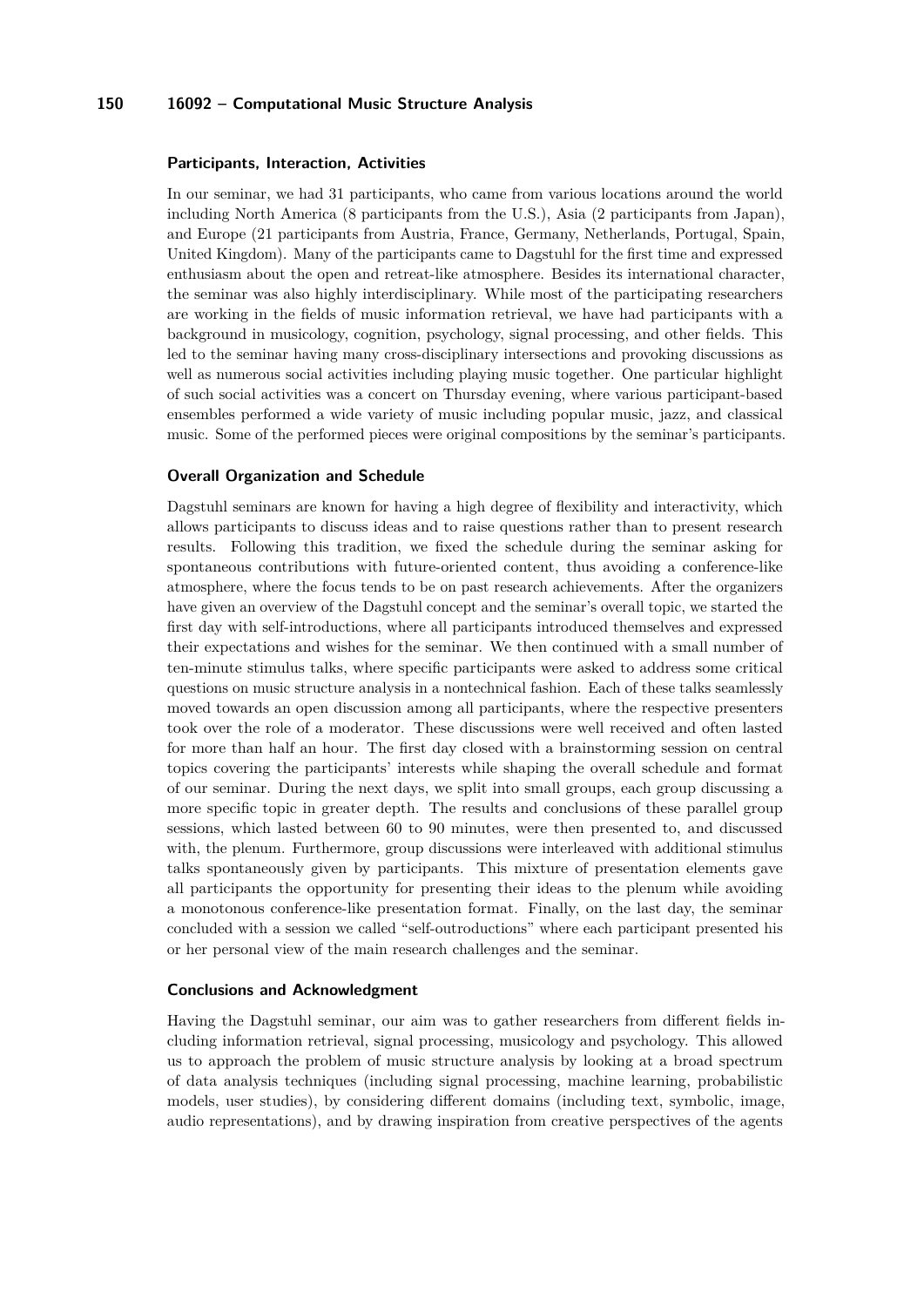(composer, performer, listener) involved. As a key result of this seminar, we achieved some significant progress towards understanding, modeling, representing, extracting, and exploiting musical structures. In particular, our seminar contributed to further closing the gap between music theory, cognition, and the computational sciences.

The Dagstuhl seminar gave us the opportunity for having interdisciplinary discussions in an inspiring and retreat-like atmosphere. The generation of novel, technically oriented scientific contributions was not the focus of the seminar. Naturally, many of the contributions and discussions were on a rather abstract level, laying the foundations for future projects and collaborations. Thus, the main impact of the seminar is likely to take place in the medium to long term. Some more immediate results, such as plans to share research data and software, also arose from the discussions. As measurable outputs from the seminar, we expect to see several joint papers and applications for funding.

Beside the scientific aspect, the social aspect of our seminar was just as important. We had an interdisciplinary, international, and very interactive group of researchers, consisting of leaders and future leaders in our field. Many of our participants were visiting Dagstuhl for the first time and enthusiastically praised the open and inspiring setting. The group dynamics were excellent with many personal exchanges and common activities. Some scientists expressed their appreciation for having the opportunity for prolonged discussions with researchers from neighboring research fields – some thing that which is often impossible during conference-like events.

In conclusion, our expectations of the seminar were not only met but exceeded, in particular with respect to networking and community building. We would like to express our gratitude to the Dagstuhl board for giving us the opportunity to organize this seminar, the Dagstuhl office for their exceptional support in the organization process, and the entire Dagstuhl staff for their excellent service during the seminar. In particular, we want to thank Susanne Bach-Bernhard, Roswitha Bardohl, Marc Herbstritt, and Sascha Daeges for their assistance during the preparation and organizing of the seminar.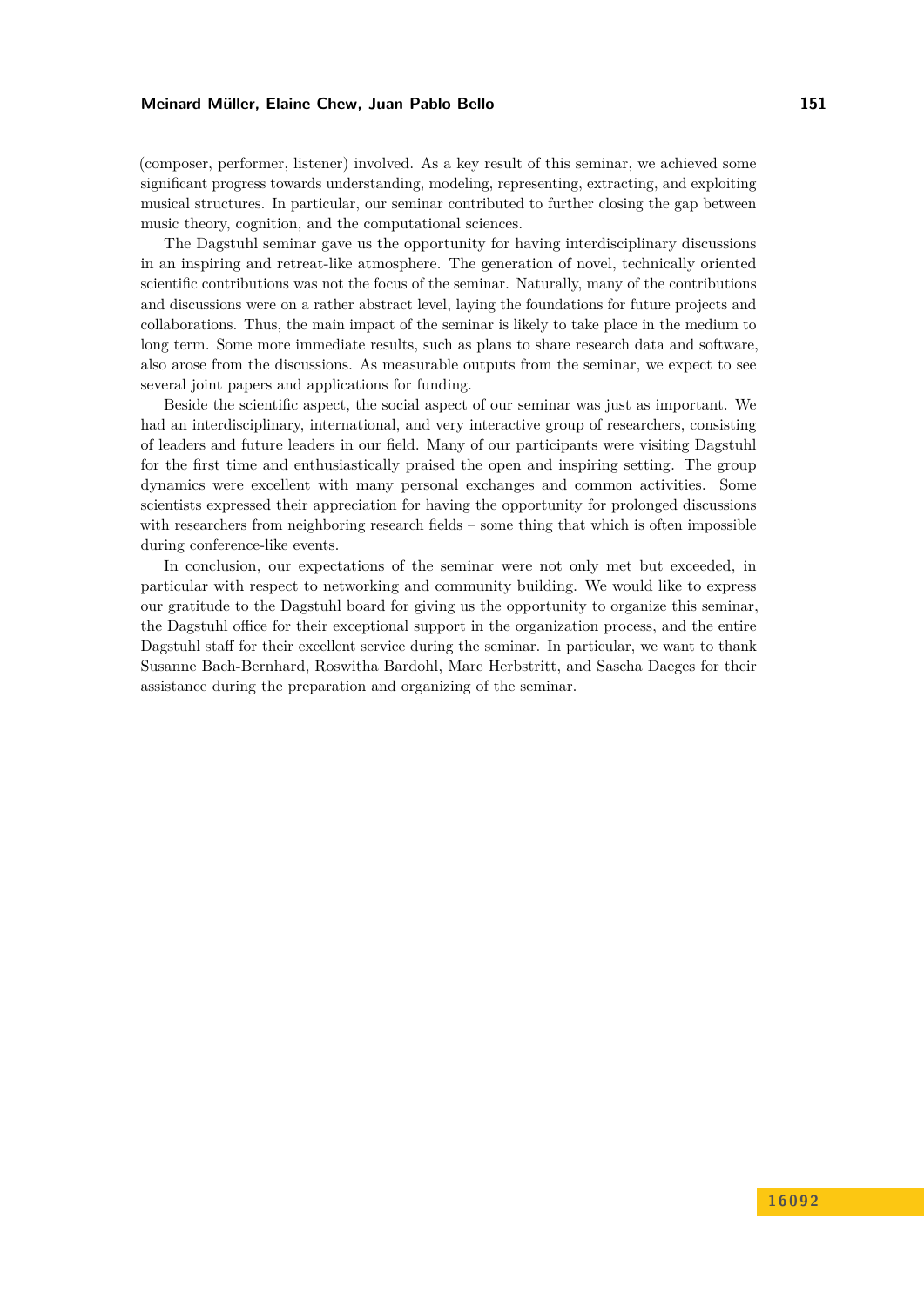# **2 Table of Contents**

| <b>Executive Summary</b><br>Meinard Müller, Elaine Chew, and Juan Pablo Bello  147                                                             |
|------------------------------------------------------------------------------------------------------------------------------------------------|
| <b>Stimulus Talks</b>                                                                                                                          |
| Computational Music Structure Analysis (or How to Represent the Group's Interests<br>and Opinions in a Few Slides)                             |
| What You Hear and What You Must Make Others Hear                                                                                               |
| Exposing Hierarchy Through Graph Analysis                                                                                                      |
| Music Structure: Seeking Segmentations or Scenes?                                                                                              |
| Looking Beneath the Musical Surface                                                                                                            |
| Computational Music Structure Analysis: A Computational Enterprise into Time<br>in Music                                                       |
| Defining the Emcee's Flow                                                                                                                      |
| Richard Wagner's Concept of 'Poetico-Musical Period' as a Hypothesis for Computer-<br><b>Based Harmonic Analysis</b>                           |
| Large-Scale Structures in Computer-Generated Music                                                                                             |
| A Composer's Perspective on MIR<br>$Carmine-Enanuele$ Cella $\ldots \ldots \ldots \ldots \ldots \ldots \ldots \ldots \ldots \ldots \ldots 163$ |
| Evolution and Salience                                                                                                                         |
| Beat Tracking with Music Structure                                                                                                             |
| Can We Reach a Consensus on the Minimum Amount of Originality to Regard a<br>Piece of Music as Original?                                       |
| Let's Untie Our Hands! Use All the Data You Have and Stop Making Life Difficult                                                                |
| Towards an Information-Theoretic Framework for Music Structure                                                                                 |
|                                                                                                                                                |
| MorpheuS: Constraining Structure in Music Generation                                                                                           |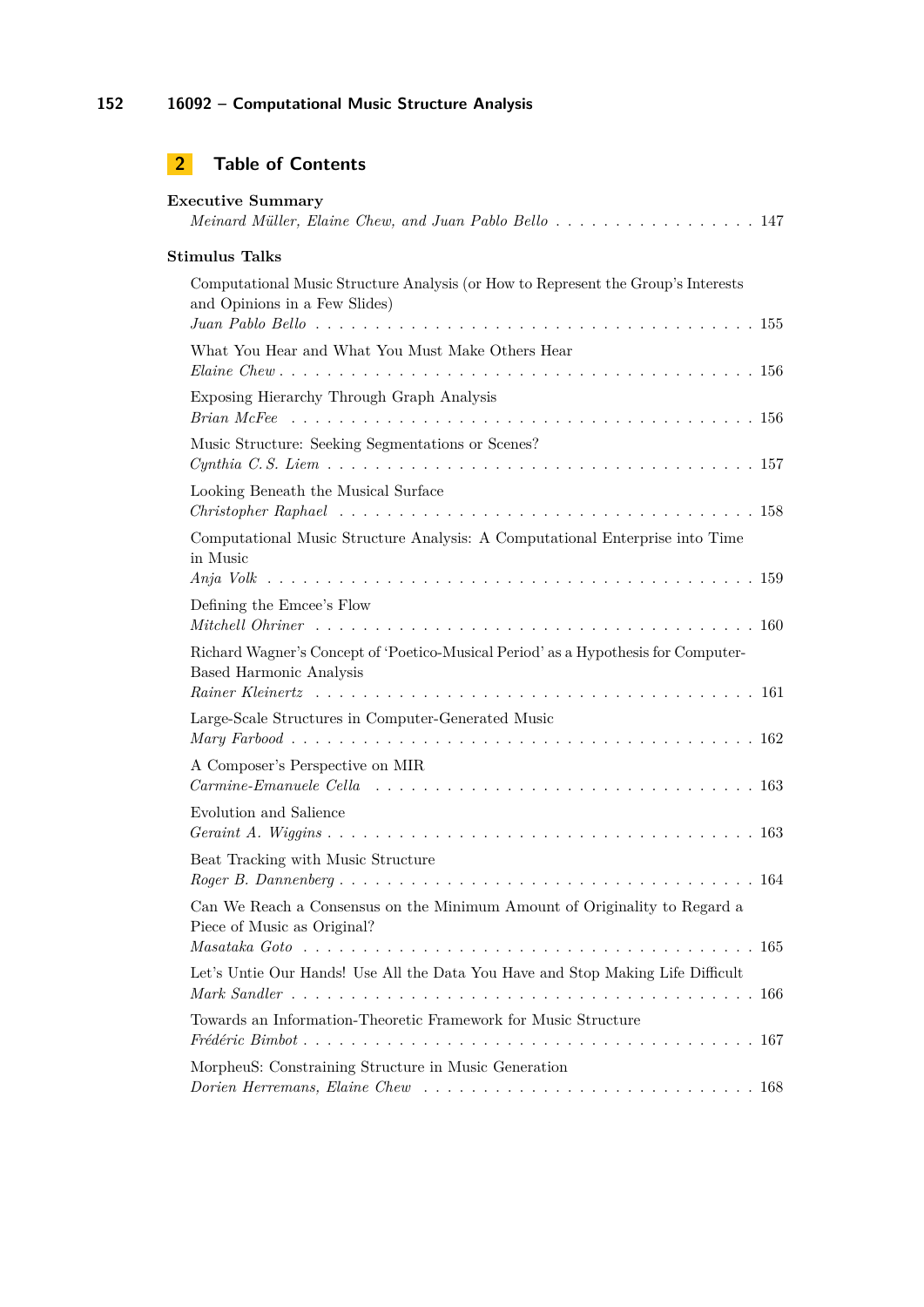| Using Prior Expectations to Improve Structural Analysis: A Cautionary Tale                                 |
|------------------------------------------------------------------------------------------------------------|
| Music Segmentation: of what, for what, for who                                                             |
| Flexible Frameworks for the Analysis of Rhythm and Meter in Music                                          |
| Music Structure: Scale, Homegeneity/Repetition, Musical Knowledge                                          |
| <b>Further Topics and Open Problems</b>                                                                    |
| Musical Structure Analysis for Jazz Recordings                                                             |
| On the Role of Long-Term Structure for the Detection of Short-Term Music Events                            |
| Mid-level Representations for Rhythmic Patterns                                                            |
| Representation of Musical Structure for a Computationally Feasible Integration<br>with Audio-Based Methods |
| Robust Features for Representing Structured Signal Components                                              |
| Reversing the Music Structure Analysis Problem                                                             |
| Approaching the Ambiguity Problem of Computational Structure Segmentation                                  |
| Multi-Level Temporal Structure in Music                                                                    |
| The Ceres System for Optical Music Recognition                                                             |
| Musical Structure Between Music Theory, Cognition and Computational Modeling                               |
| Accessing Temporal Information in Classical Music Audio Recordings                                         |
| <b>Working Groups</b>                                                                                      |
| Human-in-the-Loop for Music Structure Analysis                                                             |
| Computational Methods                                                                                      |
| Applications of Music Structure Analysis                                                                   |
| Rhythm in Music Structure Analysis                                                                         |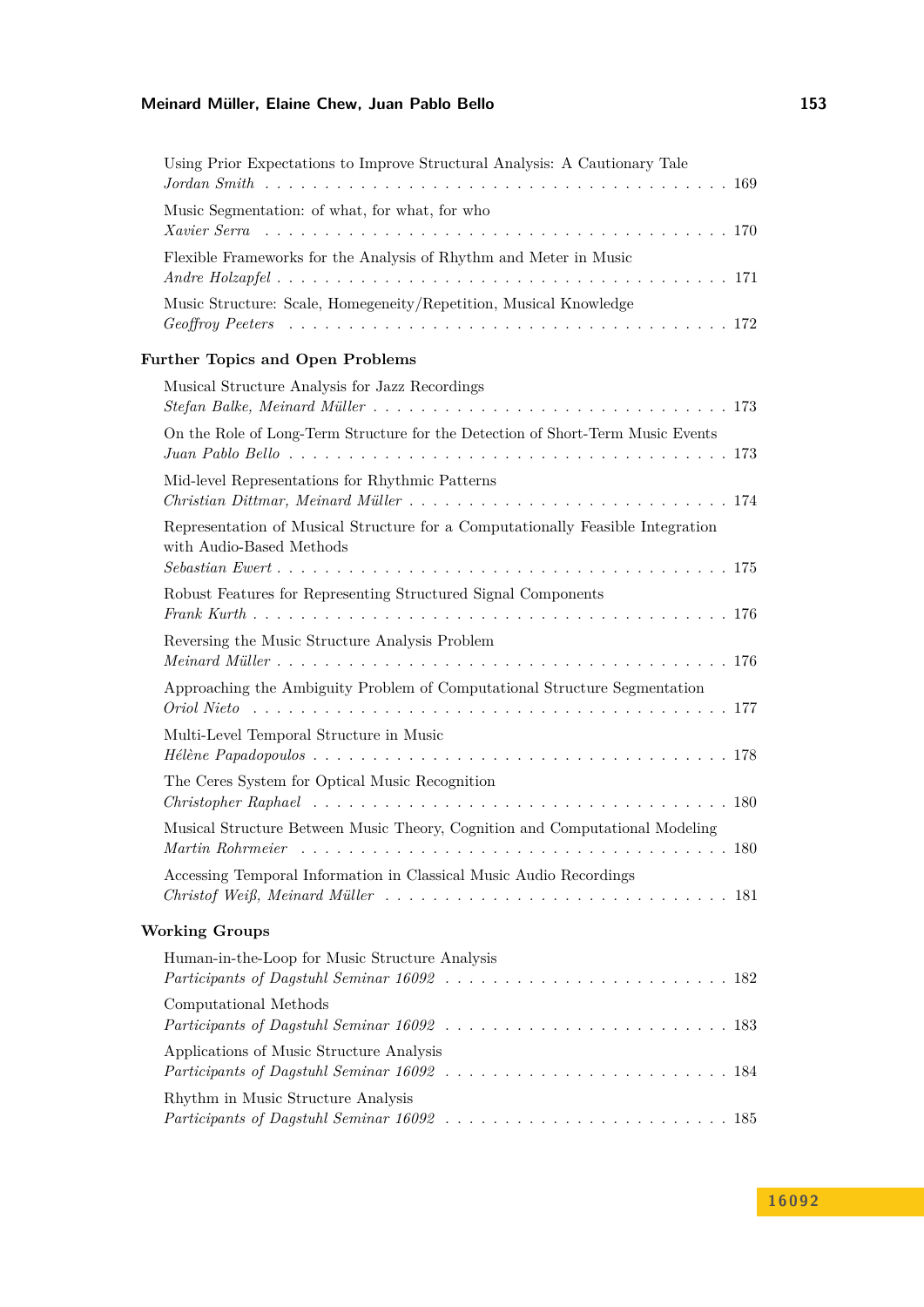| Similarity in Music Structure Analysis |  |
|----------------------------------------|--|
| Structure in Music Composition         |  |
| Structure Analysis and Music Cognition |  |
| Computation and Musicology             |  |
| Music Structure Annotation             |  |
|                                        |  |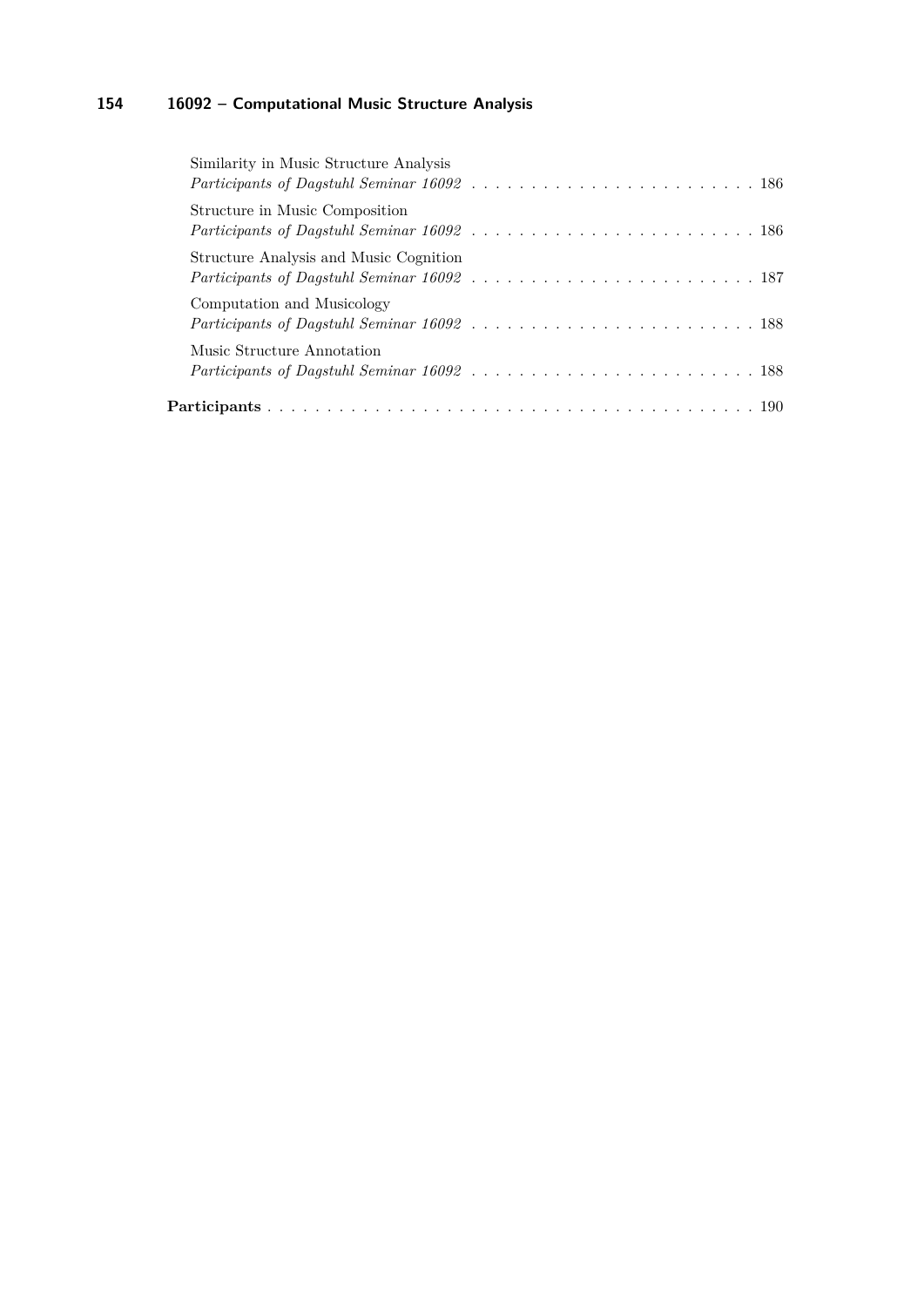# <span id="page-8-0"></span>**3 Stimulus Talks**

# <span id="page-8-1"></span>**3.1 Computational Music Structure Analysis (or How to Represent the Group's Interests and Opinions in a Few Slides)**

*Juan Pablo Bello (New York University, US)*

**License**  $\omega$  [Creative Commons BY 3.0 Unported](http://creativecommons.org/licenses/by/3.0/) license © [Juan Pablo Bello](#page-8-1)

In this talk, I have tried to identify areas of commonality and divergence in the abstracts submitted before the seminar, with the goal of stimulating and seeding the discussions during the Dagstuhl seminar.

First, I highlighted the wide range of applications of interest to the participants, including those driven by musicological concerns like the analysis of Jazz improvisations, performances of Wagner operas, metrical structures in Carnatic music, and notions of flow in Rap music; music information retrieval applications such as automatic rhythm transcription from recorded music, optical music recognition and understanding the structure of large music collections to characterize patterns of originality; and more creative applications in augmenting live music performances, algorithmic composition, the automatic creation of mashups and remixes, and improving the workflow of music production. Paraphrasing Serra's point, it is critical to understand the differences between the signal's properties, the application requirements, and the user context, and design solutions accordingly.

And yet, the abstracts highlighted many common issues that cut across applications. For example, the complex relational structure of music including multiple, hierarchical levels of information with strong interdependencies, and the multi-faceted nature of music information. Also the difficulty of defining notions of similarity and dissimilarity governing those relationships, and of creating representations of music information that are either invariant or sensitive to these patterns of similarity. It is generally agreed upon that current computational methods fail to capture this complexity.

A number of methods and ideas were proposed for addressing this: Markov logic networks, graph analysis, uncertainty functions, combinatorial optimization, statistical regularities in annotations, the use of multiple and rich streams of information, the use of domainknowledge or the formulation of structural analysis as an information theoretical problem. More fundamentally, the abstracts emphasized the need to revise core assumptions in past literature, notably the shortcomings of the widespread ground-truth paradigm in the context of a task that is ambiguous and thus lends itself to multiple interpretations and disagreements. In this scenario, what should be the goal of computational approaches? To return all or multiple interpretations? Or at least one interpretation deemed to be coherent (or reasonable, plausible, interesting)? How do we define or benchmark coherence? Is this connected to narrative, flow, grammatical consistency? These are open questions that the community needs to address to move the field forward.

Finally, there is the question of the role of humans in the different stages of this process: data collection, computational modeling and benchmarking, and whether the computational task should be redefined as a way to gain insight on the human processing of musical structures, and even the modeling of individual responses.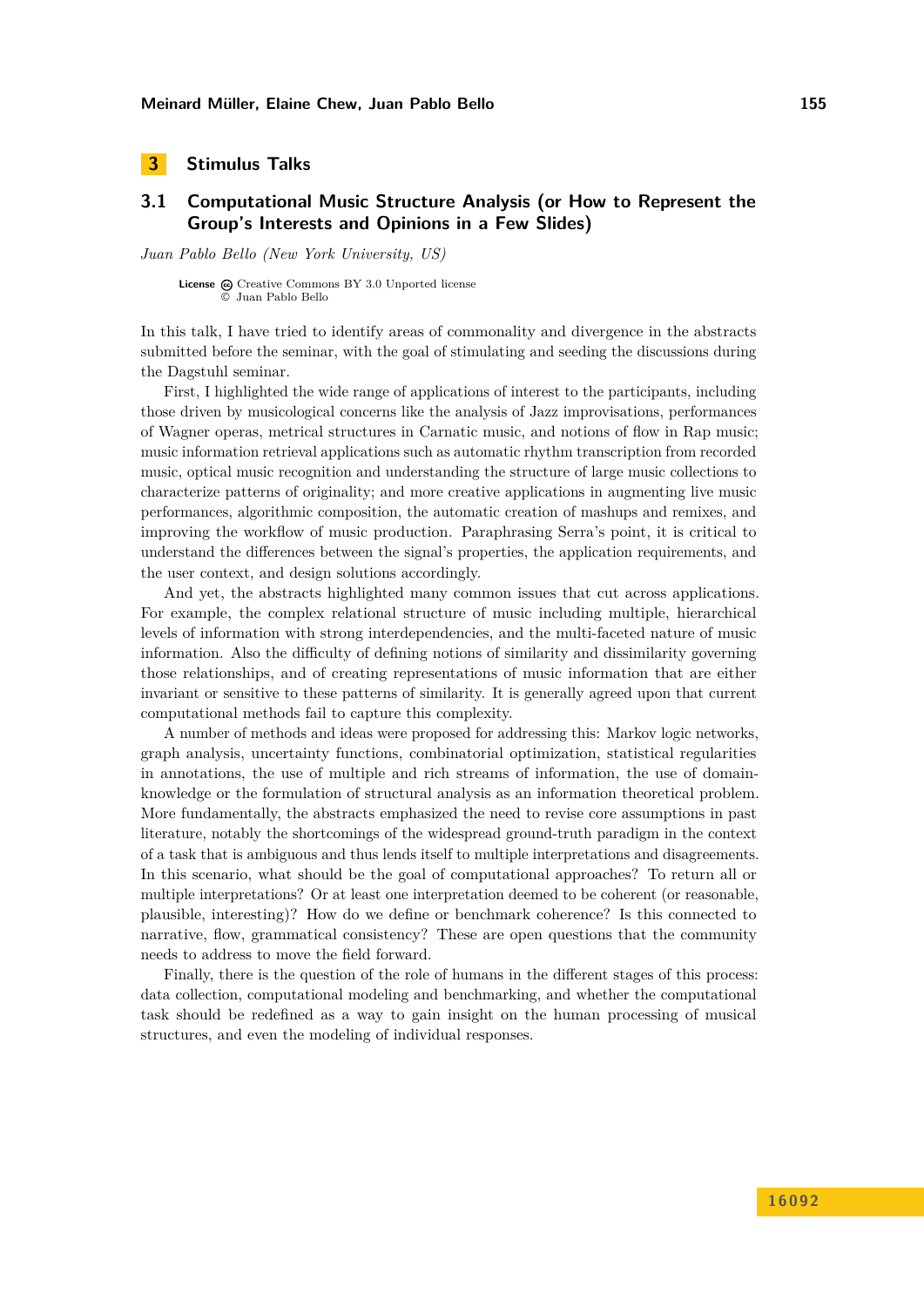### <span id="page-9-0"></span>**3.2 What You Hear and What You Must Make Others Hear**

*Elaine Chew (Queen Mary University of London, GB)*

**License**  $\odot$  [Creative Commons BY 3.0 Unported](http://creativecommons.org/licenses/by/3.0/) license © [Elaine Chew](#page-9-0) **URL** <http://elainechew-research.blogspot.com/2016/03/new-thoughts-on-piano-performance-sound.html>

> *Drawing is not form, but a way of seeing form. Drawing is not what you see, but what you must make others see. Drawing is not form, it is your understanding of form.* – Edgar Degas (Gammell 1961, p.22)

Music, and the performer or composer, works in much the same way. Alternative interpretations or hearings of musical form and structure almost always exist. These differences can be attributed to the listeners' state of knowledge, prior expectations, attention, and ontological commitment [\[1\]](#page-9-2). Given a particular hearing of musical structure, the performer can project this structure in performance through musical prosody [\[2\]](#page-9-3). The prosody of a musical communication strongly influences the listeners' parsing of its structure and meaning [\[3,](#page-9-4) [4\]](#page-9-5). In this talk, I gave numerous examples to show that structure emerges from performances, and that performances serve as a rich and largely untapped source of information about musical structure.

#### <span id="page-9-2"></span>**References**

- **1** Smith, J. B. L., I. Schankler, E. Chew (2014). Listening as a Creative Act: Meaningful Differences in Structural Annotations in Improvised Performances. Music Theory Online, 20(3). [http://www.mtosmt.org/issues/mto.14.20.3/mto.14.20.3.smith\\_schankler\\_chew.html](http://www.mtosmt.org/issues/mto.14.20.3/mto.14.20.3.smith_schankler_chew.html)
- <span id="page-9-3"></span>**2** Chew, E. (2012). About Time: Strategies of Performance Revealed in Graphs. Visions of Research in Music Education 20(1). [http://www-usr.rider.edu/~vrme/v20n1/visions/](http://www-usr.rider.edu/~vrme/v20n1/visions/Chew%20Bamberger%20.pdf) [Chew%20Bamberger%20.pdf](http://www-usr.rider.edu/~vrme/v20n1/visions/Chew%20Bamberger%20.pdf)
- <span id="page-9-4"></span>**3** Chew, E. (2016). Playing with the Edge: Tipping Points and the Role of Tonality. Music Perception, 33(3): 344-366.<http://mp.ucpress.edu/content/33/3/344>
- <span id="page-9-5"></span>**4** Chew, E. (2016). From Sound to Structure: Synchronizing Prosodic and Structural Information to Reveal the Thinking Behind Performance Decisions. In C. Mackie (ed.): New Thoughts on Piano Performance. [http://elainechew-research.blogspot.com/2016/03/](http://elainechew-research.blogspot.com/2016/03/new-thoughts-on-piano-performance-sound.html) [new-thoughts-on-piano-performance-sound.html](http://elainechew-research.blogspot.com/2016/03/new-thoughts-on-piano-performance-sound.html)

### <span id="page-9-1"></span>**3.3 Exposing Hierarchy Through Graph Analysis**

*Brian McFee (New York University, US)*

License  $\textcircled{c}$  [Creative Commons BY 3.0 Unported](http://creativecommons.org/licenses/by/3.0/) license © [Brian McFee](#page-9-1) **Joint work of** Juan Bello, Oriol Nieto, Dan Ellis, Brian McFee

In this talk, I presented a graphical perspective on musical structure analysis. While it is common to treat the boundary detection and segment labeling problems independently (or at least sequentially), viewing structure analysis as a graph partitioning problem can provide a unified formalization of both tasks, and motivate new algorithmic techniques. By varying the number of elements in the desired partition, it is possible to reveal multi-level or hierarchical structure in music. I concluded with a discussion of current challenges in both algorithm design and evaluation for hierarchical structure analysis.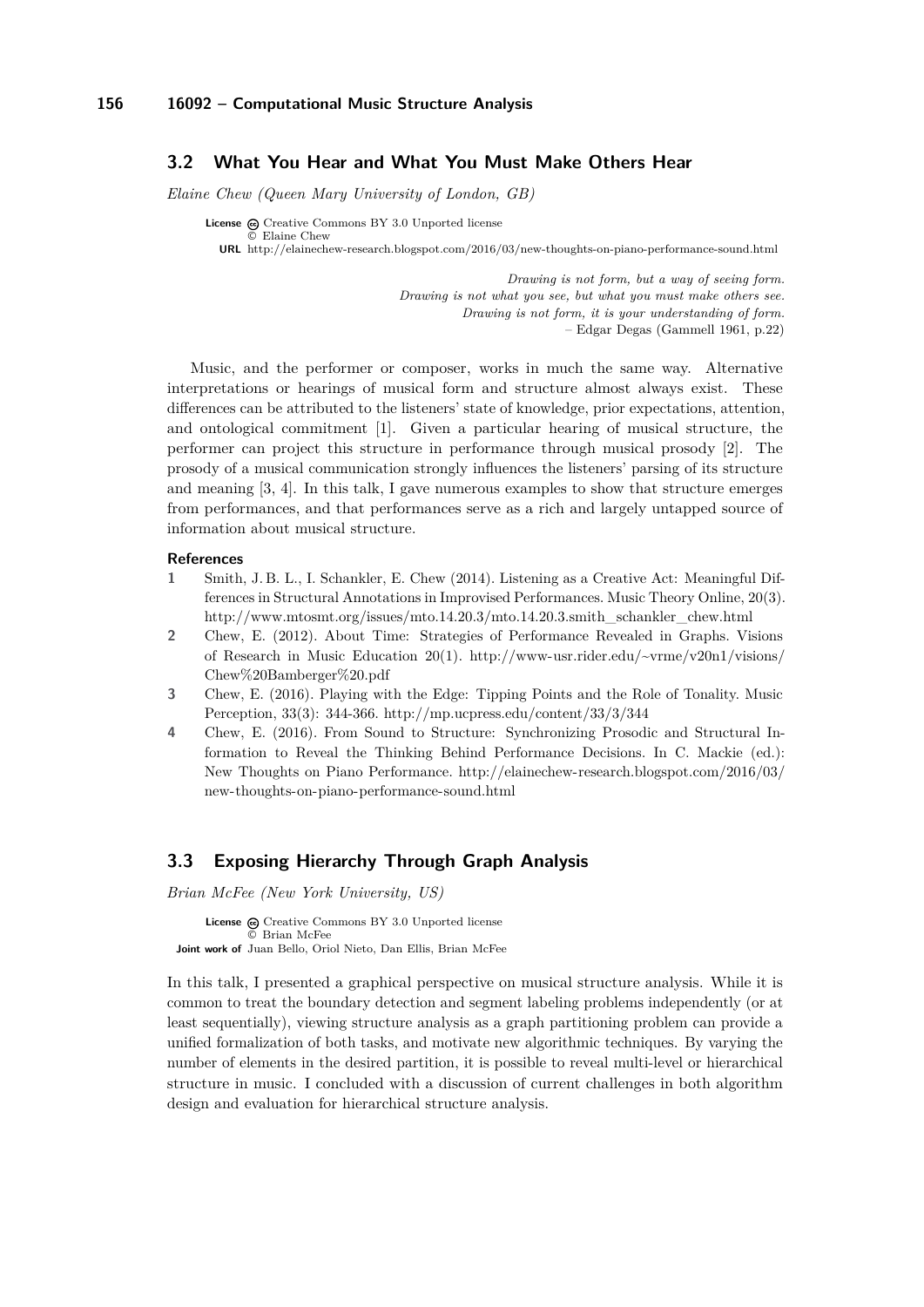#### **References**

- **1** Brian McFee, Oriol Nieto, and Juan Pablo Bello: Hierarchical Evaluation of Segment Boundary Detection. In Proceedings of the 16th International Society for Music Information Retrieval Conference (ISMIR), Málaga, Spain, 406–412 , 2015.
- **2** Brian McFee and Dan Ellis: Analyzing Song Structure with Spectral Clustering. In Proceedings of the 15th International Society for Music Information Retrieval Conference (ISMIR), Taipei, Taiwan, 405–410, 2014.
- **3** Brian McFee and Daniel P. W. Ellis: Learning to segment songs with ordinal linear discriminant analysis, IEEE International Conference on Acoustics, Speech and Signal Processing (ICASSP), Florence, Italy, 5197–5201, 2014.

### <span id="page-10-0"></span>**3.4 Music Structure: Seeking Segmentations or Scenes?**

*Cynthia C. S. Liem (TU Delft, NL)*

License  $\textcircled{c}$  [Creative Commons BY 3.0 Unported](http://creativecommons.org/licenses/by/3.0/) license © [Cynthia C. S. Liem](#page-10-0) **Joint work of** Mark S. Melenhorst, Martha Larson, Alan Hanjalic, Cynthia C. S. Liem

When I was asked to give a Stimulus Talk at this Dagstuhl seminar, I reflected on my own past involvement with music structure analysis. As for me, this mostly fell into two categories: first of all, homework assignments for music theory courses back in conservatoire. Secondly, annotations I made for outcome visualizations of past research, in which developments over the course of a music performance (e.g. timing  $[5]$  and movement  $[2]$ ) would partially relate to structure.

However, while I have always read work on automated music structure analysis in the community with interest, somehow I never felt the urge to work on the problem myself. Was it something I just took for granted, causing an interest mismatch similar to those collected within the community after a past Dagstuhl seminar [\[4\]](#page-11-3)? I came to realize my own interests were not so much in localizing exact segment boundaries, but rather in the events happening in between such boundaries – and their contextualization with respect to various interpretations, at the performer and audience side.

In my talk, I reflected a bit more on this, discussing how notions of structure (even if ambiguous) can be a means to tackling higher-level, bigger questions on how music is realized and interpreted. I did this by discussing three topics:

- $\blacksquare$  the role of structure in musical interpretation [\[5\]](#page-11-1);
- the importance of narrative and linguistic event structure in music, when moving towards  $\mathbf{r}$ the connection of music to other media [\[3\]](#page-11-4);
- the role of structure in assisting concert experiences of music audiences through digital  $\sim$ interfaces [\[1\]](#page-10-1).

In my stimulus talk, I particularly emphasized the second of these topics. Besides, following up on the third topic, in a separate demo session, I demonstrated the integrated prototype (see [http://www.phenicx.com\)](http://www.phenicx.com) of our recently concluded European PHENICX project.

#### **References**

<span id="page-10-1"></span>**1** Mark S. Melenhorst and Cynthia C. S. Liem. Put the Concert Attendee in the Spotlight. A User-Centered Design and Development approach for Classical Concert Applications. In *Proceedings of the 16th Conference of the International Society for Music Information Retrieval (ISMIR)*, pages 800–806, Málaga, Spain, 2015.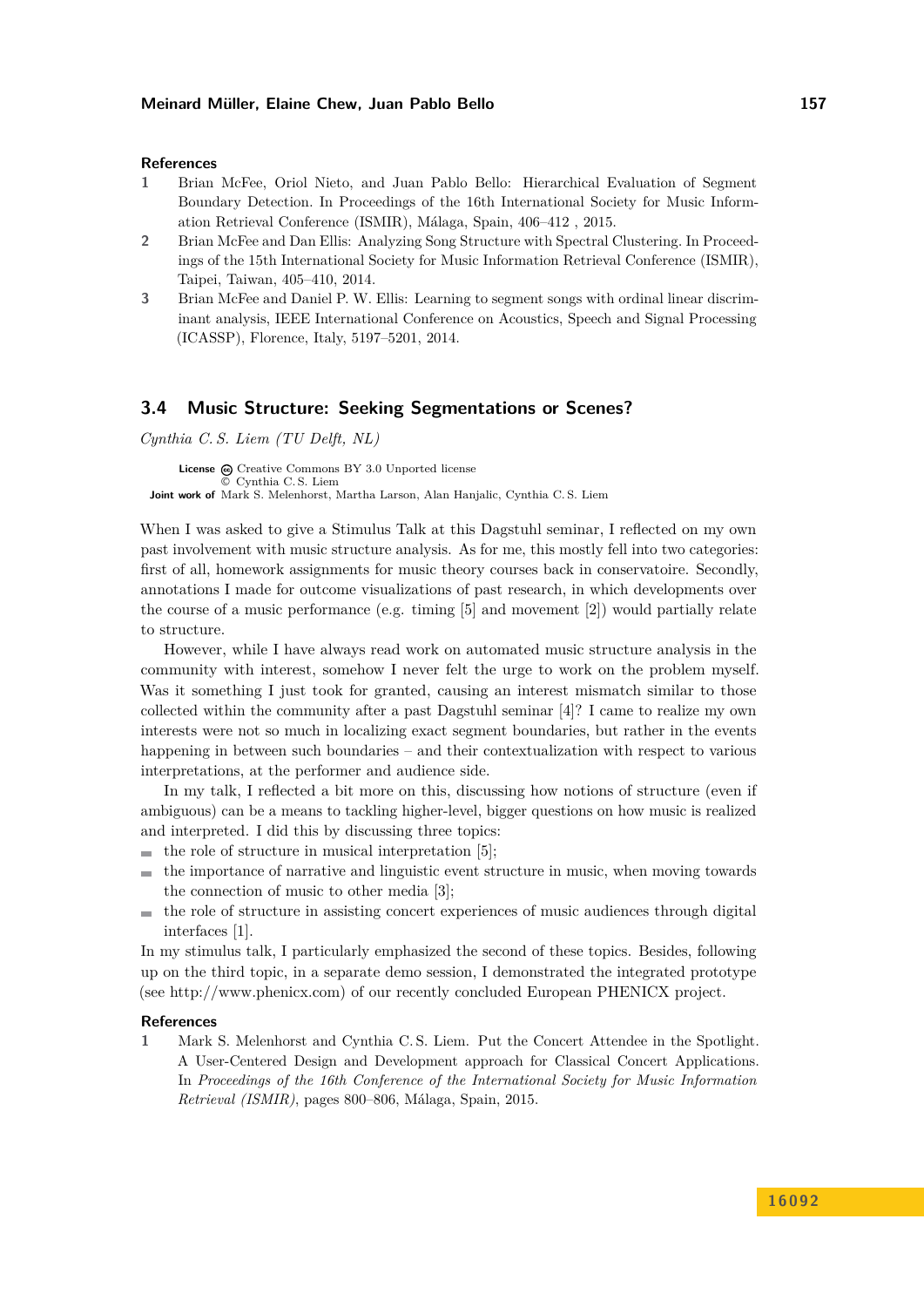- <span id="page-11-2"></span>**2** Cynthia C. S. Liem, Alessio Bazzica, and Alan Hanjalic. Looking Beyond Sound: Unsupervised Analysis of Musician Videos. In *Proceedings of the 14th International Workshop on Image and Audio Analysis for Multimedia Interactive services (WIAMIS 2013)*, Paris, France, 2013.
- <span id="page-11-4"></span>**3** Cynthia C. S. Liem, Martha A. Larson, and Alan Hanjalic. When Music Makes a Scene – Characterizing Music in Multimedia Contexts via User Scene Descriptions.. *International Journal of Multimedia Information Retrieval*, 2(1): 15–30, March 2013.
- <span id="page-11-3"></span>**4** Cynthia C. S. Liem, Andreas Rauber, Thomas Lidy, Richard Lewis, Christopher Raphael, Joshua D. Reiss, Tim Crawford, and Alan Hanjalic. Music Information Technology and Professional Stakeholder Audiences: Mind the Adoption Gap. In Meinard Müller, Masataka Goto, and Markus Schedl, editors, *Multimodal Music Processing*, Dagstuhl Follow-Ups, volume 3, pages 227–246. Schloss Dagstuhl – Leibniz-Zentrum für Informatik, Dagstuhl, Germany, 2012.<http://www.dagstuhl.de/dagpub/978-3-939897-37-8>
- <span id="page-11-1"></span>**5** Cynthia C. S. Liem, Alan Hanjalic, and Craig Stuart Sapp. Expressivity in musical timing in relation to musical structure and interpretation: A cross-performance, audio-based approach. In *Proceedings of the 42nd International AES Conference on Semantic Audio*, pages 255–264, Ilmenau, Germany, July 2011.

### <span id="page-11-0"></span>**3.5 Looking Beneath the Musical Surface**

*Christopher Raphael (Indiana University – Bloomington, US)*

License  $\textcircled{c}$  [Creative Commons BY 3.0 Unported](http://creativecommons.org/licenses/by/3.0/) license © [Christopher Raphael](#page-11-0)

In my talk, I discussed two interrelated music interpretation problems that are both essentially about musical structure. The first deals with the problem of rhythm recognition. While people effortlessly understand complex polyphonic rhythm from audio, in many cases it is nearly impossible for a person or algorithm to correctly perform rhythmic transcription on a sequence of uninflected taps or clicks. The slightest amount of inaccuracy or tempo change can render the sequence ambiguous and "lose" the listener. The reason is that the sequence of times leaves out a great deal of important information that is essential for organizing the music. An interesting formulation of the problem tries to transcribe rhythm given a sequence of onset times now labeled with their pitches, much like what one gets from MIDI stream. The essential human strategy seems to employ a fundamental assumption: when we hear the "same" thing it usually falls in the same position in the measure, beat or other unit in the rhythmic hierarchy. This "same" thing could be a long note, a particular pitch configuration, a short pattern such as a dotted rhythm, etc. This is, of course, the basis for structural analysis by autocorrelation. While this idea is a powerful heuristic it is hard to formulate generally. People are good at recognizing many kinds of variations on the "same" thing though they can involve transformations on many different musical axes, such as leaving out or adding decorative notes, shifting by an interval or chord inversion, contour inversion, reharmonization, etc. The musical understanding seems to require that we identify these variations as a kind of repetition in order to mentally organize the material at an equivalent rhythmic location in the rhythmic structure (e.g. measure). Perhaps the recognition requires that we learn these building blocks or motives in addition to the rhythm we seek to identify. Thus we do not come to each new piece of music we try to understand with a fixed model for rhythm and pitch, but rather recognize by adapting a flexible model to the data and recognizing simultaneously. For instance, a possible recognition strategy could model the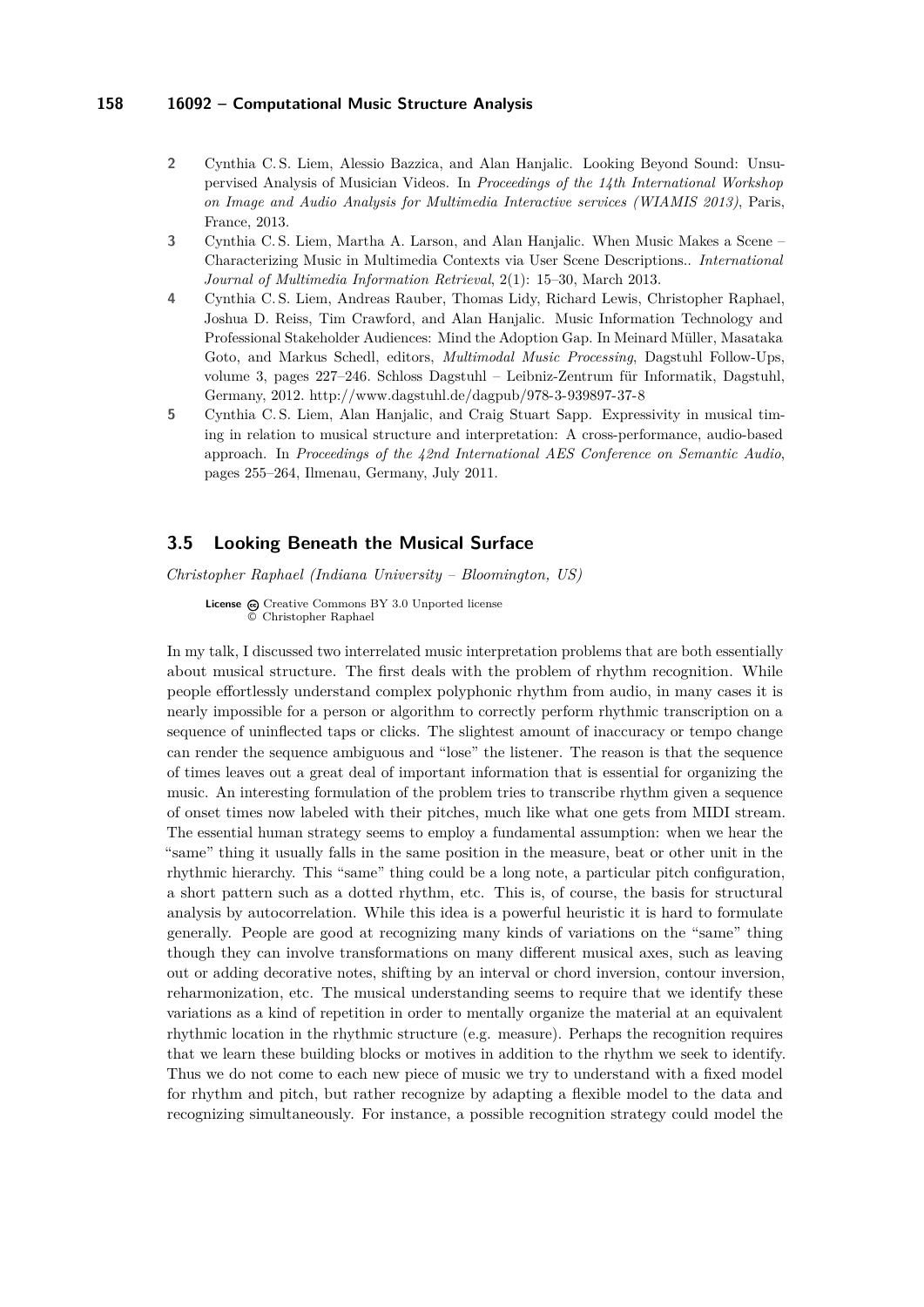music as a sequence of measures with one of several possible types. Standard HMM parameter estimation strategies could be employed to learn the pitch/rhythm tendencies of each of these possible types while parsing the data according to these types. As we seek parsimonious explanations we penalize our models to favor few types of measures. Aside from any specific formulation, the essential idea is to recognize and model the music simultaneously.

An interesting and related problem is that of performing structural and motivic analysis on a simple folk song, carol, anthem, etc, given in score form (rather than performance data). While there could be many motivations for such analysis, one would be to create algorithms that compose simple music that "makes sense" – this might avoid the repetitive music in many computer games, instead providing an inexhaustible supply. As always, there is a close relationship between analysis and synthesis, so it isn't too far fetched to suppose that an analysis engine could form the heart of an algorithmic composition system. Analysis of even the simplest familiar folk song shows a tight reuse of figures and motives at various time scales, while allowing for many possible variations. An algorithmic analysis might try to represent the music in terms of simple building blocks, encoding the music in terms of these basic figures as well as the necessary transformations that lead to the actual notes and rhythm. One could view this approach as analysis by compression, where we seek the minimal number of bits necessary to represent the music. We doubt the power of a strict Lempel-Ziv compression seeking to represent music in terms of literal repetition, since repetition in music is often not exact repetition. Rather one must learn the basic musical objects as well as the transformations applied to them that lead to the musical surface. In formulating the problem scientifically, it may begin with the familiar parsing through a probabilistic context free grammar, though, as before, we do not believe in a generic grammar for music. Rather, as with the previous problem, each piece has its own grammar which must also be learned as part of the recognition strategy. How could one formulate this problem in a way that is both musically plausible and tractable?

# <span id="page-12-0"></span>**3.6 Computational Music Structure Analysis: A Computational Enterprise into Time in Music**

*Anja Volk (Utrecht University, NL)*

License  $\bigcirc$  [Creative Commons BY 3.0 Unported](http://creativecommons.org/licenses/by/3.0/) license © [Anja Volk](#page-12-0)

In this talk I addressed the relation between computational music structure analysis and the study of time in music. Computational music structure analysis requires the modeling of time processes in music. Structures such as segments, salient patterns, rhythmic-metric structures, and the like are inferred from either symbolic or audio musical content, taking temporal information into account. Often it is crucial for the success of a computational model for solving a specific task within music structure analysis *what* temporal information is taken into account, such as whether large scale or local temporal information is considered. However, even from the perspective of the human information processing in music, we often know only very little about what temporal information we need to consider in a certain context. While music has been argued to be the "art of time," most theories of music have been concerned predominantly with pitch and not with time, such that we are far from understanding the different functions of time and temporal information in music [\[5\]](#page-13-1).

Time is not only a challenging concept in music analysis, but in many disciplines: what is time, how do we perceive time and how do we successfully employ time in our interactions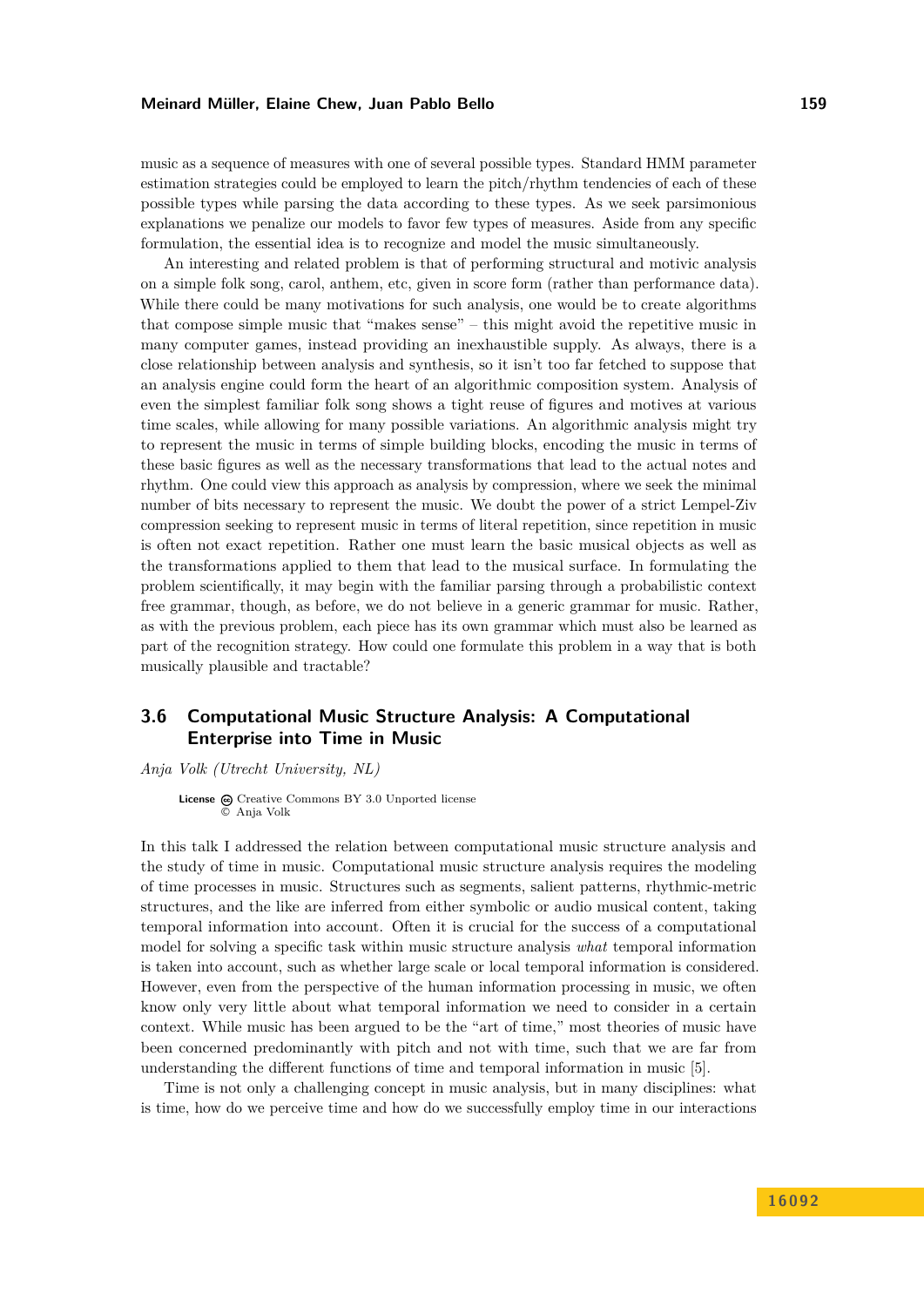with the world? While we do not have a sensory organ for perceiving time (as we have, for instance, for colors), studies in cognition demonstrate that the auditory domain is superior to other domains in processing temporal information [\[4\]](#page-13-2), backing up that it is worthwhile to investigate the different relations between music and time. What is the relation between time as employed in the musical structure and our experience of time when we listen to and make sense of music?

Understanding this relation would help us to employ temporal information in computational music structure analysis in such a way as to find meaningful elements of musical structure, such as temporal building blocks. Current challenges regarding temporal information and music structure analysis discussed during the seminar link to the question of what is the interrelations between different temporal scales in music, such as between temporal microstructure [\[3\]](#page-13-3) (as studied in expressive timing), small-to-medium-scale temporal phenomena (as studied in the area of rhythm and meter [\[6\]](#page-13-4)), and medium-to-large scale temporal phenomena (as studied in theories of musical form [\[2\]](#page-13-5))? For instance, as discussed during the seminar, automatically generating large scale music structures provides an unsolved issue in automatic composition. In the area of rhythm and meter, we know little about the interaction between rhythmic structures and other parts of musical structures, such as melodic patterns. I discussed examples on the role of time for improving music structure analysis for tasks such as repetition-based finding of segments [\[7\]](#page-13-6), and the discovery of shared patterns in a collection of Dutch folk songs [\[1\]](#page-13-7). Hence, computational music structure analysis can help to elucidate the role of time in music for recognizing structure, as well as it will benefit from a better understanding of the human processing of time in music.

#### **References**

- <span id="page-13-7"></span>**1** Boot, P., Volk, A., and de Haas, B. (2016). Evaluating the Role of Repeated Patterns in Folk Song Classification and Compression. Submitted for publication.
- <span id="page-13-5"></span>**2** Caplin, W. E., Hepokoski, J., and Webster, J. (2009). Musical Form, Forms and Formenlehre: Three Methodological Reflections, P. Bergé (ed.), Cornell University Press, New York.
- <span id="page-13-3"></span>**3** Clarke, E. (1999). Rhythm and timing in music. In Deutsch, D.: The Psychology of Music, second edition, University of California, San Diego, 473–500.
- <span id="page-13-2"></span>**4** Grahn, J. A., Molly J. Henry, J. H., and McAuley, J. D. (2011). MRI investigation of crossmodal interactions in beat perception: Audition primes vision, but not vice versa. In *NeuroImage*, 54:1231–1243.
- <span id="page-13-1"></span>**5** Kramer, J. D. (1988). The Time of Music. New York: Schirmer Books.
- <span id="page-13-4"></span>**6** London, J. (2004). Hearing in Time, Second Edition. Oxford University Press.
- <span id="page-13-6"></span>**7** Rodriguez-Lopez, M. E. and Volk, A. (2015). Location Constraints for Repetition-Based Segmentation of Melodies. In *Proceedings of the 5th International Conference in Mathematics and Computation in Music (MCM)*, 73–84.

### <span id="page-13-0"></span>**3.7 Defining the Emcee's Flow**

*Mitchell Ohriner (Shenandoah University – Winchester, US)*

License  $\bigcirc$  [Creative Commons BY 3.0 Unported](http://creativecommons.org/licenses/by/3.0/) license © [Mitchell Ohriner](#page-13-0)

In discourse on rap music, the word "flow" takes on several meanings. On the one hand, the flow of a verse is understood as all the musical features of the emcees rapping that verse—rhythms, accents, rhyme, articulation, etc. Flow might also refer to less musical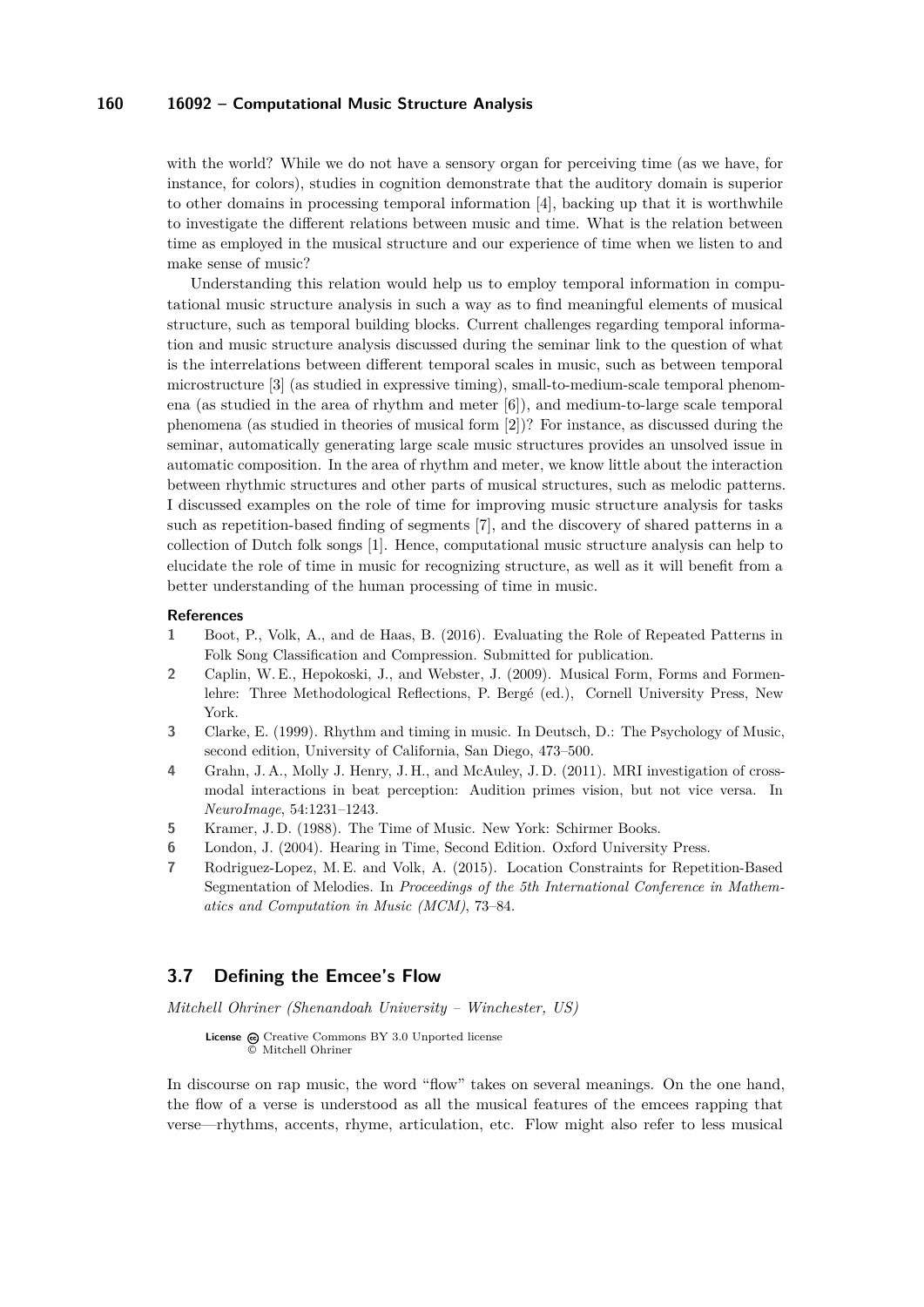features such as word choice, topic, or reputation. On the other hand, emcees and critics alike attest that individual emcees have a distinctive flow that transcends individual verses or tracks. At the Dagstuhl seminar, using the emcee Black Thought as an example, I presented a method for locating an emcee in a feature space through a large corpus of his verses in comparison to another corpus representative of rap music generally.

#### **References**

- **1** Adams, K. (2009). On the metrical techniques of flow in rap music. Music Theory Online 15(5).
- **2** Adams, K. (2015). The musical analysis of hip-hop. In Justin Williams (ed.), The Cambridge Companion to Hip-Hop, pp. 118–135. Cambridge University Press.
- **3** Condit-Schultz, N. (2016). MCFlow: A digital corpus of rap transcriptions. Empirical Musicology Review 11(1).
- **4** Kautny, O. (2015). Lyrics and flow in rap music. In Justin Williams (ed.), The Cambridge Companion to Hip-Hop, pp. 101–117. Cambridge University Press.
- **5** Krims, A. (2004). The musical poetics of a 'revolutionary' identity. In Rap Music and the Poetics of Identity. Cambridge University Press.
- **6** Ohriner, M. (2013). Groove, variety, and disjuncture in the rap of Eminem, André, and Big Boi. Paper present at the Annual Meeting of the Society for Music Theory, November 2, 2013, Charlotte, NC USA.
- **7** Ohriner, M. (2016). Metric ambiguity and flow in rap music: A corpus-assisted study of Outkast's 'Mainstream' (1996). Empirical Musicology Review 11(1).

# <span id="page-14-0"></span>**3.8 Richard Wagner's Concept of 'Poetico-Musical Period' as a Hypothesis for Computer-Based Harmonic Analysis**

*Rainer Kleinertz (Universität des Saarlandes, DE)*

License  $\odot$  [Creative Commons BY 3.0 Unported](http://creativecommons.org/licenses/by/3.0/) license © [Rainer Kleinertz](#page-14-0) **Joint work of** Meinard Müller, Christof Weiß, Rainer Kleinertz

In the third part of his large theoretical work *Oper und Drama* (Leipzig 1852), Wagner developed the idea of a 'poetico-musical period.' Based on the *drama* (i.e. text and action), he tries to motivate modulations: The *musician* (composer) would receive an incitement to step outside the once selected key only when an opposite emotion occurs (e.g., "Die Liebe bringt Lust und Leid."). When this new, opposite emotion returns to the original emotion (e.g., "Doch in ihr Weh auch webt sie Wonnen."), then harmony would return in the original key. In Wagner's eyes the most perfect artwork would be that, in which many such 'poetico-musical periods' – as he calls them – present themselves "in utmost fulness."

These pages on his *Drama of the Future* were applied to Wagner's musical dramas by Alfred Lorenz in his highly influential study *Das Geheimnis der Form bei Richard Wagner* (4 vols., Berlin 1924–1933). Among others, Lorenz analyzed the entire Ring as a series of such periods. In the 1960s, Carl Dahlhaus rejected Lorenz' analyses as being completely erroneous and against Wagner's musical ideas. In 2002 Werner Breig postulated that the concept should be ignored, as Wagner – when he coined it – had not yet composed a single note of the Ring, and even the texts of *Rheingold*, *Die Walküre*, and *Siegfried* did not yet exist. My own hypothesis – as published in  $[2]$  – is that Wagner had indeed something in mind which he realized at least partly in his subsequent Ring composition: The concept of the 'poetico-musical period' serves to describe more or less 'closed' parts of the Ring in which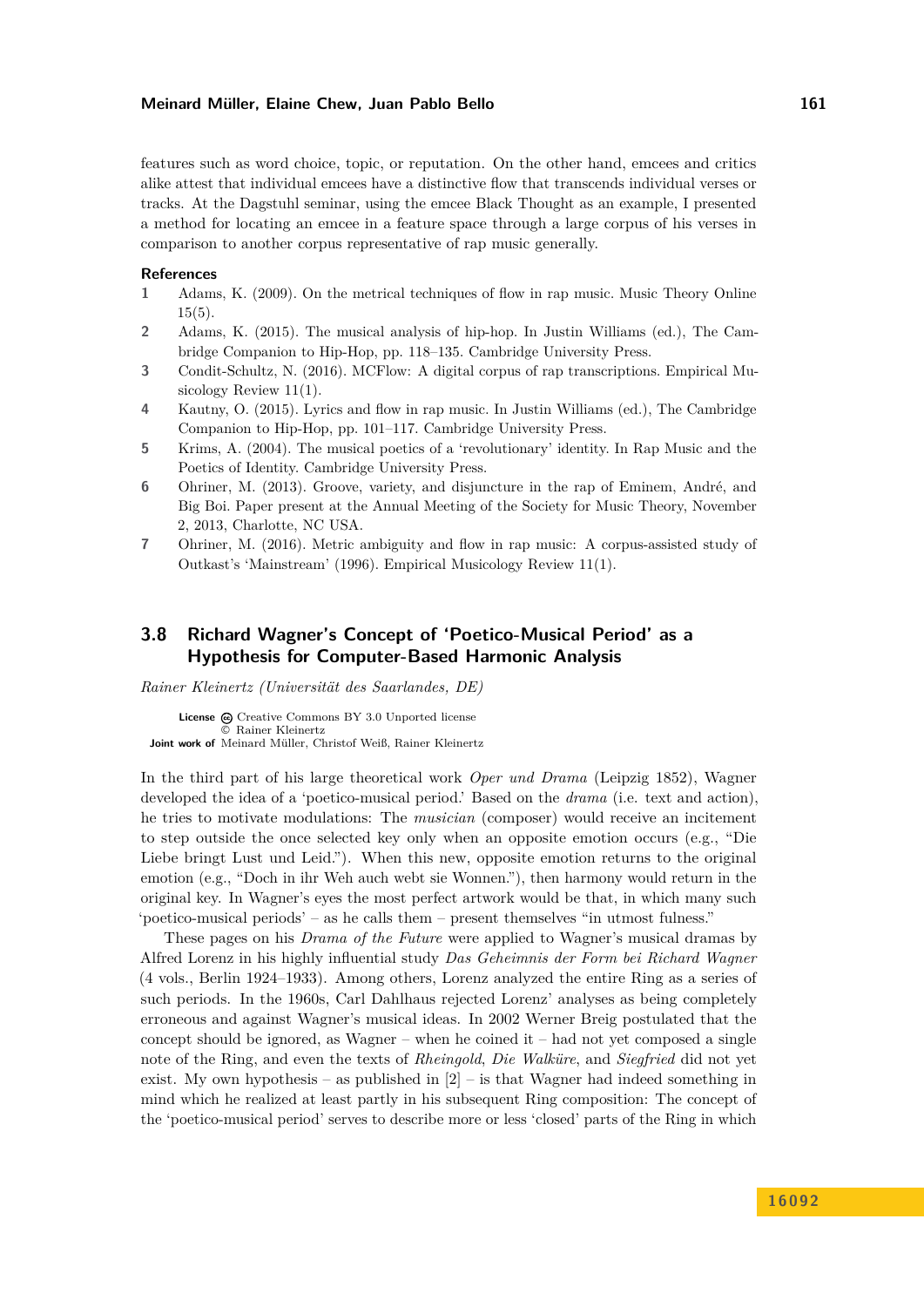a strong emotional change motivates modulations leaving the original key and returning to it. As a paradigmatical example for such a 'poetico-musical period' may serve Sieglinde's narration in the first act of *Die Walküre* with its two interior modulations out of and back to the framing tonality of E minor. Consequently, the 'poetico-musical period' should not be regarded as a mere 'way' of music between a certain tonality and its return, but as a harmonic construct around a central modulation.

This musical-philological assumption of what Wagner may have had in mind when he wrote *Oper und Drama* may serve as a meaningful hypothesis for computer-based harmonical analysis. In a current research project of the Deutsche Forschungsgemeinschaft (DFG) – a cooperation of Meinard Müller's group in Erlangen and Rainer Kleinertz' group in Saarbrücken – harmonic analysis of the entire Ring based on audio data may allow a verification or falsification of this hypothesis. This approach may become a paradigm for a cooperation between historical musicology and computer science where the fundamentally different methods of both disciplines are applied in favour of new *objectified* results. Hermeneuticalmusicological understanding and computer-based proceedings would allow new insights in complex musical works.

#### **References**

- **1** Verena Konz, Meinard Müller and Rainer Kleinertz (2013). A Cross-Version Chord Labelling Approach for Exploring Harmonic Structures – A Case Study on Beethoven's Appassionata, Journal of New Music Research, [DOI: 10.1080/09298215.2012.750369](http://dx.doi.org/10.1080/09298215.2012.750369)
- <span id="page-15-1"></span>**2** Rainer Kleinertz (2014). Richard Wagners Begriff der 'dichterisch-musikalischen Periode', Die Musikforschung 67, pp. 26–47.

### <span id="page-15-0"></span>**3.9 Large-Scale Structures in Computer-Generated Music**

*Mary Farbood (New York University, US)*

License  $\textcircled{e}$  [Creative Commons BY 3.0 Unported](http://creativecommons.org/licenses/by/3.0/) license © [Mary Farbood](#page-15-0)

The generation of musical structure is closely related to (and in most cases dependent on) the analysis of structure. Short-term musical structure has been effectively modeled in many algorithmic composition systems ranging from those that compose music off-line such as David Cope's EMI to improvisatory systems such as François Pachet's Continuator. These systems often use Markov models or some type of generative grammar to create longer sections of music from shorter segments or individual notes. The success of these systems in composing convincingly human-sounding music is dependent on how well lower-level generation and assembly of smaller segments make stylistic sense. Implementing a system that produces convincing computer-generated music formalizes (at least to some extent) how listeners intuitively perceive style. However, computer-generated music that is coherent and interesting on a large-scale structural level is very difficult to achieve. No system currently exists that produces aesthetically compelling music (at least from a structural perspective) over long time spans. At Dagstuhl, we discussed this problem in the context of cognitive constraints and aesthetic considerations.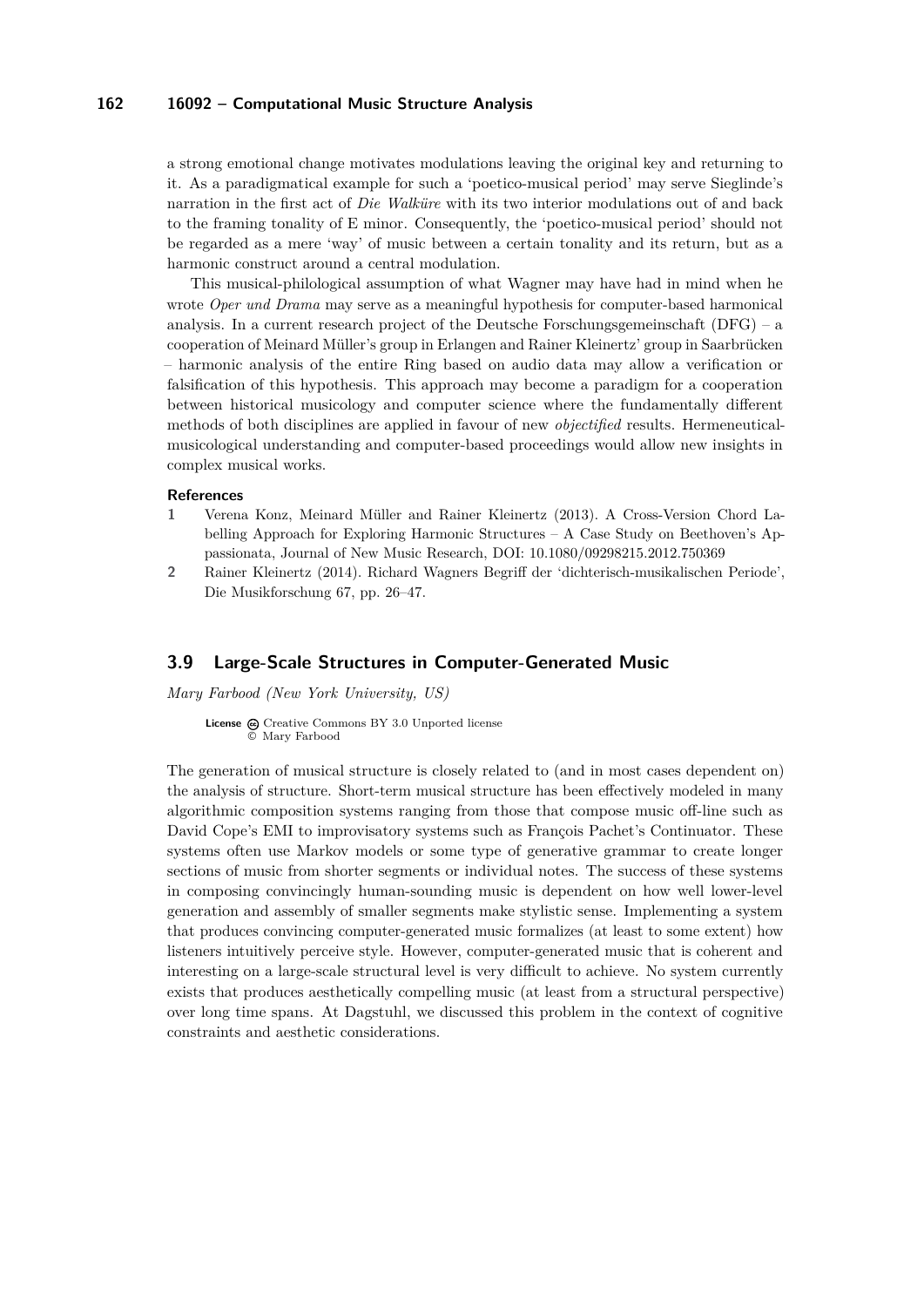### <span id="page-16-0"></span>**3.10 A Composer's Perspective on MIR**

*Carmine-Emanuele Cella (École normale supérieure, F)*

**License**  $\odot$  [Creative Commons BY 3.0 Unported](http://creativecommons.org/licenses/by/3.0/) license © [Carmine-Emanuele Cella](#page-16-0)

A sound transformation is, in a general sense, any process that changes or alters a sound in a significant way. Transformations are closely related to representations: each action is, indeed, performed on a specific representation level. For example, a time stretch performed in the time domain by means of granular synthesis gives inferior results (perceptually) to the same transformation performed in the frequency domain, where one has access to phase information. In the same way, a pitch shift operated in the frequency domain gives inferior results to the same operation performed using a spectral envelope representation, where one has access to dominant regions in the signal.

In the two cases discussed above, we passed from a low-level representation (waveform) to a middle-level representation (spectral envelope). We could, ideally, iterate this process by increasing the level of abstraction in a representation, thus giving access to specific properties of sound that are perceptually relevant; by means of a powerful representation it could therefore be possible to access a semantic level for transformations.

An example will clarify the ideas outlined: suppose we want to elongate the minor chords present in a sound by a certain factor, but only if they are located in non-transient regions. At the same time, we want to pitch shift them by some semitones, but only if they are played by a piano. Obviously, this kind of textual description is very easy to understand by humans, but extremely difficult to code in an algorithm. We envision, therefore, the possibility in the future to have such kind of semantic transformations.

### <span id="page-16-1"></span>**3.11 Evolution and Salience**

*Geraint A. Wiggins (Goldsmiths, University of London, GB)*

**License** @ [Creative Commons BY 3.0 Unported](http://creativecommons.org/licenses/by/3.0/) license © [Geraint A. Wiggins](#page-16-1)

My work is currently focused on a cognitive architecture that is intended to explain the structuring of sequential and semantic information in the mind/brain. Because it is fundamentally sequential, it is directly applicable to music and language. One aspect of the approach is that it ought to explain what we mean by "salience" in our musicological discussions, in line with the paradigmatic analytical approach of Ruwet, and the related psychological theory of cue abstraction, due to Deliège [\[1\]](#page-16-2). There are several ways to look at music, and they can tell us different things. One way is via evolution. When I consider music this way, in the context of the information-processing view of mind, I am led to the notion of salience, which is something we don't often discuss in MIR.

### **References**

<span id="page-16-2"></span>**1** G. A. Wiggins. Cue abstraction, paradigmatic analysis and information dynamics: Towards music analysis by cognitive model. Musicae Scientiae, Special Issue: Understanding musical structure and form: papers in honour of Irène Deliège, pages 307–322, 2010.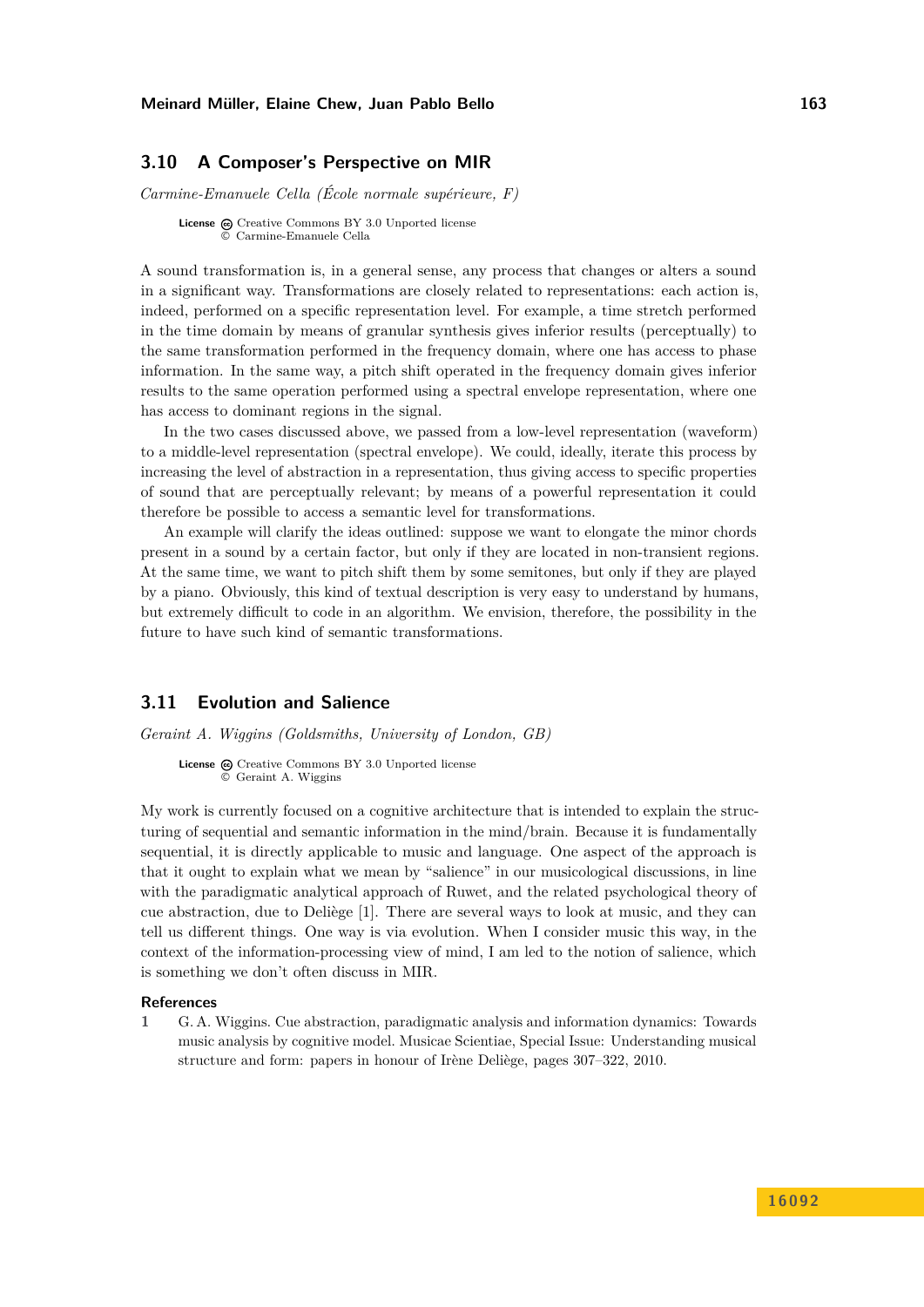### <span id="page-17-0"></span>**3.12 Beat Tracking with Music Structure**

*Roger B. Dannenberg (Carnegie Mellon University, US)*

**License**  $\bigoplus$  [Creative Commons BY 3.0 Unported](http://creativecommons.org/licenses/by/3.0/) license © [Roger B. Dannenberg](#page-17-0)

I want to encourage more thinking about music structure as the "missing link" in music understanding. The MIR community has made great progress in using larger datasets, machine learning, and careful search and optimization to improve the performance of many music understanding tasks, including beat tracking. However, our algorithms still make obvious and silly mistakes, at least when viewed from a human perspective. My sense is that most current algorithms for music understanding tasks are very selective about the information they use. The information is highly effective for most problems, which is why systems work at all, but when much of the available information is ignored, algorithms can never be robust.

I believe that music is intentionally confusing and created in a way that demands attention to many different aspects of rhythm, melody, and harmony. It is not clear why music works this way, but it seems natural that music would exercise human intelligence, and the brain does seem to enjoy making sense out of things, especially when they are not completely obvious. If this is the way music works, then we must think about integrating many sources of information in order to get our machines to understand music. Music understanding is largely a problem of finding patterns and structure in music. For example, if we can identify the structure of conventional music in terms of phrases and measures, most of the work of beat tracking is done.

With this premise in mind, let us consider how we might use non-beat information to help with the beat-tracking problem. This approach is mainly a review of an earlier ISMIR paper [\[1\]](#page-18-1), considered here in the context of this seminar on music structure. Nearly all beat trackers optimize two basic things:

- Beats and "beat features" are highly correlated. In other words, something in the signal (amplitude change, increase in high frequencies, spectral difference) indicates where beats are likely to occur.
- $\blacksquare$ Tempo is fairly steady. In other words, the spacing between nearby beats is about the same.

These constraints are expressed differently in different beat tracking algorithms, but seem to be the core principles.

I propose a third principle based on music structure that can provide additional information: Where repetitions occur in music, the beats in the two repetitions should correspond. For example, suppose a beat tracker labels a verse correctly at the beginning of a song and the verse repeats later. Rather than relabeling the same music (and possibly getting it wrong), this constraint tells us that the beats in the two sections should correspond; thus, we have essentially labeled the beats just by identifying the structural repetition. Alternatively, we can process these two repetitions as one. Then, we have twice as much information to help us find the beats. Of course, the information may be conflicting, but generally it should be easier to find one solution than two.

An implementation of this approach uses a self-similarity matrix based on chroma features to find repetition in music. The result of this step is a set of continuous mappings from one interval of time to another. There is one mapping for each repetition that is discovered. Then, each time a beat is proposed at time *t*, we simply map *t* to all the places this beat should be repeated and propose there must be beats at those locations as well. In practice,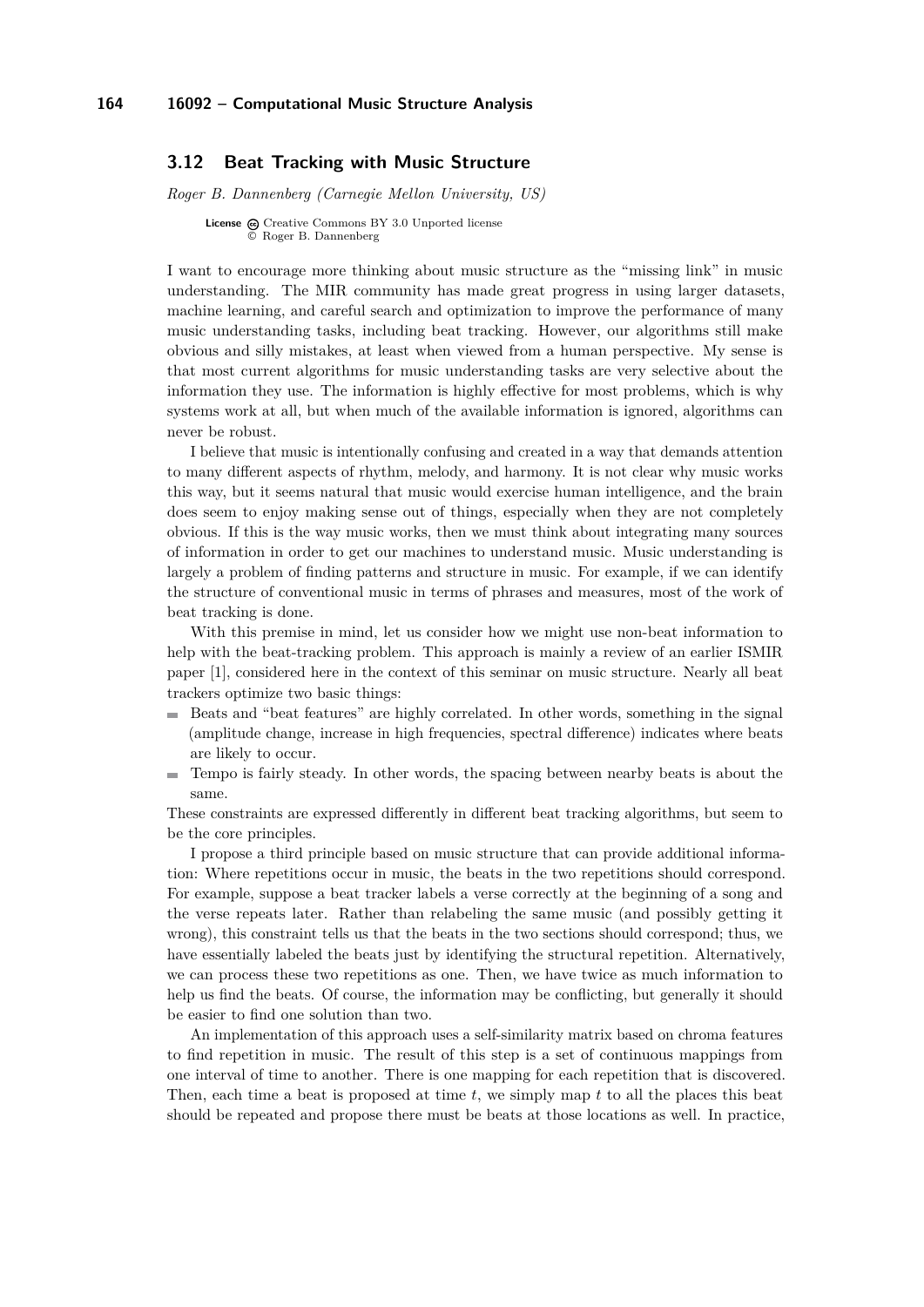chroma-based alignments do not have high time resolution, so the mappings are not very useful for placing single beats. However, we can modify the constraint to say that tempo is consistent in repeated sections. Thus, when we place several measures of beats in one location, we can use the mappings to assert the tempo in other locations. The tempo may not be identical due to slight tempo changes during the performance, but the derivatives of the mappings can be used to estimate the tempo change.

In practice, these constraints have been imposed through a gradient descent algorithm. Essentially, a few beats are placed according to initial guesses based on the autocorrelation of beat features. These guesses are replicated according to repetitions in the music. Then, beat locations are adjusted to optimize the combination of all three constraints: beats correspond to beat features, tempo is steady, and tempo is consistent across repetitions. The algorithm continues by alternately proposing a few more beats (based on the steady-tempo principle) and then optimizing using gradient descent, until the entire piece is covered by beats.

This is only one approach, presented to motivate thinking about ways we can use music structure in music processing tasks. One of the problems with this approach in general is that while structure can offer helpful information, the information can also be wrong and misleading. Building more holistic algorithms does not guarantee improvement over simpler approaches that benefit from being more tractable and more amenable to training with large datasets. Another challenge is to jointly estimate structure along with information such as tempo, beats, rhythm, and harmony.

### **References**

<span id="page-18-1"></span>**1** Roger B. Dannenberg. Toward Automated Holistic Beat Tracking, Music Analysis, and Understanding in Proceedings of the 6th International Conference on Music Information Retrieval Proceedings (ISMIR), London, pages 366–373, 2005.

# <span id="page-18-0"></span>**3.13 Can We Reach a Consensus on the Minimum Amount of Originality to Regard a Piece of Music as Original?**

*Masataka Goto (AIST – Tsukuba, JP)*

License  $\textcircled{c}$  [Creative Commons BY 3.0 Unported](http://creativecommons.org/licenses/by/3.0/) license © [Masataka Goto](#page-18-0)

In the age of digital music, future musicians may find it more difficult to be truly original in the face of ever-expanding archives of all past music. The amount of digital musical pieces that can be accessed by people has been increasing and will continue to do so in the future. Since the amount of similar musical pieces is monotonically increasing, musicians will be more concerned that their pieces might invite unwarranted suspicion of plagiarism. All kinds of musical pieces are influenced by existing pieces, and it is difficult to avoid the unconscious creation of music partly similar in some way to prior music. The monotonic increase in musical pieces thus means that there is a growing risk that one's piece will be denounced as being similar to someone else's.

To address this issue, we started a research project called OngaCREST [\[1\]](#page-19-1) to build an information environment in which people can know the answers to the questions "What is similar here?" and "How often does this occur?" Although human ability to detect musical similarity and commonness (typicality) [\[2\]](#page-19-2) is limited for a large-scale music collection, future advanced technologies would enable people to compute musical similarity between any pairs of musical pieces and musical commonness of a musical piece to a set of pieces.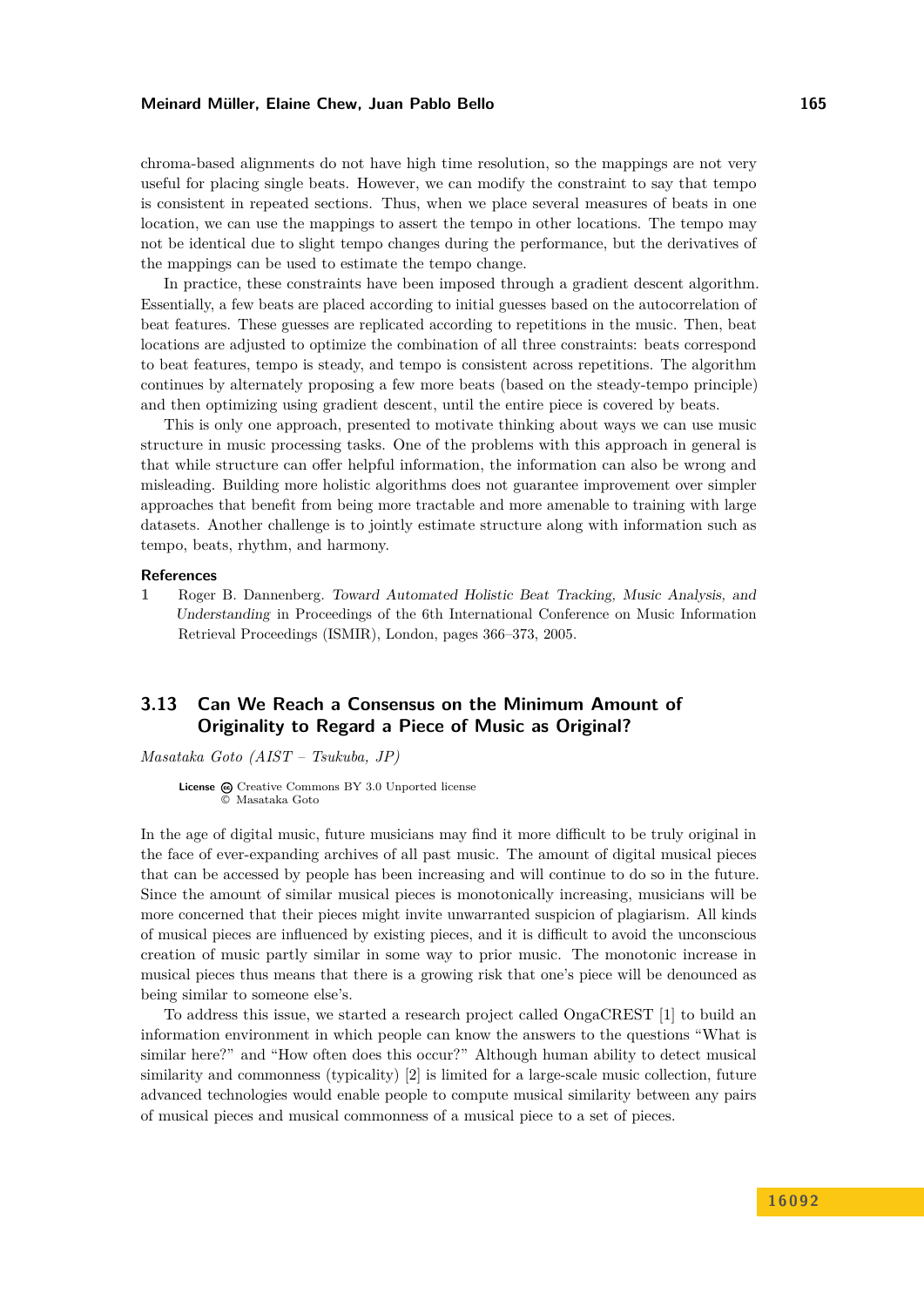Once such technologies could be available to compute musical similarity and commonness in detail, people could naturally understand that any musical piece has similar pieces with regard to some aspects. The concept of originality would then be discussed in a more quantitative way and might be revised. If some (or most) aspects are always similar, how can we measure the amount of originality? To be regarded as an original musical piece, how many different aspects or elements should it have? Can we, as a global society, reach a consensus on the minimum amount of originality to regard a piece of music as original?

### **References**

- <span id="page-19-1"></span>**1** Masataka Goto. *Frontiers of Music Information Research Based on Signal Processing*, Proceedings of the 12th IEEE International Conference on Signal Processing (ICSP), pages 7–14, October 2014.
- <span id="page-19-2"></span>**2** Tomoyasu Nakano, Kazuyoshi Yoshii, and Masataka Goto. *Musical Similarity and Commonness Estimation Based on Probabilistic Generative Models*, Proceedings of the IEEE International Symposium on Multimedia (ISM), pages 197–204, December 2015.

# <span id="page-19-0"></span>**3.14 Let's Untie Our Hands! Use All the Data You Have and Stop Making Life Difficult**

*Mark Sandler (Queen Mary University of London, GB)*

**License**  $\textcircled{c}$  [Creative Commons BY 3.0 Unported](http://creativecommons.org/licenses/by/3.0/) license © [Mark Sandler](#page-19-0) **URL** <http://www.semanticaudio.ac.uk/>

At the Dagstuhl seminar, I said a few words on music structure analysis in the context of a large project called "Fusing Audio and Semantic Technologies for Intelligent Music Production and Consumption" (FAST-IMPACt) I am coordinating. Thinking about musical structure, one needs to ask, who is this for? Is it for the professional in the studio (a strong focus of FAST-IMPACt) or the consumer, or even for some intermediary needing to make money somehow from the content – hopefully on behalf of the artists and creators? The needs of different categories of user are very different. For the producer it is probably connected with navigation around a particular piece of music in an ongoing project. For the consumer/listener this could be true, but there is potentially the added need to navigate within collections. (As I write I realise that the latter is also true for professionals, though the collections are different!) Taking a step back, we can say that for many musics, what we need to do to help these participants is analyse the audio signal and extract meaningful, and above all, useful information from the audio. We need to do this to the best of the capabilities of the available technologies and algorithms. Everyone would find this hard to dispute, I think. Yet, why do we all, to my knowledge with zero (or close to) exception, make use of anything but a monophonic down mix? I would therefore propose that we start to investigate ways that use the maximum amount of data and information available to us, and to stop making our investigations overly and unnecessarily difficult. I would start with stereo signals – which I see some researchers describe as 'legacy'!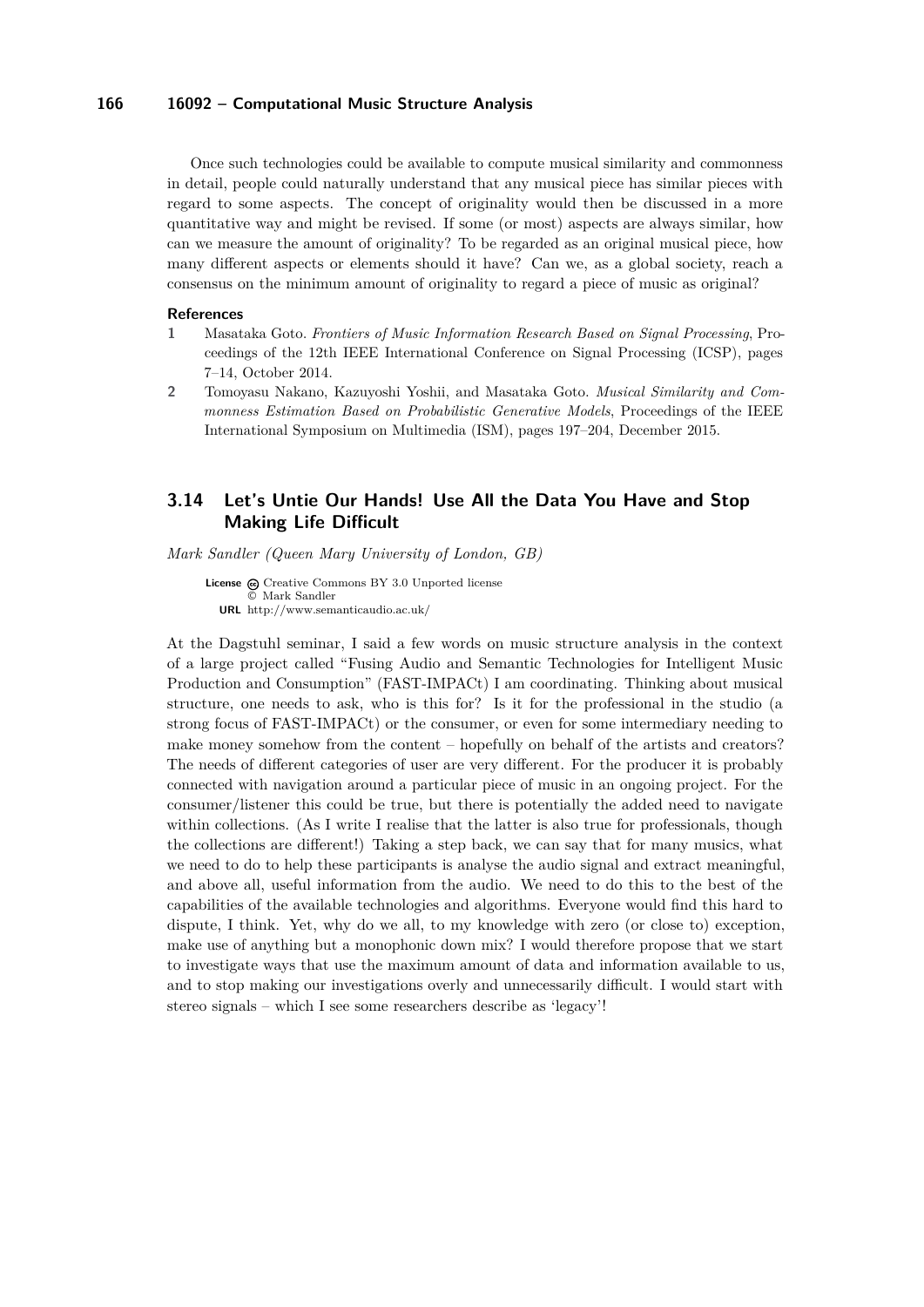### <span id="page-20-0"></span>**3.15 Towards an Information-Theoretic Framework for Music Structure**

*Frédéric Bimbot (CNRS/IRISA, Rennes, FR)*

**License**  $\textcircled{e}$  [Creative Commons BY 3.0 Unported](http://creativecommons.org/licenses/by/3.0/) license © [Frédéric Bimbot](#page-20-0)

Music is a communication signal and the estimation of music structure is essentially an information-theoretic problem. The structure *S* of a music content *M* can be understood as the "proper type" and "right quantity" of latent side information which provides an economical explanation of *M* by minimizing  $Q(M, S)$ , i.e., the quantity of information needed to jointly describe *M* and *S*. Two philosophies can support the definition of *Q* (see for instance [\[4\]](#page-21-1)):

- Shannon's Information (SI), also called lossy source-coding scheme, which relates information *Q* to the distortion of *M* with respect to a prototypical structure itself derived from a probabilistic model of all possible structures, and
- Kolmogorov's Complexity (KC), sometimes referred to as algorithmic compressibility, which considers *M* as the output of a short, standalone program (within a class of valid structure generating programs), whose size is related to *Q*.

Shannon's approach is fundamentally a knowledge-based (inter-opus) approach, where statistically typical forms provide templates that guide the recognition of music content organization (stylistic structure). Kolmogorov's framework is rather based on a data-driven (intra-opus) viewpoint and focuses on internal redundancy as a primary criterion for grouping musical material into consistent structural patterns ("semiotic" structure [\[1,](#page-20-1) [2\]](#page-21-2)). Both conceptions of information are meaningful, but understanding and exploiting their interaction remains a fundamental scientific bottleneck – in MIR, in Computational Musicology, and also in many other scientific domains. The duality between SI and KC in music is for instance illustrated by Schenker's [\[10\]](#page-21-3) versus Narmour's [\[7,](#page-21-4) [8\]](#page-21-5) conceptions of music structure, and KC approaches are becoming increasingly popular in MIR (see for instance [\[5\]](#page-21-6)).

However, current approaches in Music Structure Analysis [\[6\]](#page-21-7) fail in explicitly accounting for both aspects simultaneously, even though they are presumably present with a different balance across musical genres (this could be one of the causes of ambiguities in human perception of structure [\[11\]](#page-21-8)). Note that, even though, neither SI nor KC can actually be calculated exactly, they can be estimated using models, i.e. family of distributions for SI such as Hidden Markov Models (see for instance [\[9\]](#page-21-9)) and classes of programs for KC (as prefigured by the System & Contrast Model [\[3\]](#page-21-10)). Approaching the diverse views of music structure within the common framework of Information Theory appears as a relevant move towards a better understanding of what music structure is, but also as a key for a more efficient use of music structure in computational contexts. Though music is not a uniquely decodable code, it can be assumed that the number of reasonable structural hypothesis is sufficiently limited so as to be tackled in a relatively unified framework, encompassing the two main facets of data compression (SI and KC). By understanding the interaction between the "two sides of a same coin," music could become a case study that would help bridging a fundamental gap in Information Sciences.

### **References**

<span id="page-20-1"></span>**1** Bimbot, F., Deruty, E., Sargent, G., Vincent E. (2012). Semiotic Structure Labeling of Music Pieces: Concepts, Methods and Annotation Conventions. Proc. International Society on Music Information Retrieval Conference (ISMIR), pages 235–240, Porto.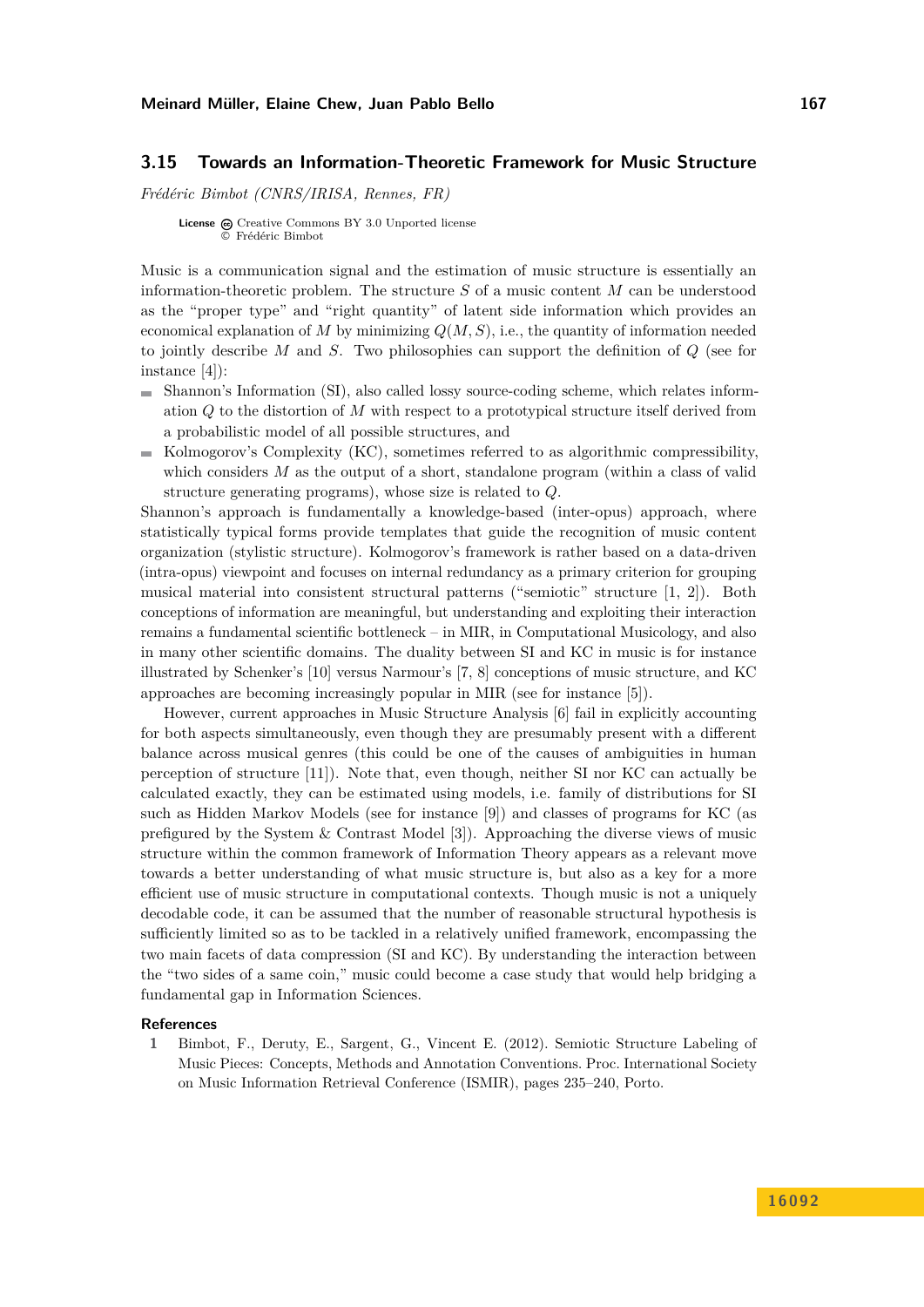- <span id="page-21-2"></span>**2** Bimbot, F., Sargent, G., Deruty, E., Guichaoua, C., Vincent, E. (2014). Semiotic Description of Music Structure: An Introduction to the Quaero/Metiss Structural Annotations. Proc. 53rd AES Conference on Semantic Audio, 12 pages, London.
- <span id="page-21-10"></span>**3** Bimbot, F., Deruty, E., Sargent, G., Vincent, E. (2016). System & Contrast: A Polymorphous Model of the Inner Organization of Structural Segments within Music Pieces. Music Perception. 41 pages, to appear.
- <span id="page-21-1"></span>**4** Grünwald, P., Vitanyi, P. (2004). Shannon Information and Kolmogorov Complexity. arXiv preprint cs/0410002. 2004, updated 2010.
- <span id="page-21-6"></span>**5** Meredith, D. (2012). Music Analysis and Kolmogorov Complexity. Proc. XIX CIM.
- <span id="page-21-7"></span>**6** Müller, M. (2015). Music structure analysis. In Fundamentals of Music Processing, chapter 4, pages 167–236, Springer Verlag.
- <span id="page-21-4"></span>**7** Narmour, E. (1977). Beyond Schenkerism. University of Chicago Press.
- <span id="page-21-5"></span>**8** Narmour, E. (2000). Music expectation by cognitive rule-mapping. Music Perception, XVII/3, pages 329–398.
- <span id="page-21-9"></span>**9** Pauwels, J., Peeters, G. (2013). Segmenting music through the joint estimation of keys, chords and structural boundaries. Proc. 21st ACM International Conference on Multimedia, New York.
- <span id="page-21-3"></span>**10** Schenker, H. (1935). Der freier Satz, Universal, Vienna.
- <span id="page-21-8"></span>**11** Smith, J. (2014). Explaining Listener Differences in the Perception of Musical Structure. PhD thesis, Queen Mary University of London, UK.

# <span id="page-21-0"></span>**3.16 MorpheuS: Constraining Structure in Music Generation**

*Dorien Herremans, Elaine Chew (Queen Mary University of London, GB)*

License  $\textcircled{c}$  [Creative Commons BY 3.0 Unported](http://creativecommons.org/licenses/by/3.0/) license © [Dorien Herremans, Elaine Chew](#page-21-0)

A major problem with much of the automatically generated music is that it lacks a structure and long-term coherence. We have defined the music generation problem as a combinatorial optimization problem [\[2,](#page-22-1) [5\]](#page-22-2). The advantage of this approach is that it gives us the freedom to impose both hard and soft constraints. These constraints can be used to define different types of structure.

One example of a structure that can be imposed by hard constraints is based on repeated and transposed patterns. The cosiatec pattern detection algorithm [\[3\]](#page-22-3) was used to find maximum translatable patterns. These patterns were then used to constrain the output of a music generation algorithm called MorpheuS [\(http://dorienherremans.com/software\)](http://dorienherremans.com/software).

A second form of structure, which is soft constrained, is a tension profile. This type of tension could be relevant to, for instance, automatic generation of game or video music. We have developed a model [\[4\]](#page-22-4) that captures aspects of tonal tension based on the spiral array [\[1\]](#page-22-5), a three dimensional model for tonality. Our approach first segments a musical excerpt into equal length subdivisions and maps the notes to clouds of points in the spiral array. Using vector-based methods, four aspects of tonal tension are identified from these clouds. First, the cloud diameter measures the dispersion of clusters of notes in tonal space. Second, the cloud momentum measures the movement of pitch sets in the spiral array. Third, the tensile strain measures the distance between the local and global tonal context. Finally, the cosine similarity measures the directional change for movements in tonal space.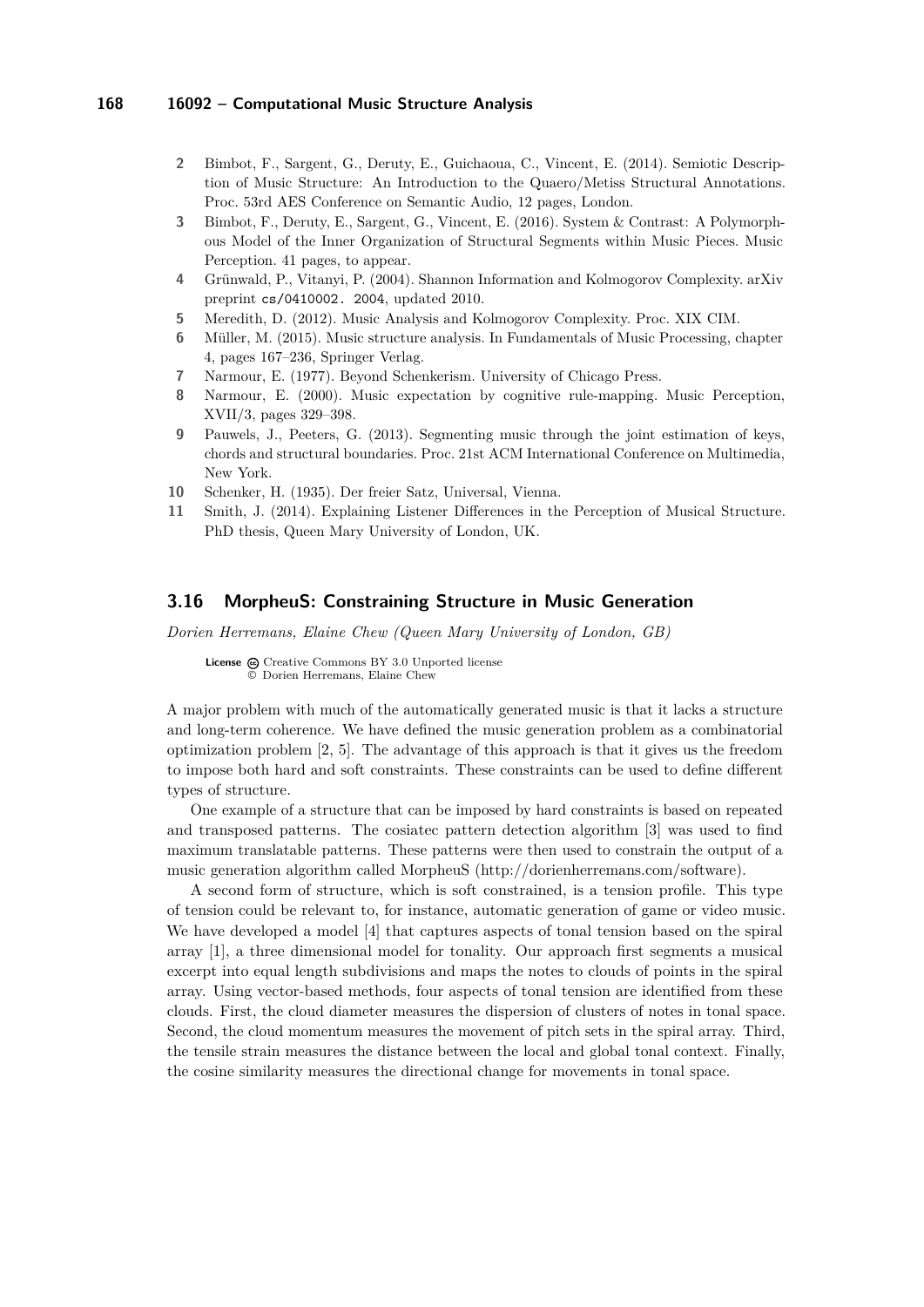The results of generating polyphonic piano music with constrained patterns and fit to a tension profile are very promising and sound musically interesting. The reader is invited to listen to full pieces generated by the algorithm at [http://dorienherremans.com/MorpheuS.](http://dorienherremans.com/MorpheuS)

#### **References**

- <span id="page-22-5"></span>**1** Chew, Elaine (2014). The Spiral Array. Mathematical and Computational Modeling of Tonality. Springer, pages 41–60.
- <span id="page-22-1"></span>**2** Herremans, Dorien, and Sörensen, Kenneth (2013). Composing fifth species counterpoint music with a variable neighborhood search algorithm. Expert Systems with Applications 40(16):6427–6437.
- <span id="page-22-3"></span>**3** Meredith, David (2013). COSIATEC and SIATECCompress: Pattern discovery by geometric compression. in Music Information Retrieval Evaluation Exchange (Competition on "Discovery of Repeated Themes & Sections") of the International Society for Music Information Retrieval Conference.
- <span id="page-22-4"></span>**4** Herremans, D., and Chew, E. (2016). Tension ribbons: Quantifying and visualising tonal tension. Second International Conference on Technologies for Music Notation and Representation (TENOR). Cambridge, UK.
- <span id="page-22-2"></span>**5** Herremans, D., Weisser, S., Sörensen, K., and Conklin, D. (2015). Generating structured music for bagana using quality metrics based on Markov models. Expert Systems with Applications 42(21):7424–7435.

# <span id="page-22-0"></span>**3.17 Using Prior Expectations to Improve Structural Analysis: A Cautionary Tale**

*Jordan Smith (AIST – Tsukuba, JP)*

License  $\odot$  [Creative Commons BY 3.0 Unported](http://creativecommons.org/licenses/by/3.0/) license © [Jordan Smith](#page-22-0) **Joint work of** Masataka Goto, Jordan Smith

Annotations of musical structure tend to have strong regularities: average segment size is roughly 20 seconds, the number of segments per annotation is roughly 12, and segments usually have a uniform size, meaning that the average ratio of segment length to the median segment length is very close to 1. These regularities are consistent even between different collections of annotations, but are not often used by algorithms to refine estimates. By treating these regularities as prior expectations, we can use a committee-based approach to structural analysis: first, make several estimates using a variety of algorithms; second, choose the estimate that is likeliest given the prior distributions. Although the method may seem like 'cheating' (even when appropriate leave-one-out training regimes are followed), the approach is guaranteed to give at least a modest gain in f-measure.

Except, we tried it, and it didn't work. Why not? We are still trying to decide.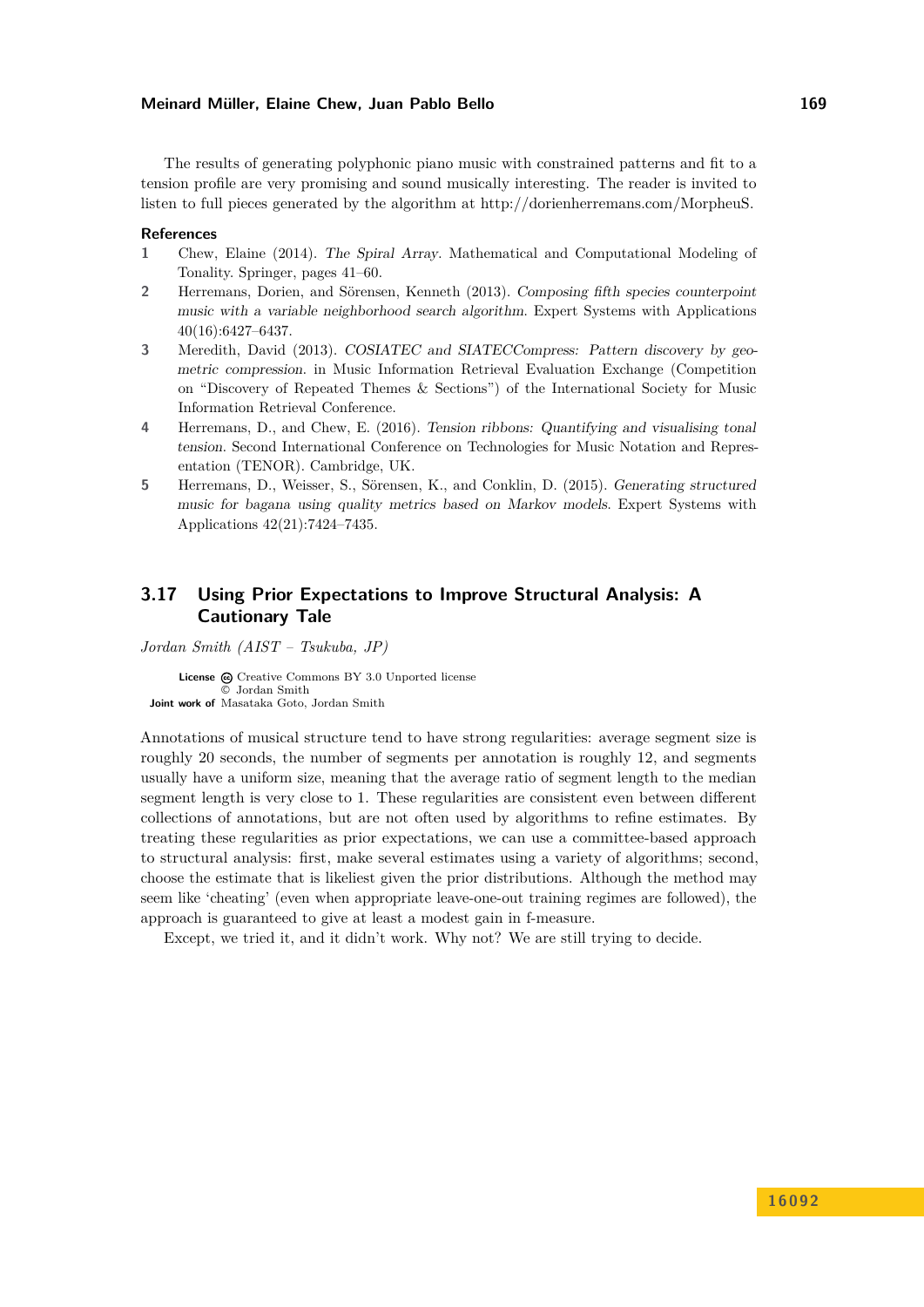### <span id="page-23-0"></span>**3.18 Music Segmentation: of what, for what, for who**

*Xavier Serra (UPF – Barcelona, ES)*

**License**  $\bigoplus$  [Creative Commons BY 3.0 Unported](http://creativecommons.org/licenses/by/3.0/) license © [Xavier Serra](#page-23-0)

Within the field of Computational Musicology, we study music through its digital traces, or digital artifacts, that we can process computationally. Ideally we want to start from data that is as much structured as possible and the goal is to extract musical knowledge from it. However most current computational research is still focused on trying to increase the structuring of the existing data by computational means. Music segmentation is a key structuring element and thus an important task is to do this as automatically as possible.

Most, if not all, music data processing problems, and music segmentation is no exception, should be approached by taking into consideration the following issues: What signal and music are we processing? What application are we aiming at? Who is the user and context being targeted?

Each type of music signal (including audio, symbolic scores, lyrics, etc.) requires different segmentation methodologies and implies different segmentation concepts. Each musical facet (including timbre, melody, rhythm, harmony, etc.) also requires a different music segmentation strategy and can be used for different tasks.

The targeted application of a music segmentation process is also critical. It is very different wanting to perform music analysis for music understanding or wanting to solve some engineering task-driven problem. It is nice when a task-driven problem can be based on a musically grounded concept, but it is not always possible, nor even adequate.

Personal subjectivity, cultural bias, and other contextual issues greatly affect the concept of music segmentation. The analysis approach has to take that into account and assume that the results obtained should be different depending on the context being targeted.

In general, the concept of music segmentation means many things, even within the MIR community. Maybe the most common meaning relates to music structure, which is a musically grounded concept. But strictly speaking, practically all music processing tasks have an implicit or explicit segmentation, and this segmentation has a big impact on the results obtained. We process music signals by first segmenting them into discrete events, such as audio samples, audio frames, symbolic notes, phrases, songs, and so on. We use a multiplicity of segments with more or less agreed definitions and standard approaches to be computed. Clearly any particular piece of music has many possible multilevel segmentations that might be of use for different applications and different contexts.

As a summary I want to emphasize that we cannot talk about music segmentation without taking into account

- $\blacksquare$  the type of signals we start from,
- the targeted application, and  $\sim$
- the particular context in which the signal and application is part of.

In the project CompMusic (see [http://compmusic.upf.edu\)](http://compmusic.upf.edu), we have worried about these three issues. Let me go through what has been our approach.

With respect to the issue "of what," we have focused on the musical repertories of five music cultures: Hindustani, Carnatic, Turkish-makam, Beijing Opera, and Arab-Andalusian. The data we have been processing has been mainly audio recordings, scores, and editorial metadata. We also have extracted audio features from the audio recordings that are then used as inputs to other processing tasks. Segmenting the audio and the scores in a unified way has been an important task in some of the music repertories.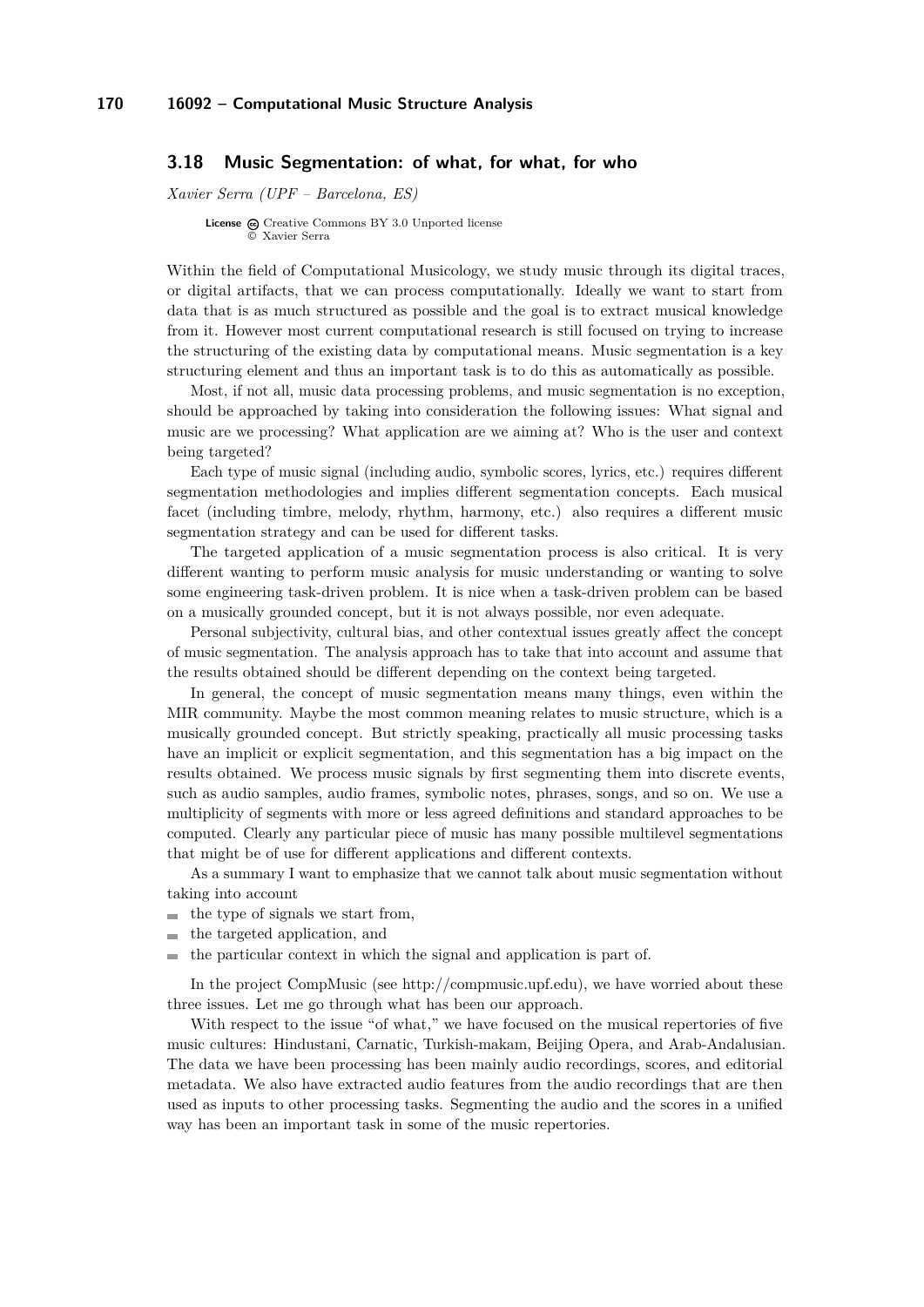With respect to the issue "for what," our main goal has been to develop tools and systems with which to explore the selected musical repertories. Dunya (see [http://dunya.compmusic.](http://dunya.compmusic.upf.edu) [upf.edu\)](http://dunya.compmusic.upf.edu) is one of the prototypes we have developed in order to evaluate the developed technologies, a prototype that can be used to explore the music collections we have compiled and with it you can listen to music pieces while visualizing information that can help the understanding and enjoyment of the music.

With respect to the issue "for who," we have aimed at developing tools that can be of interest to the music lovers of each of the music traditions we have been studying. Thus we target people with some knowledge of the music they are exploring and listening to.

# <span id="page-24-0"></span>**3.19 Flexible Frameworks for the Analysis of Rhythm and Meter in Music**

*Andre Holzapfel (OFAI-Wien, AT)*

License  $\bigcirc$  [Creative Commons BY 3.0 Unported](http://creativecommons.org/licenses/by/3.0/) license © [Andre Holzapfel](#page-24-0)

In a recent study [\[1\]](#page-24-1) on metered Turkish makam music performance, we illustrated differences in the ways notes are distributed in compositions from different cultures. Based on these findings, we are now able to track meters that go beyond simple meters in  $4/4$  and  $3/4$ . However, our evaluation measures are tailored towards simple/symmetric meters, our evaluation data is limited in style, annotations are mostly from one annotator, and in most cases only the beat is annotated, while other metrical layers are ignored. Recent developments both in Bayesian Networks and Deep Neural Networks push the state of the art in meter tracking to a new level. However, how far can we go given the limited amounts of annotated data, and possibly more importantly, the limited amount of understanding of musics that we engineers have about the diverse structures we aim to subject to a correct analysis? We developed a Bayesian framework [\[2\]](#page-24-2) for meter tracking in music that is able to track meter, given a small amount of annotated representative samples. A Bayesian framework allows to adapt the model to new features, and to different types of tempo and meter properties. In a discussion of important steps to take in future, I would like to emphasize that including a complete set of observables into account is highly timely; Learning meter in Indian music without looking at performers seems odd. Furthermore, music performances are shaped by humans who move and breathe together, and the aspects in which their various biosignals correlate remain widely unknown. In short, we need methodologies for the sophisticated observation of performance events. But still, they will not reveal the meanings and mental representations that these structures are evoke in various contexts. I believe that in this aspect interdisciplinary collaborations between music psychology, engineering, and ethnomusicology can indicate promising directions that go beyond observationalism towards a more complete understanding of music, driven by sophisticated computational analysis.

### **References**

- <span id="page-24-1"></span>**1** Holzapfel, A. (2015). Relation between surface rhythm and rhythmic modes in Turkish makam music. Journal for New Music Research 44(1):25–38.
- <span id="page-24-2"></span>**2** Krebs, F., Holzapfel, A., Cemgil, A. T., and Widmer, G (2015). Inferring metrical structure in music using particle filters. IEEE/ACM Transactions on Audio, Speech and Language Processing, 23(5):817–827.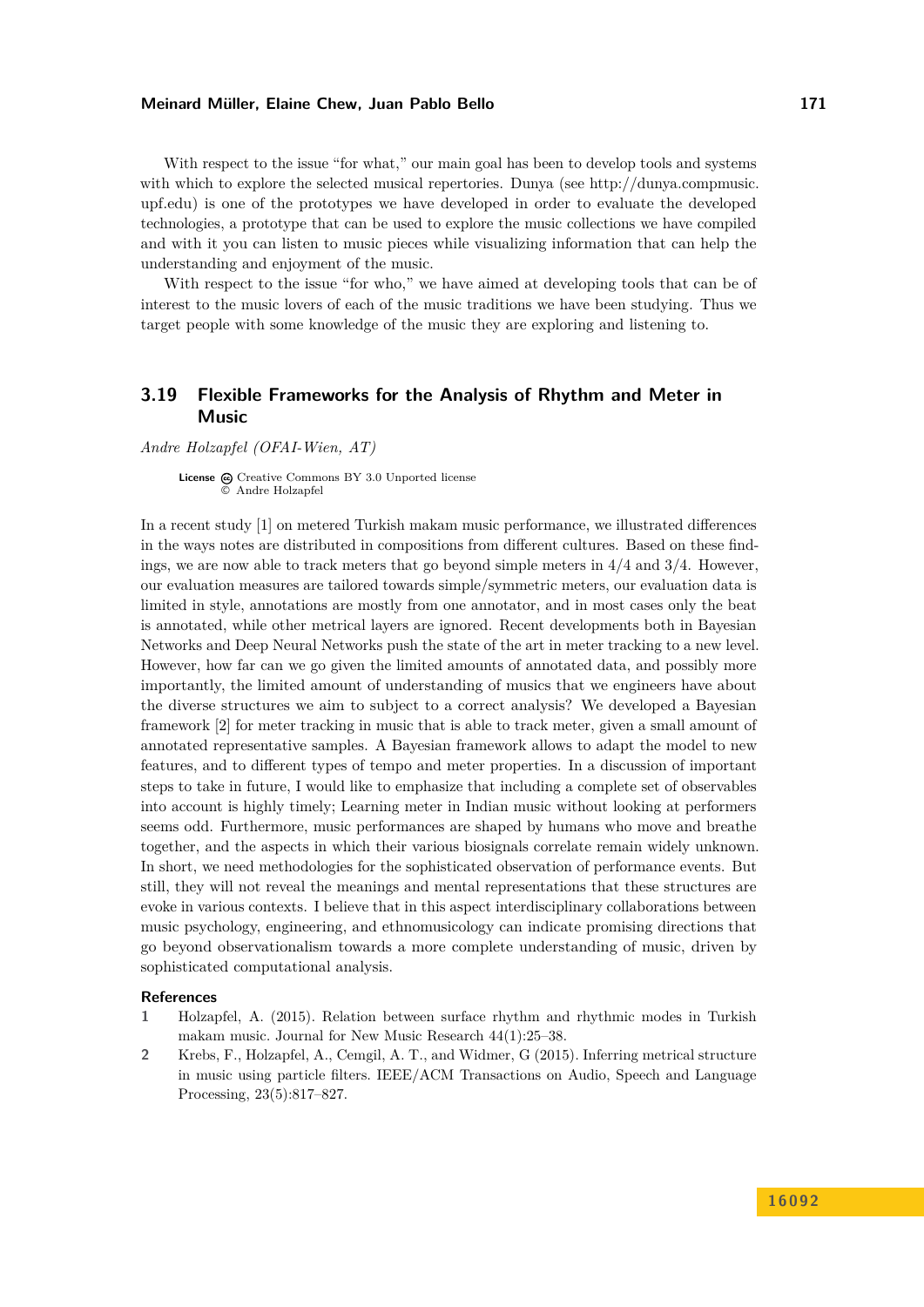# <span id="page-25-0"></span>**3.20 Music Structure: Scale, Homegeneity/Repetition, Musical Knowledge**

*Geoffroy Peeters (UMR STMS – Paris, FR)*

License  $\textcircled{c}$  [Creative Commons BY 3.0 Unported](http://creativecommons.org/licenses/by/3.0/) license © [Geoffroy Peeters](#page-25-0) **Joint work of** Florian Kaiser, Johan Pauwels, Geoffroy Peeters

In my talk at the Dagstuhl seminar, I discussed three aspects of automatic music structure estimation.

The first aspect relates to the temporal scale considered when trying to estimate the structure (i.e., the duration of the segments). This scale is usually a priori unknown. To solve this issue, we proposed in [\[1\]](#page-25-1) to use a multi-scale approach in which a set of checkerboardkernels of increasing size is used to segment a given self-similarity matrix.

The second aspect relates to the underlying process that creates the structure. Currently two major assumptions are used: homogeneity/novelty and repetition [\[3\]](#page-25-2) leading to the so-called "state" and "sequence" approaches [\[5\]](#page-25-3). Also, this underlying process is typically a priori unknown. To solve this issue, we proposed in [\[2\]](#page-25-4) a joint estimation based on the two assumptions leading to a large increase in the estimation results.

Finally, I discussed how musical structure can be estimated exploiting musical knowledge. As an example, I reviewed our work [\[4\]](#page-25-5) on the joint estimation of chord, key, and structure, were the structure arises from the variation of chord perplexity at the end of each segment.

#### **References**

- <span id="page-25-1"></span>**1** F. Kaiser and G. Peeters. Multiple hypotheses at multiple scales for audio novelty computation within music. In Proc. of the IEEE International Conference on Acoustics, Speech, and Signal Processing (ICASSP), Vancouver, British Columbia, Canada, pages 231–235, 2013.
- <span id="page-25-4"></span>**2** F. Kaiser and G. Peeters. A simple fusion method of state and sequence segmentation for music structure discovery. In Proc. of the International Society for Music Information Retrieval Conference (ISMIR), Curitiba, PR, Brazil, pages 257–262, 2013.
- <span id="page-25-2"></span>**3** J. Paulus, M. Müller, and A. Klapuri. Audio-based Music Structure Analysis. In Proc. of the International Conference on Music Information Retrieval (ISMIR), Utrecht, The Netherlands, pages 625–636, 2010.
- <span id="page-25-5"></span>**4** J. Pauwels, F. Kaiser, and G. Peeters. Combining harmony-based and novelty-based approaches for structural segmentation. In Proc. of the International Society for Music Information Retrieval (ISMIR), Curitiba, PR, Brazil, pages 601–606, 2013.
- <span id="page-25-3"></span>**5** G. Peeters. Deriving Musical Structures from Signal Analysis for Music Audio Summary Generation: Sequence and State Approach. In Proc. Computer Music Modeling and Retrieval (CMMR), Lecture Notes in Computer Scienc 2771, Springer, pages 142–165, 2004.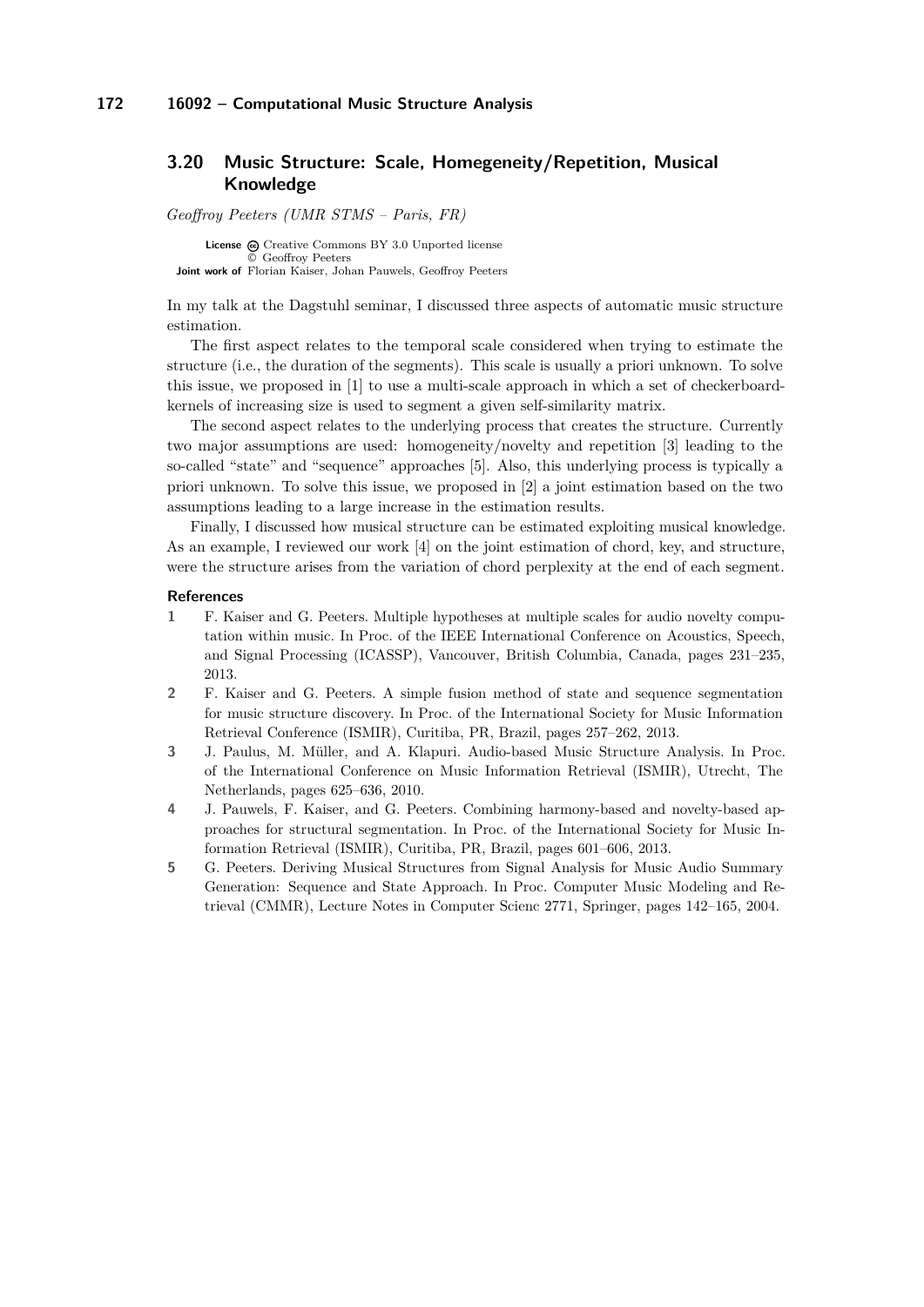# <span id="page-26-0"></span>**4 Further Topics and Open Problems**

## <span id="page-26-1"></span>**4.1 Musical Structure Analysis for Jazz Recordings**

*Stefan Balke, Meinard Müller (Universität Erlangen-Nürnberg, DE)*

License  $\textcircled{c}$  [Creative Commons BY 3.0 Unported](http://creativecommons.org/licenses/by/3.0/) license © [Stefan Balke, Meinard Müller](#page-26-1)

Analyzing jazz recordings by famous artists is the basis for many tasks in the field of jazz education and musicology. Although jazz music mainly consists of improvised parts, it follows common structures and conventions which allow musicians to play and interact with each other. For example, at jam sessions and in traditional jazz recordings, musicians introduce a song by playing its main melody based on a characteristic harmonic progression. This part is also called the *head-in*. Afterwards, this progression is repeated while the melody is replaced by improvised solos by the various musicians. After all solos have been played, the song is concluded with another rendition of the main melody, a part also referred to as *head-out*. Based on this musical knowledge, we investigated automated methods for detecting (approximate) repetitions of the harmonic progression, certain melodic elements, and transitions between soloists as cues to derive a coarse structure of the jazz recording. The discussions at the Dagstuhl seminar showed that the integration of specific domain knowledge is essential for dealing with the possible musical and acoustic variations one encounters in jazz music.

### **References**

- **1** Klaus Frieler, Wolf-Georg Zaddach, Jakob Abeßer, and Martin Pfleiderer. Introducing the Jazzomat Project and the melospy Library. In *Third International Workshop on Folk Music Analysis*, 2013.
- **2** The Jazzomat Research Project. [http://jazzomat.hfm-weimar.de.](http://jazzomat.hfm-weimar.de)

# <span id="page-26-2"></span>**4.2 On the Role of Long-Term Structure for the Detection of Short-Term Music Events**

*Juan Pablo Bello (New York University, US)*

**License**  $\textcircled{e}$  [Creative Commons BY 3.0 Unported](http://creativecommons.org/licenses/by/3.0/) license © [Juan Pablo Bello](#page-26-2)

In MIR it is often assumed that there is a universal "ground truth" to music events such as beats, downbeats, chords, and melodic lines. This conveniently ignores the fact that music analysis is an interpretative task, with multiple outcomes possible. But, if there is no single answer, what should we expect from computational approaches?

One possible objective is to produce at least one valid answer, one that could have plausibly been produced by a human. I would argue that plausibility is partly a function of the long-term structural coherence of the system's output, an aspect that is largely ignored during the design, training and evaluation of current approaches. As a result, music event detection is typically performed as a series of short-term, (semi-)independent tasks, with outputs that are often incoherent and thus implausible.

Take for example chord estimation, where methods are trained on maximum likelihood objectives derived from windows of information rarely spanning more than a single chord; dynamic models, whenever used, are almost certain to have short memories; and evaluation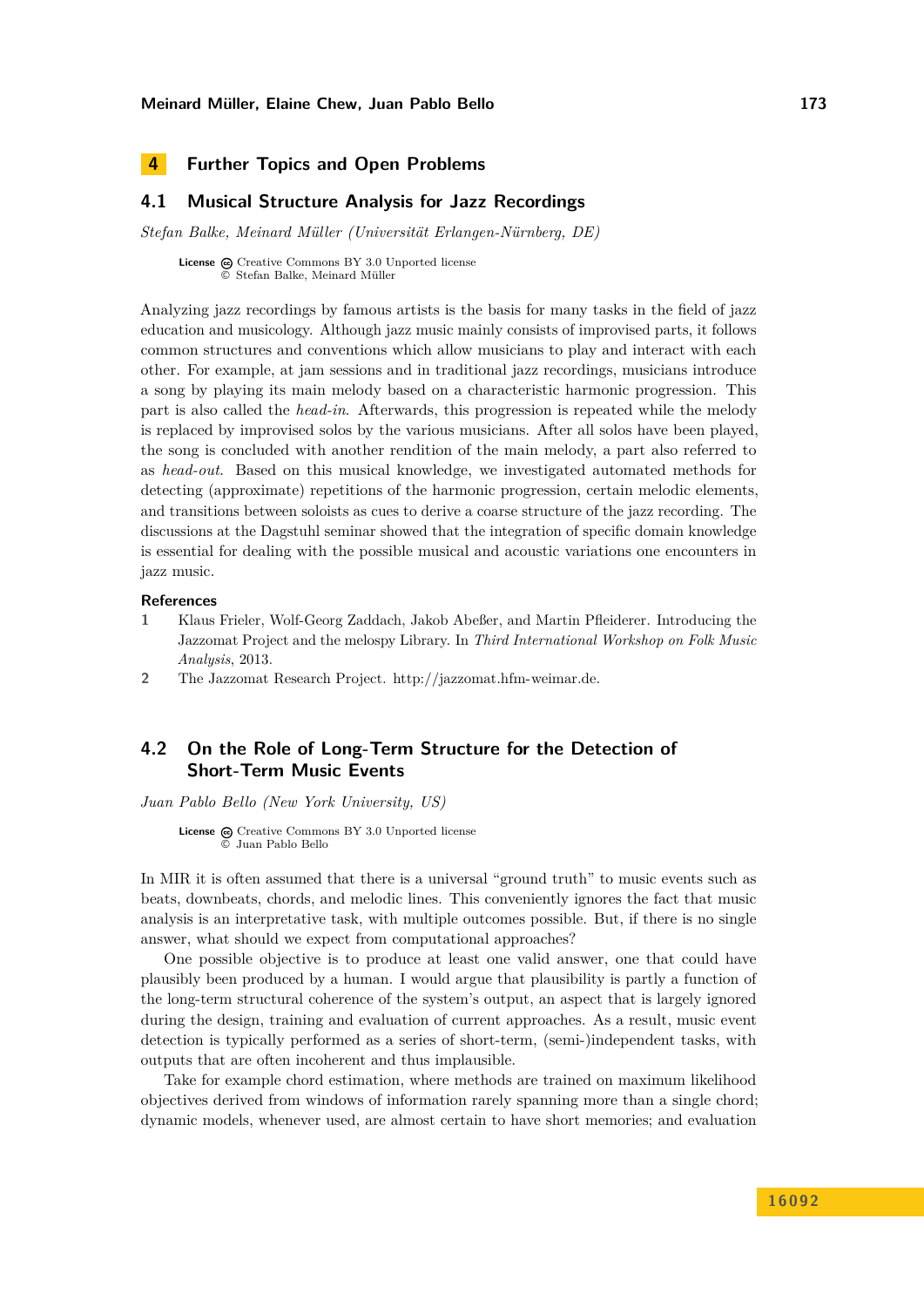is based on an aggregation of the accuracy of short-term detections. Earlier work tried to leverage long-term repetitions to enhance the robustness of feature representations with promising results [\[1,](#page-27-1) [2\]](#page-27-2), but those strategies have not been widely adopted, having next to no impact on the feature extraction, model training and evaluation methodologies currently in use.

During the Dagstuhl seminar we have discussed the multiple ways in which the long-term, hierarchical structure of musical pieces can be used to improve the validity, and thus usability, of computational music analyses. However, some of these issues were only discussed briefly and tentatively, and much remains open for future discussion and development within the community.

#### **References**

- <span id="page-27-1"></span>**1** Matthias Mauch, Katy Noland, and Simon Dixon. Using Musical Structure to Enhance Automatic Chord Transcription. In Proceedings of the International Conference on Music Information Retrieval (ISMIR), Kobe, Japan, pages 231–236, 2009.
- <span id="page-27-2"></span>**2** Taemin Cho and Juan P. Bello. A Feature Smoothing Method for Chord Recognition using Recurrence Plots. In Proceedings of the International Conference on Music Information Retrieval (ISMIR), Miami, USA, pages 651–656, 2011.

### <span id="page-27-0"></span>**4.3 Mid-level Representations for Rhythmic Patterns**

*Christian Dittmar, Meinard Müller (Universität Erlangen-Nürnberg, DE)*

License @ [Creative Commons BY 3.0 Unported](http://creativecommons.org/licenses/by/3.0/) license © [Christian Dittmar, Meinard Müller](#page-27-0)

For music retrieval and similarity search, one important step is to convert the music data into suitable mid-level features. Ideally, these representations should capture relevant characteristics of the music while being invariant to aspects irrelevant for the given task. For example, rhythmic patterns that are played in different tempi may be perceived as similar by human listeners, while being numerically quite different. In this context, one requires mid-level representations that capture rhythmic characteristics while being invariant to tempo changes. During the Dagstuhl seminar we revisited different mid-level features that have been proposed in earlier works to capture rhythmic information. An established technique for analyzing rhythmic patterns is based on computing a local version of the autocorrelation function (ACF) of some onset-related function [\[1\]](#page-27-3). Together with Andre Holzapfel, we discussed open issues related to applying the scale transform [\[3\]](#page-28-1) to rhythmic patterns for improving tempo invariance. In a follow-up discussion with Brian McFee, we highlighted the relation between the scale transform and the Log-lag ACF [\[2\]](#page-27-4). Together with Frank Kurth, we investigated the suitability of shift-ACF [\[4\]](#page-28-2) for characterizing rhythmic structures with multiple repetitions.

### **References**

- <span id="page-27-3"></span>**1** Peter Grosche, Meinard Müller, and Frank Kurth. Cyclic tempogram – a mid-level tempo representation for music signals. In *Proceedings of IEEE International Conference on Acoustics, Speech, and Signal Processing (ICASSP)*, pages 5522–5525, Dallas, Texas, USA, 2010.
- <span id="page-27-4"></span>**2** Matthias Gruhne and Christian Dittmar. Improving rhythmic pattern features based on logarithmic preprocessing. In *Proceedings of the Audio Engineering Society (AES) Convention*, Munich, Germany, 2009.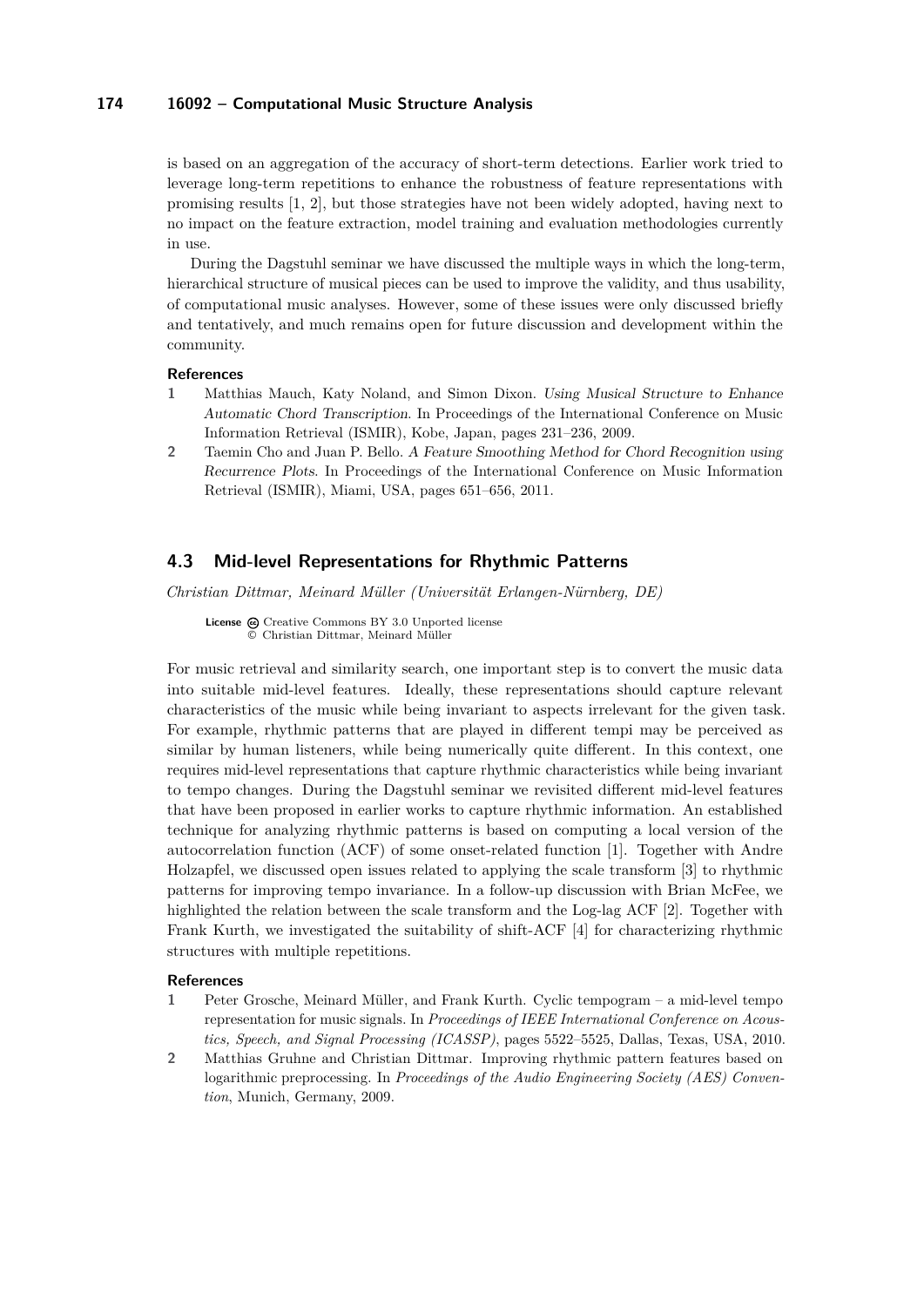- <span id="page-28-1"></span>**3** Andre Holzapfel and Yannis Stylianou. Scale transform in rhythmic similarity of music. *IEEE Transactions on Audio, Speech, and Language Processing*, 19(1): 176–185, 2011.
- <span id="page-28-2"></span>**4** Frank Kurth. The Shift-ACF: Detecting multiply repeated signal components. In *Proceedings of the IEEE Workshop on Applications of Signal Processing to Audio and Acoustics (WASPAA)*, pages 1–4, New Paltz, NY, USA, 2013.

## <span id="page-28-0"></span>**4.4 Representation of Musical Structure for a Computationally Feasible Integration with Audio-Based Methods**

*Sebastian Ewert (Queen Mary University of London, GB)*

License  $\odot$  [Creative Commons BY 3.0 Unported](http://creativecommons.org/licenses/by/3.0/) license © [Sebastian Ewert](#page-28-0)

In terms of terminology, "musical structure" has been used in several, different contexts. In one interpretation, musical structure is essentially equivalent to musical form, which can be considered as a genre or rather style specific definition of the expectation of how a piece is composed on a rather global level. Another interpretation of structure is closer to the corresponding mathematical notion, where structure yields properties and regularity.

Both interpretations lead to various interesting questions. In the context of the first interpretation, a popular task is to determine the temporal boundaries of elements used to describe the form, such as the chorus in pop music or the recapitulation in a sonata form. One group of methods focuses on the detection of boundaries by detecting novelty or sudden changes in terms of a feature representation. This is essentially equivalent to a local, focused expectation violation of some sort. In this context, we discussed what this means for various music and composition styles, and how this could be expressed computationally using audio recordings as input.

This is directly connected to a question we raised in the context of the second interpretation of structure. Here, structure can refer to various regularities or expectations about the harmony, the rhythm, the melody or any other musical concept. In this context, music signal processing as a field has been criticized for not making enough use of these properties to obtain better results in specific tasks. While this criticism is valid it often leads to simplifying conclusions about the underlying reasons for why structure is neglected. In particular, a major obstacle is that the detection of musical low-level events is still an unsolved problem (e.g. note transcription). Therefore, good signal processing methods typically avoid making hard decisions (e.g. "This is a C-major chord") but preserve uncertainty in a model as long as possible. This, however, leads to an exponential explosion of the underlying state space for longer time ranges and, therefore, we simply often cannot represent or integrate complex expectation models that require long time ranges – at least not using classical, symbolic Bayesian modelling techniques.

Recently, neural networks, in contrast to attempts modelling expectations explicitly, express expectations implicitly and thus can be used to build complex language models (i.e. expectation models) for polyphonic music, even down to a note level. This led to measurable but small improvements in tasks such as music transcription, and thus can be considered as a first step. A more recently developed mathematical tool are uncertainty functions, which avoid an explosion of the state space similar to neural network language models but at the same time enable the integration of explicit knowledge (to some degree). In this context, wed discussed approaches and best practices to representing musical structure for specific (!) cases, where the Bayesian network philosophy fails – in particular with respect to usable,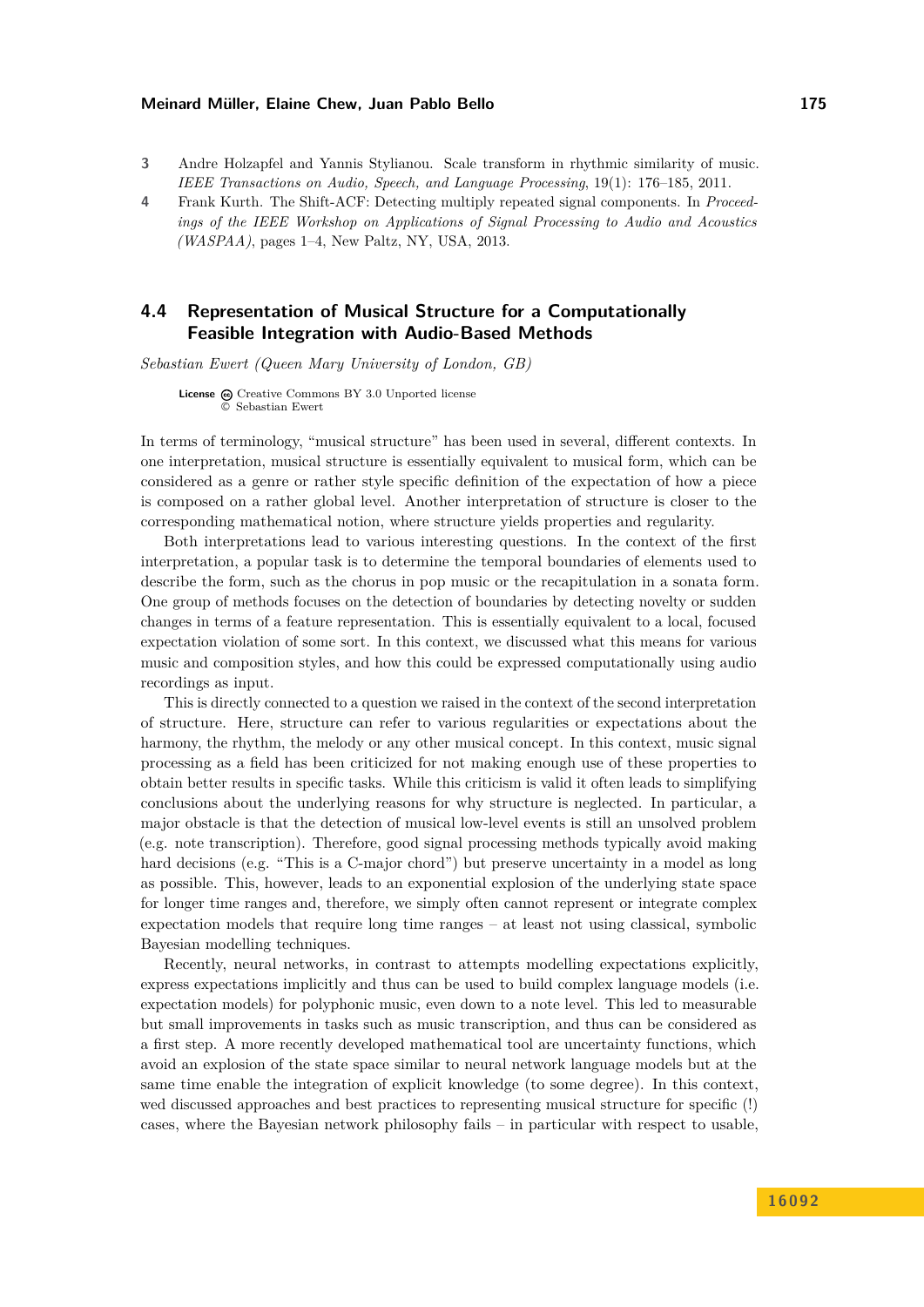practical ways for integrating such representations into audio signal processing methods while preserving computational feasibility.

### <span id="page-29-0"></span>**4.5 Robust Features for Representing Structured Signal Components**

*Frank Kurth (Fraunhofer FKIE – Wachtberg, DE)*

**License**  $\textcircled{e}$  [Creative Commons BY 3.0 Unported](http://creativecommons.org/licenses/by/3.0/) license © [Frank Kurth](#page-29-0)

In the last years we have developed several features for robustly representing repeating signal components [\[1\]](#page-29-2). A main focus in this was the robust detection of such signal components in real-world audio recordings. Applications included bioacoustical monitoring [\[2\]](#page-29-3) (e.g., detection of repeating bird calls or sounds of marine mammals) and speech detection [\[3\]](#page-29-4). In the latter, the harmonic structure of voiced signal parts constitute the repeating components. One of my interests during the Dagstuhl seminar was to discuss possible applications of such features in music structure analysis.

Generally speaking, repetitions can be seen as building blocks for more complex structure elements of audio signals, which is particularly obvious for music. Thus, another interesting thing discussed at the seminar was that of possible generalizations of the repetition-based features proposed in [\[2\]](#page-29-3) to represent such complex structures. As a third possible application, the usability of such features to the extraction and separation of mixtures of repeating components (e.g, for multipitch extraction [\[3\]](#page-29-4) or the detection of overlapping rhythmic components) was discussed.

### **References**

- <span id="page-29-2"></span>**1** Frank Kurth. The shift-ACF: Detecting multiply repeated signal components. In Proc. IEEE Workshop on Applications of Signal Processing to Audio and Acoustics (WASPAA), New Paltz, NY, USA, 2013.
- <span id="page-29-3"></span>**2** Paul M. Baggenstoss and Frank Kurth. Comparing Shift-ACF with Cepstrum for Detection of Burst Pulses in Impulsive Noise, Journal of the Acoustical Society of America 136(4):1574–1582, 2014.
- <span id="page-29-4"></span>**3** Alessia Cornaggia-Urrigshardt and Frank Kurth. Using enhanced F0-trajectories for Multiple Speaker Detection in Audio Monitoring Scenarios. In Proc. of the European Signal Processing Conference (EUSIPCO), Nice, France, pages 1093–1097, 2015.

### <span id="page-29-1"></span>**4.6 Reversing the Music Structure Analysis Problem**

*Meinard Müller (Universität Erlangen-Nürnberg, DE)*

License  $\textcircled{c}$  [Creative Commons BY 3.0 Unported](http://creativecommons.org/licenses/by/3.0/) license © [Meinard Müller](#page-29-1)

The general goal of music structure analysis is to divide a given music representation into temporal segments that correspond to musical parts and to group these segments into musically meaningful categories [\[1,](#page-30-1) [2\]](#page-30-2). In general, there are many different criteria for segmenting and structuring music. For example, a musical structure may be related to recurring patterns such as repeating sections. Or a certain musical sections may be characterized by some homogeneity property such as a consistent timbre, the presence of a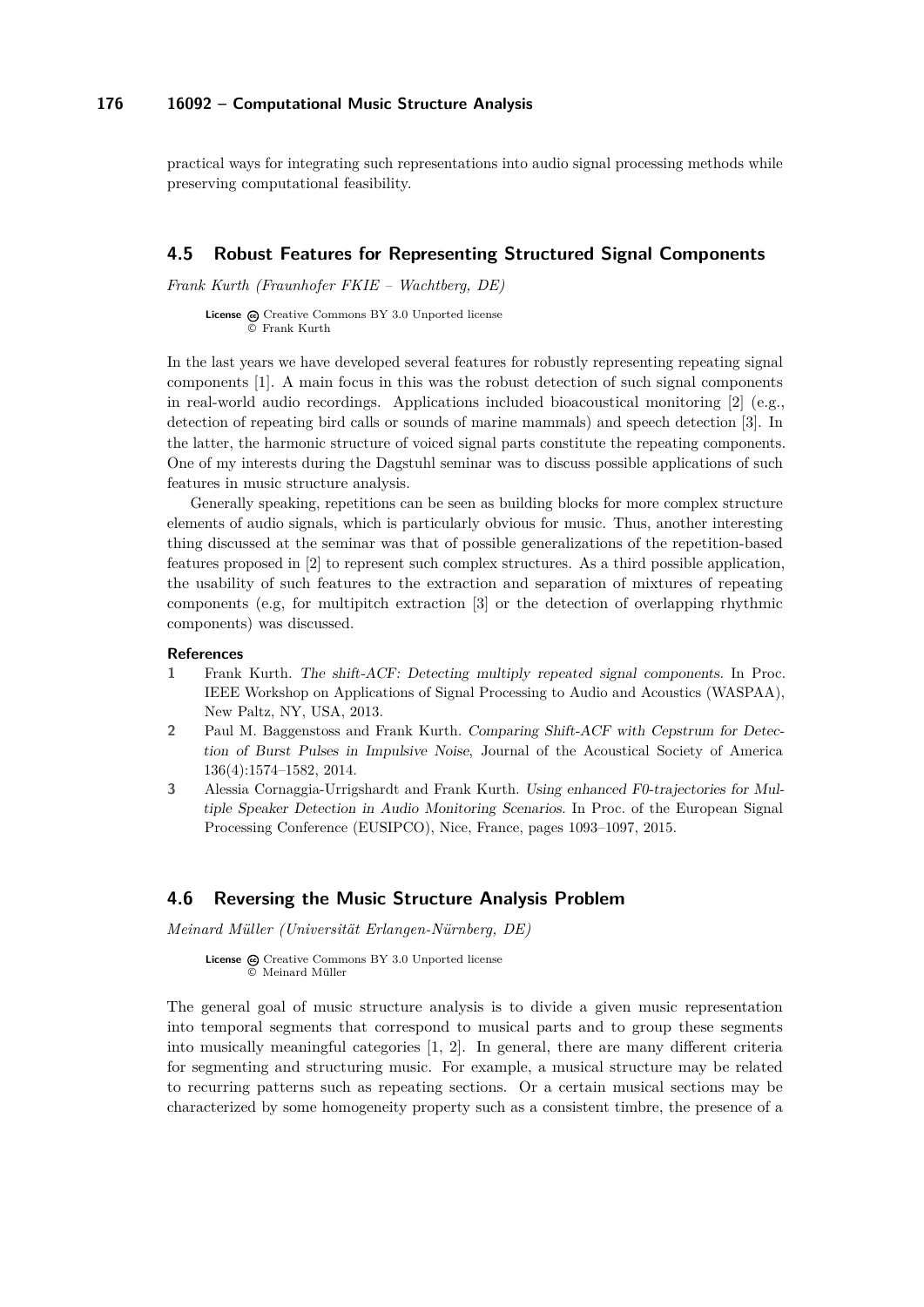specific instrument, or the usage of certain harmonies. Furthermore, segment boundaries may go along with sudden changes in musical properties such as tempo, dynamics, or the musical key [\[1\]](#page-30-1). When recognizing and deriving structural information, humans seem to combine different segmentation cues in an adaptive and subjective fashion [\[3\]](#page-30-3). The listener-dependent and context-sensitive relevance of different segmentation principles make structure analysis an extremely challenging task when approached with computer-based systems. During the Dagstuhl seminar, we discussed a task that may be regarded as a kind of reversal of the structure analysis problem: Given a structure annotation made by a human listener, find out possible segmentation cues that support the annotation. A similar task was suggested by Smith and Chew [\[4\]](#page-30-4), where a given structure annotation was used to estimate the relevance of features at certain points in the music recording. During the Dagstuhl seminar, we extended this discussion by not only considering the relevance of certain feature types (e.g. representing instrumentation, harmony, rhythm, or tempo), but also the relevance of different segmentation principles based on repetition, homogeneity, and novelty. What are the musical cues used for deriving a specific segmentation boundary? Is there an unexpected musical event or a sudden change in tempo or harmony? Did the listener recognize a repeating section or a familiar phrase? Finding answers to such questions may help better understand what one may expect from automated methods and how to make computer-based approaches adaptive to account for a wide range of different segmentation cues.

#### **References**

- <span id="page-30-1"></span>**1** Meinard Müller: Fundamentals of Music Processing. Springer Verlag, 2015.
- <span id="page-30-2"></span>**2** Jouni Paulus, Meinard Müller, Anssi Klapuri: Audio-based Music Structure Analysis. In Proceedings of the International Conference on Music Information Retrieval (ISMIR), 2010, pp. 625–636.
- <span id="page-30-3"></span>**3** Jordan B. L. Smith, J. Ashley Burgoyne, Ichiro Fujinaga, David De Roure, J. Stephen Downie: Design and creation of a large-scale database of structural annotations. In Proceedings of the International Society for Music Information Retrieval Conference (ISMIR), 2011, pp. 555–560.
- <span id="page-30-4"></span>**4** Jordan Smith, Elaine Chew: Using quadratic programming to estimate feature relevance in structural analyses of music. In Proceedings of the ACM International Conference on Multimedia, 2013, pp. 113–122.

# <span id="page-30-0"></span>**4.7 Approaching the Ambiguity Problem of Computational Structure Segmentation**

*Oriol Nieto (Pandora, US)*

License  $\odot$  [Creative Commons BY 3.0 Unported](http://creativecommons.org/licenses/by/3.0/) license © [Oriol Nieto](#page-30-0)

The identification of music segment boundaries has shown to be ambiguous; two subjects might disagree when annotating the same piece  $[1, 7]$  $[1, 7]$  $[1, 7]$ . This exposes a significant problem when developing computational approaches, which tend to be evaluated against references composed of a single annotation per track. These inadequately called "ground-truth" annotations will likely yield spurious results as long as they do not capture the inherent ambiguity of the given task.

In this seminar we discussed various ideas to approach this ambiguity problem: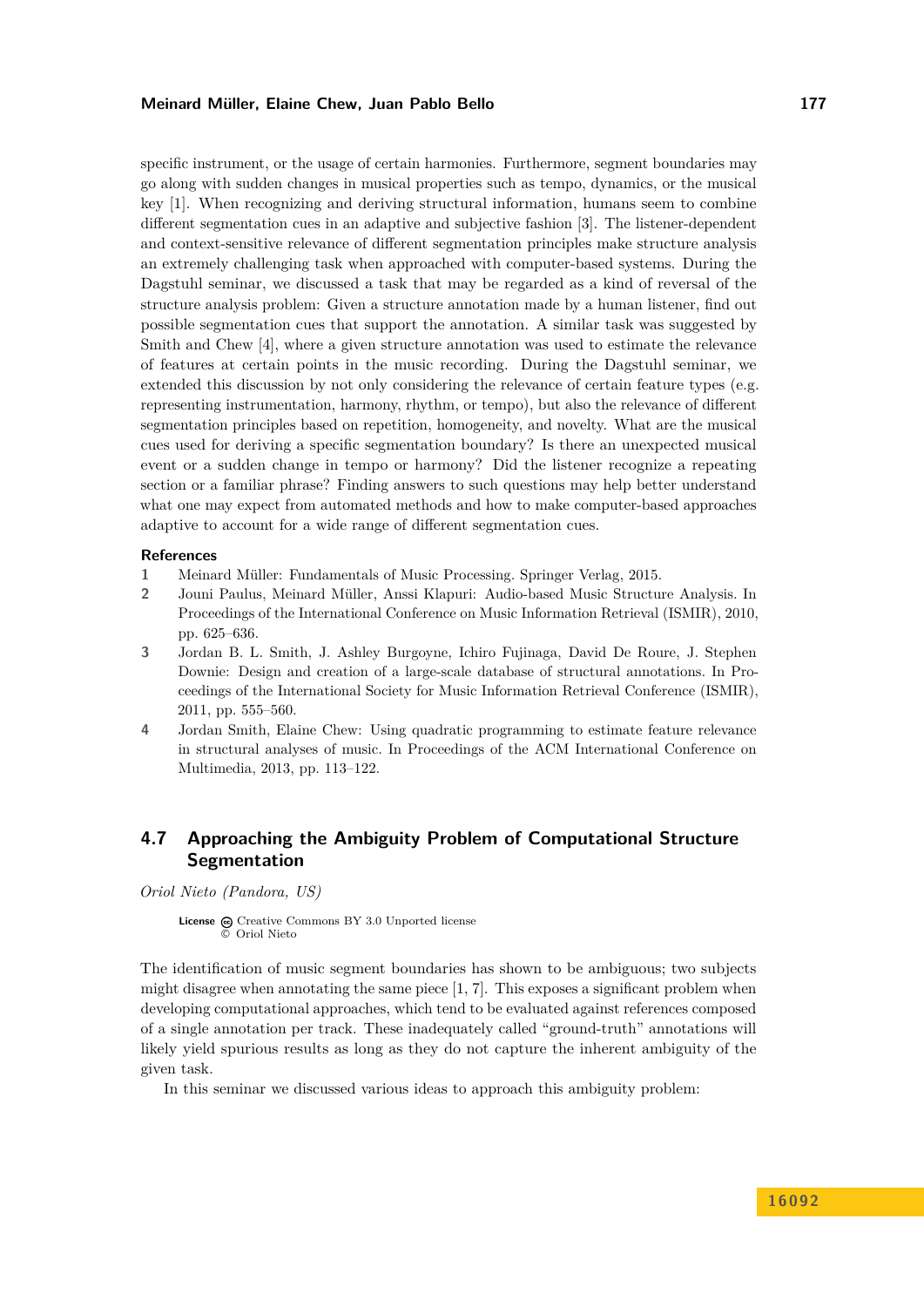- $\blacksquare$  To make use of as many human annotations as possible when evaluating an algorithm's estimation for a specific music track. The SALAMI [\[7\]](#page-31-2) and SPAM [\[5\]](#page-31-3) datasets already contain multiple annotations for each piece.
- To weight each boundary based on a confidence value. It has been shown that humans generally agree when stating the per-boundary confidence of their annotations [\[1\]](#page-31-1).
- To produce more than a single estimation. Let the user decide which estimation fits best her needs.
- To design and re-think current evaluation metrics using cognitive studies. Computational  $\sim$ methods should produce estimations that are better aligned to perceptual cues. An example of this has already been published in [\[6\]](#page-31-4).
- To annotate and estimate hierarchical boundaries. An algorithm can then be tuned to  $\mathcal{L}_{\mathcal{A}}$ specific layers in the reference annotations. The depths of these hierarchies might differ based on the annotator, but some layers might contain a smaller amount of variations, thus reducing the ambiguity when focusing on them. Recent work towards computational hierarchical approaches can be found in [\[2,](#page-31-5) [3,](#page-31-6) [4\]](#page-31-7).

### **References**

- <span id="page-31-1"></span>**1** Bruderer, M. J. (2008). Perception and Modeling of Segment Boundaries in Popular Music. PhD Thesis, Technische Universiteit Eindhoven. Retrieved from [http://alexandria.tue.nl/](http://alexandria.tue.nl/extra2/200810559.pdf) [extra2/200810559.pdf](http://alexandria.tue.nl/extra2/200810559.pdf)
- <span id="page-31-5"></span>**2** McFee, B., and Ellis, D. P.W. (2014). Analyzing Song Structure with Spectral Clustering. In Proc. of the 15th International Society for Music Information Retrieval Conference (ISMIR), Taipei, Taiwan, pages 405–410.
- <span id="page-31-6"></span>**3** McFee, B., and Ellis, D. P.W. (2014). Learning to Segment Songs With Ordinal Linear Discriminant Analysis. In Proc. of the 39th IEEE International Conference on Acoustics Speech and Signal Processing (ICASSP), Florence, Italy, pages 5197–5201.
- <span id="page-31-7"></span>**4** McFee, B., Nieto, O., and Bello, J. P. (2015). Hierarchical Evaluation of Music Segment Boundary Detection. In Proc. of the 16th International Society of Music Information Retrieval (ISMIR), Taipei, Taiwan, pages 406–412.
- <span id="page-31-3"></span>**5** Nieto, O. (2015). Discovering Structure in Music: Automatic Approaches and Perceptual Evaluations. PhD Thesis, New York University.
- <span id="page-31-4"></span>**6** Nieto, O., Farbood, M. M., Jehan, T., and Bello, J. P. (2014). Perceptual Analysis of the F-measure for Evaluating Section Boundaries in Music. In Proc. of the 15th International Society for Music Information Retrieval Conference (ISMIR), Taipei, Taiwan, pages 265– 270.
- <span id="page-31-2"></span>**7** Smith, J. B., Burgoyne, J. A., Fujinaga, I., De Roure, D., and Downie, J. S. (2011). Design and Creation of a Large-Scale Database of Structural Annotations. In Proc. of the 12th International Society of Music Information Retrieval (ISMIR), Miami, FL, USA, pages 555–560.

# <span id="page-31-0"></span>**4.8 Multi-Level Temporal Structure in Music**

*Hélène Papadopoulos*

License  $\textcircled{e}$  [Creative Commons BY 3.0 Unported](http://creativecommons.org/licenses/by/3.0/) license © [Hélène Papadopoulos](#page-31-0) **Joint work of** George Tzanetakis, Hélène Papadopoulos

Human beings process the global musical context in a holistic fashion. Music signals exhibit a complex relational structure at multiple representation levels. They convey multi-faceted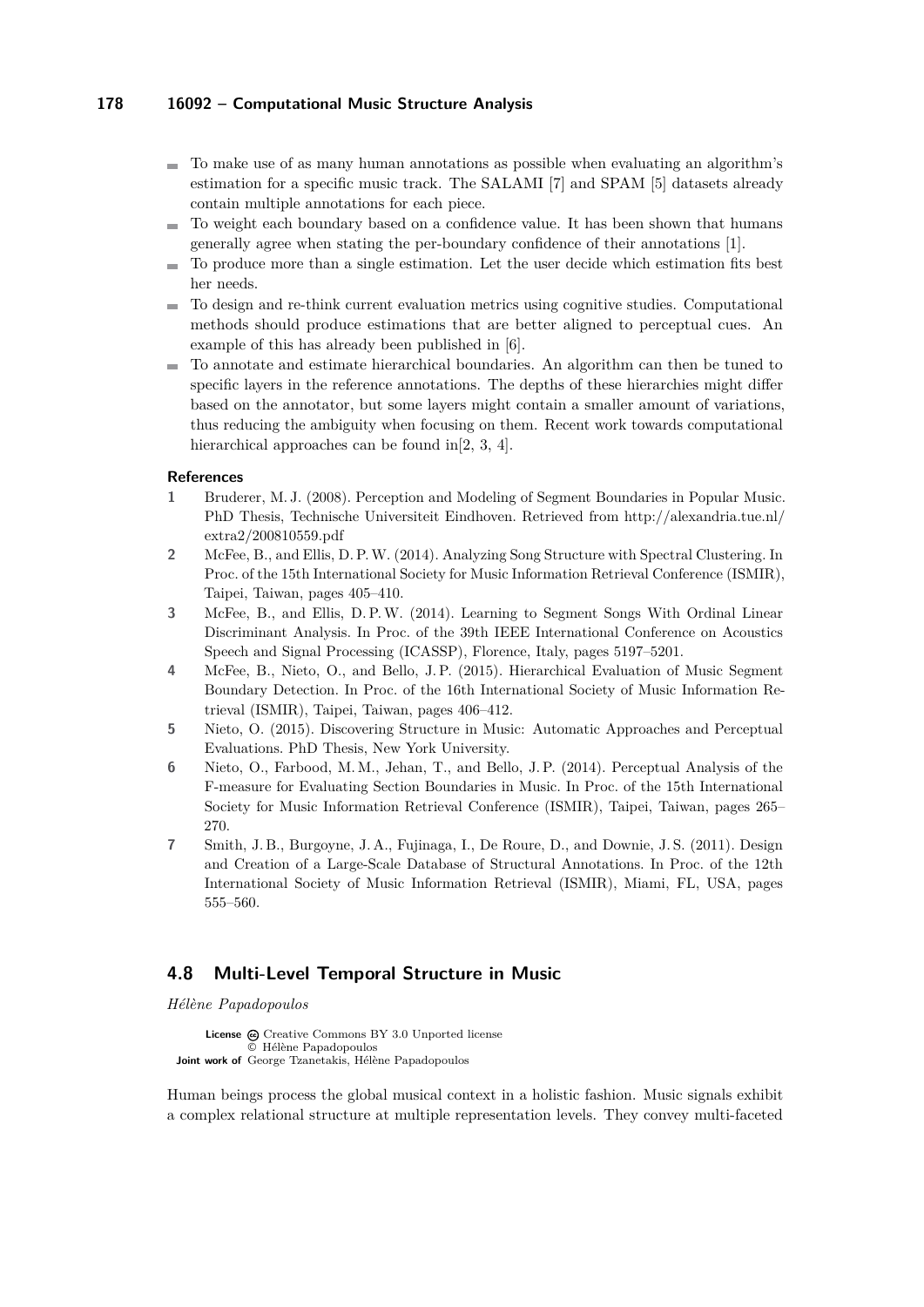and strongly interrelated information (e.g harmony, melody, metric, semantic structure), which are structured in a hierarchical way. For instance the highest-level expression of the structure (segmentation into verse/chorus, 'ABA' form etc) is dependent on musically lower-level organization such as beats and bars. Another example is that there is often a strong similarity between the chord progression of two semantically same segments.

Current computational models in MIR are limited in their capacities of capturing this complex relational structure. They usually have a relatively simple probabilistic structure and are constrained by limiting hypotheses that do not reflect the underlying complexity of music. In particular, during the Dagstuhl seminar, the problem that music analysis is typically performed only at a short time scale has been discussed. A stimulus talk on the use of semantic structure to constrain a beat tracking program has highlighted the benefit of combining longer-term analysis with shorter-term event detection (see also the abstract of Section [4.2](#page-26-2) titled "On the Role of Long-Term Structure for the Detection of Short-Term Music Events"). How the hierarchical temporal structure of music can be described is a question that has been briefly evoked, but it remains an open discussion.

The work carried out in the emerging research area of *Statistical Relation Learning* offers very interesting ideas for modeling multi-relational and heterogeneous data with complex dependencies. In particular the framework of Markov logic networks (MLNs), which combines probability and logic, opens compelling perspectives for music processing. They seem suitable to design a multi-level description of music structure at various time scales (beat, measures, phrase, etc.) in which information specific to the various strata interact. In addition to encompassing most traditional probabilistic models (e.g. HMM), this framework allows much more flexibility for representing complex relational structure. For instance, earlier work have used structural repetitions to enhance chord estimation [\[1\]](#page-32-0). In a piece of music, repeated segments are often transformed up to a certain extent and present variations from one occurrence to another. Although usually strongly related, chord progressions in such repeated segments may not be exactly the same. Such variations can be accommodated by MLNs [\[2\]](#page-32-1).

Also, among other appealing features, MLNs allow building probabilistic models that incorporate expert knowledge (constraints) in a simple and intuitive way, using logical rules. Using a language that is intuitive may be a way to make easier collaborations between musicologists and computer science people (see also the abstract of the working group "Computation and Musicology" in Section [5.8\)](#page-41-0).

#### **References**

- <span id="page-32-0"></span>**1** M. Mauch, K. Noland, and S. Dixon. Using Musical Structure to Enhance Automatic Chord Transcription. In Proc. of the International Society for Music Information Retrieval Conference (ISMIR), pages 231–236, 2009.
- <span id="page-32-1"></span>**2** H. Papadopoulos and G. Tzanetakis. Modeling Chord and Key Structure with Markov Logic. In Proc. of the International Society for Music Information Retrieval Conference (ISMIR), pages 127–132, 2012.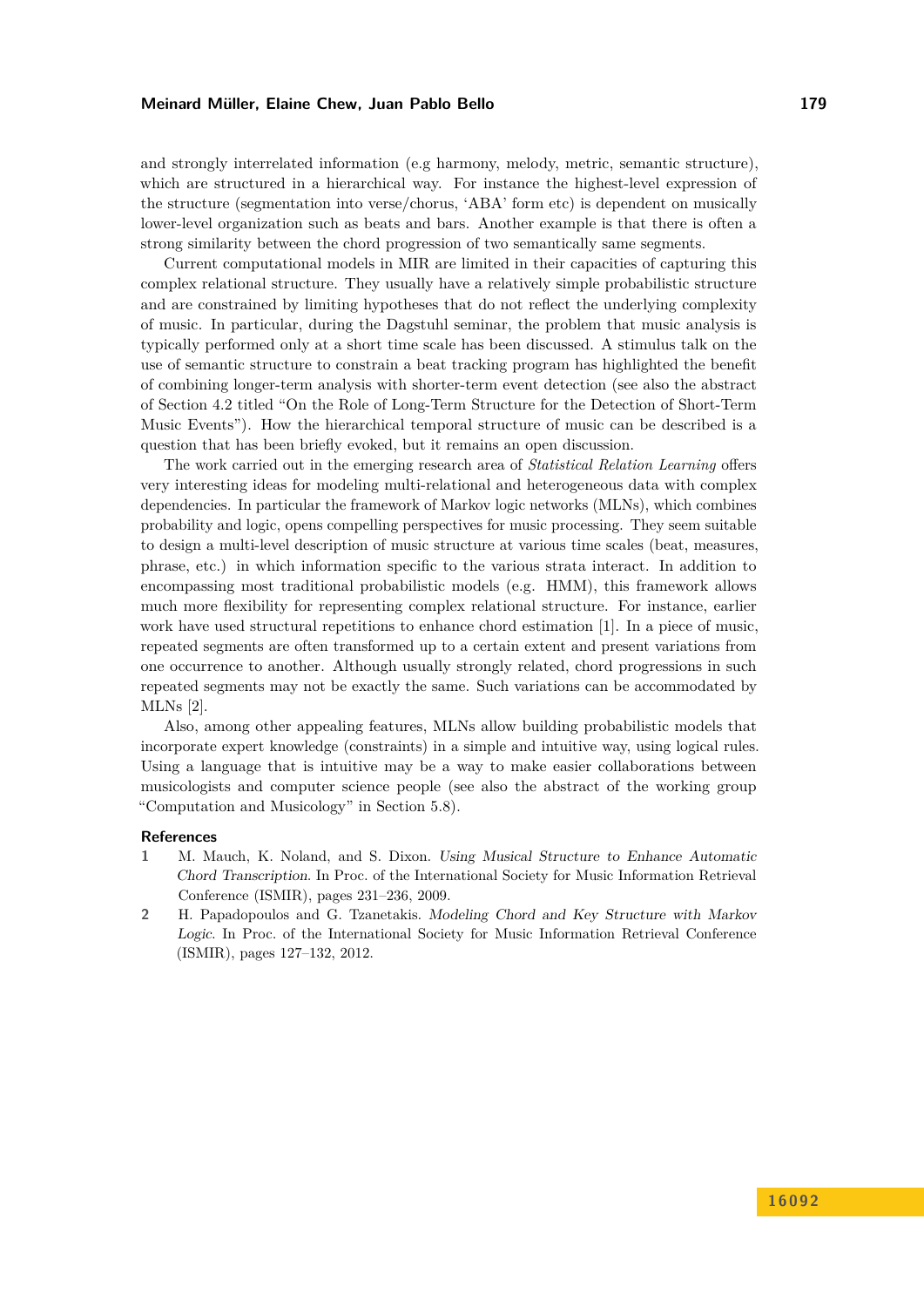## <span id="page-33-0"></span>**4.9 The Ceres System for Optical Music Recognition**

*Christopher Raphael*

**License**  $\textcircled{c}$  [Creative Commons BY 3.0 Unported](http://creativecommons.org/licenses/by/3.0/) license © [Christopher Raphael](#page-33-0)

We presented our current state of the art in optical music recognition (OMR) with a demonstration at the Dagstuhl conference.

The core recognition performed by our Ceres system system understands and represents the grammatical relationships between music notation primitives (note heads, beams, accidentals etc.) necessary for useful results. Within this context, the various recognition problems are cast as dynamic programming searches that seek the grammatically-consistent representation of an object best explaining the pixel data.

In addition to the core recognition technology, Ceres is a human interactive system in which the user guides the computer in understanding a music document. Within Ceres the user can choose candidates for symbol recognition (chords, beamed groups, slurs, etc.). After recognition the user can correct errors in two ways. In the first, the user labels individual pixels with a symbol or primitive type (beam, open note head, accidental, etc), while the system then re-recognizes subject to the user-imposed constraint. In the second, the user can change basic parameters of the recognition models, while the system re-recognizes according to the new model. For instance, we may allow or disallow augmentation dots, beams that span grand staves, two-way stems, or other possible model variations. The combination gives a flexible tool for resolving recognition problems that doesn't require any understanding of the inner workings of the system.

Our goal is to create a tool that serves as the foundation for a global effort to create large, open, symbolic music libraries. Such data are needed for digital music stands, computational musicology and many other uses. For this goal to be achieved, we must create a system where high-quality symbolic data can be created efficiently. During the Dagstuhl workshop we identified a useful partnership with Meinard Müller's group, who hope to use OMR, and the resulting symbolic music representations, to relate music scores to audio and allow search and retrieval. We look forward to pursuing this collaboration.

# <span id="page-33-1"></span>**4.10 Musical Structure Between Music Theory, Cognition and Computational Modeling**

*Martin Rohrmeier (TU Dresden, DE)*

License  $\textcircled{c}$  [Creative Commons BY 3.0 Unported](http://creativecommons.org/licenses/by/3.0/) license © [Martin Rohrmeier](#page-33-1)

The experience of music relies on a rich body of structural knowledge and the interaction of complex cognitive mechanisms of learning and processing. Even seemingly simple everyday listening experiences, such as the build up of musical tension, instantaneous recognition of a "sour" note, recognition of a variation of a familiar tune or the surprise caused by an unexpected turn of phrase, rely on a body of (largely implicit) structural knowledge. The understanding of such varieties of musical experiences lies in the interdisciplinary intersection between music theory, music cognition and computational modeling [\[5\]](#page-34-1). Various musictheoretical approaches proposed formalizations of high-level syntactic relations in music (e.g. [\[3,](#page-34-2) [4,](#page-34-3) [1\]](#page-34-4). Some of the theoretical proposals have been evaluated in experimental research (see,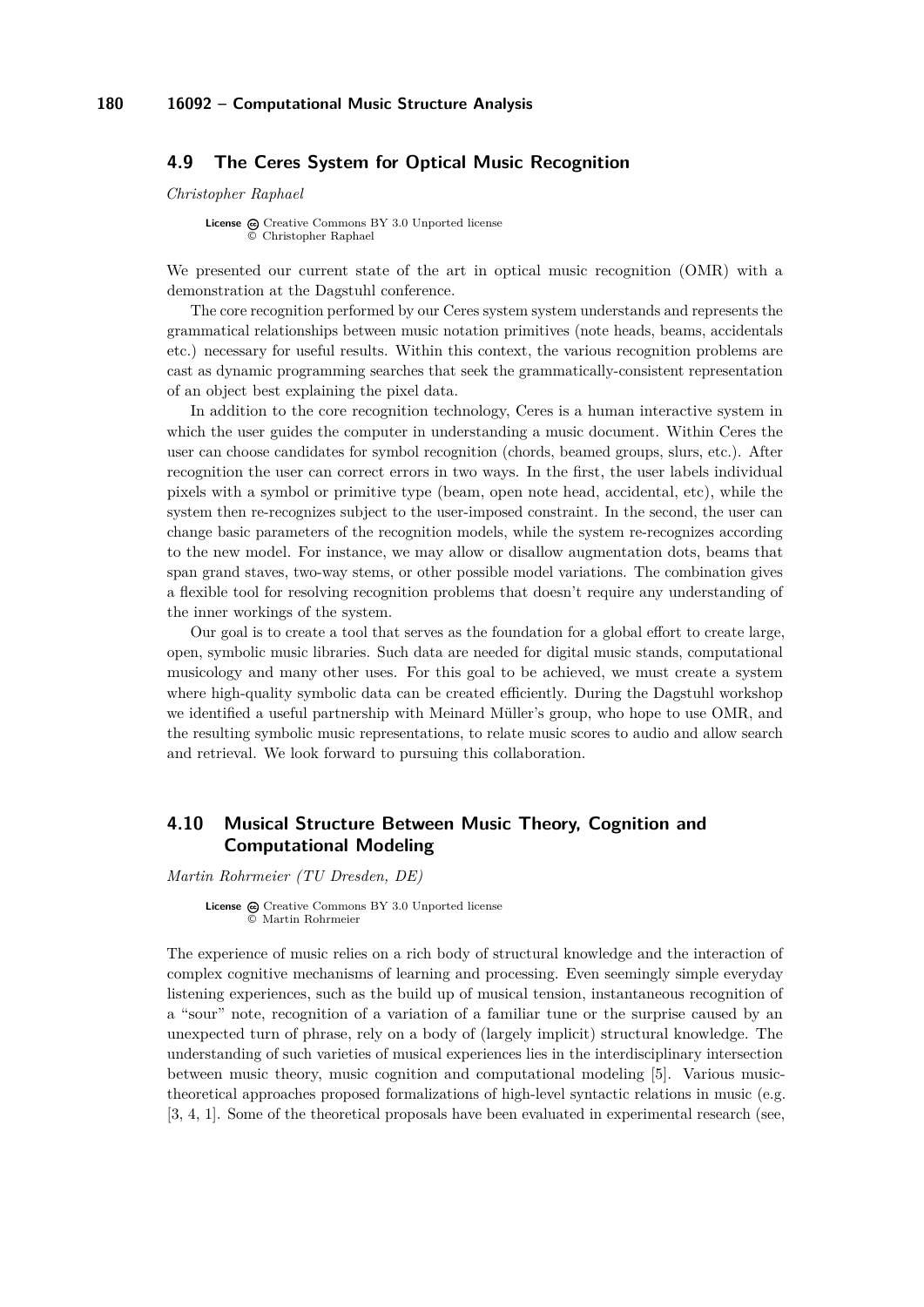e.g. [\[2,](#page-34-5) [8\]](#page-34-6)), yet the scientific potential in exploring music perception in the overlap of theory, psychology and computation remains large. During the Dagstuhl seminar, we discussed in which ways progress in complex high-level computational models of human music listening as well as in future MIR applications can be achieved by taking into account interdisciplinary insights developed in the intersection of music theory and music cognition.

#### **References**

- <span id="page-34-4"></span>**1** Granroth-Wilding, M., Steedman, M. (2014). A robust parser-interpreter for jazz chord sequences. Journal of New Music Research, 43(4):355–374.
- <span id="page-34-5"></span>**2** Koelsch, S., Rohrmeier, M., Torrecuso, R., Jentschke, S. (2013). Processing of hierarchical syntactic structure in music. Proceedings of the National Academy of Sciences, 110(38):15443–15448.
- <span id="page-34-2"></span>**3** Lerdahl, F., Jackendoff, R. (1984). A generative theory of tonal music. Cambridge, MA, MIT Press.
- <span id="page-34-3"></span>**4** Lerdahl, F. (2001). Tonal pitch space. Oxford University Press.
- <span id="page-34-1"></span>**5** Pearce, M., Rohrmeier, M. (2012). Music cognition and the cognitive sciences. Topics in cognitive science, 4(4):468–484.
- **6** Pearce, M. T., Wiggins, G. A. (2012). Auditory expectation: The information dynamics of music perception and cognition. Topics in cognitive science, 4(4): 625–652.
- **7** Rohrmeier, M. (2011). Towards a generative syntax of tonal harmony. Journal of Mathematics and Music,  $5(1):35-53$ .
- <span id="page-34-6"></span>**8** Rohrmeier, M., Rebuschat, P. (2012). Implicit learning and acquisition of music. Topics in cognitive science,  $4(4)$ , pp.  $525-553$ .
- **9** Steedman, M. J. (1996). The Blues and the Abstract Truth: Music and Mentals Models, in: A. Garnham, J. Oakhill (eds.), Mental Models in Cognitive Science (Erlbaum, Mahwah, NJ, 1996).

# <span id="page-34-0"></span>**4.11 Accessing Temporal Information in Classical Music Audio Recordings**

*Christof Weiß, Meinard Müller (Universität Erlangen-Nürnberg, DE)*

**License**  $\odot$  [Creative Commons BY 3.0 Unported](http://creativecommons.org/licenses/by/3.0/) license © [Christof Weiß, Meinard Müller](#page-34-0)

**Joint work of** Vlora Arifi-Müller, Thomas Prätzlich, Rainer Kleinertz, Christof Weiß, Meinard Müller

Music collections often comprise documents of various types and formats including text, symbolic data, audio, image, and video. For example, in one of our projects, we are dealing with operas by Richard Wagner, where one has different versions of musical scores, libretti, and audio recordings. When exploring and analyzing the various kinds of information sources, the identification and establishment of semantic relationships across the different music representations becomes an important issue. For example, when listening to a performance given as CD recording, time positions are typically indicated in terms of physical units such as seconds. On the other hand, when reading a musical score, positions are typically specified in terms of musical units such as measures. Knowing the measure positions in a given music recording not only simplifies access and navigation, but also allows for transferring annotations from the sheet music to the audio domain (and vice versa). In our Wagner project, we have started to annotate measure positions within various performances for the opera cycle "Der Ring des Nibelungen" either supplied by human annotators or generated by automated music synchronization techniques. Surprisingly, even the manually generated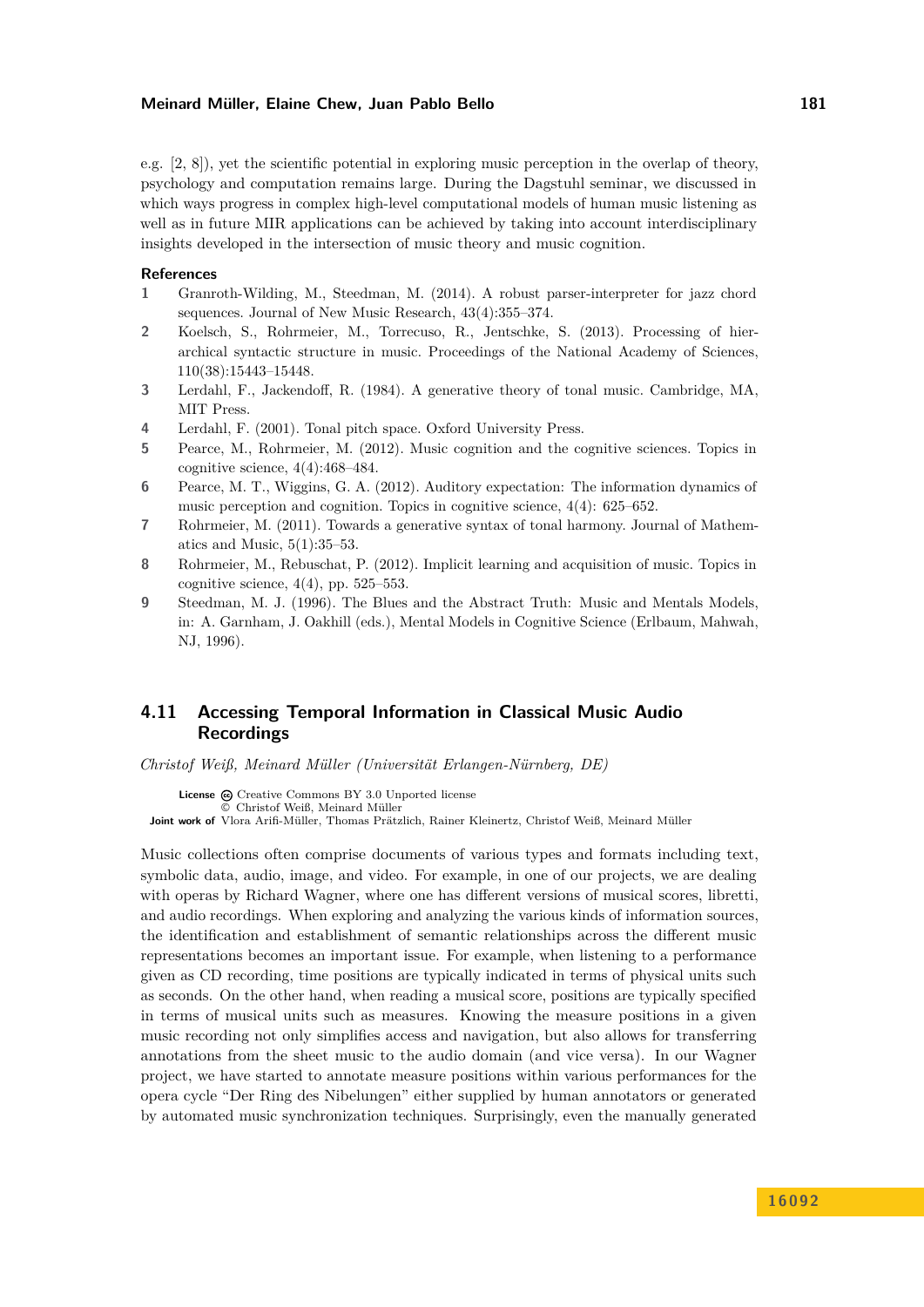annotations (not to speak of the annotations obtained by automated methods) often deviate significantly.

At the Dagstuhl seminar, we presented this scenario and reported typical problems. In particular, we discussed why and to which extent the task of identifying measure positions in performed music is ambiguous and what the (musical) reasons for highly deviating measure annotations are. Furthermore, we raised the question how one should evaluate automated procedures in the case where human annotators disagree. Over the course of the seminar, we found similar problems in the work of other participants. In particular, the issue of ambiguity when determining structural relevant time positions was an ongoing topic throughout the seminar.

#### **References**

- **1** Vlora Arifi, Michael Clausen, Frank Kurth, Meinard Müller. Synchronization of Music Data in Score-, MIDI- and PCM-Format. In Walter B. Hewlett and Eleanor Selfridge-Fields (ed.), MIT Press, 13:9–33, 2004.
- **2** Meinard Müller. Fundamentals of Music Processing. Springer Verlag, 2015.

# <span id="page-35-0"></span>**5 Working Groups**

### <span id="page-35-1"></span>**5.1 Human-in-the-Loop for Music Structure Analysis**

*Participants of Dagstuhl Seminar 16092*

License  $\textcircled{c}$  [Creative Commons BY 3.0 Unported](http://creativecommons.org/licenses/by/3.0/) license © [Participants of Dagstuhl Seminar 16092](#page-35-1)

Most of prior research on music structure analysis can be found in the realm of popular music. Typically, one starts with an audio recording which is then split up into segments by the system based on principles such as repetition, novelty, and homogeneity [\[5,](#page-36-1) [6\]](#page-36-2). Each part may then be labeled with a meaningful description such as intro/verse/chorus or a symbol 'A' as shown in the AABA form. Although the perception of structures is highly subjective, a tremendous amount of work has been proposed on developing segmentation algorithms for music structure analysis, and more importantly, on the evaluation metrics for such algorithms [\[9,](#page-36-3) [5,](#page-36-1) [4,](#page-36-4) [7\]](#page-36-5). However, tasks such as analyzing formal structure in tonal music require musically trained experts, who often disagree with each other in their annotations because of the ambiguity or complexity in music compositions [\[2\]](#page-36-6). In such cases, interactive systems that incorporate humans in the loop [\[8\]](#page-36-7) or that are based on active learning approaches seem promising.

In this working group discussion, we shared best practices for collecting data from participants [\[3,](#page-36-8) [1\]](#page-36-9). We also discussed the importance of asking suitable questions to obtain meaningful answers relevant for the desired structure analysis task. Obtaining a large amount of high-quality annotated data from trained and motivated participants remains a challenge for all disciplines. However, such data, enhanced by multiple structure annotations, is especially important for MIR due to structural ambiguities (i.e., natural variations) in music. Also, multiple annotations allow for eliminating incorrect or clarifying flawed annotations. In summary, framing a question from the perspective of musicology and music cognition with quantifiable measures is one key for music structure analysis. Also, targeting an application and understanding its users may render the difficult evaluation task more feasible.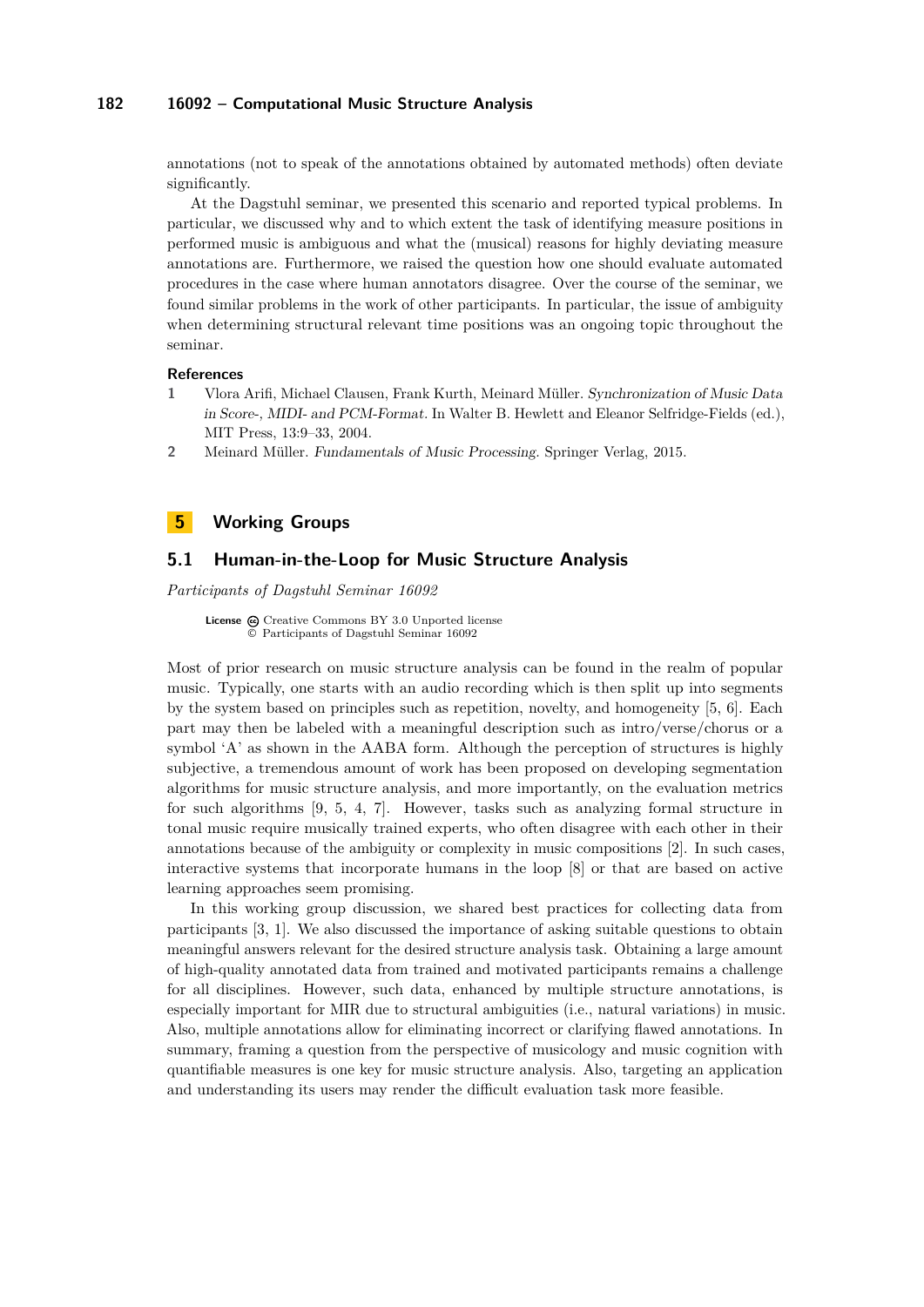#### **References**

- <span id="page-36-9"></span>**1** Alessio Bazzica, Cynthia C. S. Liem, and Alan Hanjalic. On detecting the playing/nonplaying activity of musicians in symphonic music videos. Computer Vision and Image Understanding, 144(C), pages 188–204, 2016.
- <span id="page-36-6"></span>**2** Ching-Hua Chuan and Elaine Chew. Creating Ground Truth for Audio Key Finding: When the Title Key May Not Be the Key. In Proceedings of the International Society for Music Information Retrieval Conference (ISMIR), Porto, Portugal, pages 247–252, 2012.
- <span id="page-36-8"></span>**3** Masataka Goto, Jun Ogata, Kazuyoshi Yoshii, Hiromasa Fujihara, Matthias Mauch, and Tomoyasu Nakano. PodCastle and Songle: Crowdsourcing-Based Web Services for Retrieval and Browsing of Speech and Music Content. In CrowdSearch, pages 36–41, 2012.
- <span id="page-36-4"></span>**4** Brian McFee, Oriol Nieto and Juan P. Bello. Hierarchical Evaluation of Segment Boundary Detection. Proceedings of the International Society for Music Information Retrieval Conference (ISMIR), Málaga, Spain, pages 406–412, 2015.
- <span id="page-36-1"></span>**5** Meinard Müller. Music Structure Analysis. In Fundamentals of Music Processing, chapter 4, pages 167–236, Springer Verlag, 2015.
- <span id="page-36-2"></span>**6** Jouni Paulus, Meinard Müller, and Anssi Klapuri. Audio-based Music Structure Analysis. In Proc. of the International Conference on Music Information Retrieval (ISMIR), Utrecht, The Netherlands, pages 625–636, 2010.
- <span id="page-36-5"></span>**7** Marcelo Rodrıguez-López and Anja Volk. On the Evaluation of Automatic Segment Boundary Detection. Proceedings of the International Symposium on Computer Music Multidiscplinary Research, Plymouth, UK, June, 2015.
- <span id="page-36-7"></span>**8** Markus Schedl, Sebastian Stober, Emilia Gómez, Nicola Orio, and Cynthia C. S. Liem. User-Aware Music Retrieval. In Meinard Müller, Masataka Goto, and Markus Schedl, editors, *Multimodal Music Processing*, Dagstuhl Follow-Ups, volume 3, pages 135–156, Schloss Dagstuhl – Leibniz-Zentrum für Informatik, Dagstuhl, Germany, 2012. [http://www.dagstuhl.](http://www.dagstuhl.de/dagpub/978-3-939897-37-8) [de/dagpub/978-3-939897-37-8](http://www.dagstuhl.de/dagpub/978-3-939897-37-8)
- <span id="page-36-3"></span>**9** Jordan Smith and Meinard Müller. Music Structure Analysis. Tutorial at the International Society for Music Information Retrieval Conference (ISMIR), 2014, [http://www.terasoft.](http://www.terasoft.com.tw/conf/ismir2014/tutorialschedule.html) [com.tw/conf/ismir2014/tutorialschedule.html.](http://www.terasoft.com.tw/conf/ismir2014/tutorialschedule.html)

# <span id="page-36-0"></span>**5.2 Computational Methods**

*Participants of Dagstuhl Seminar 16092*

License  $\bigcirc$  [Creative Commons BY 3.0 Unported](http://creativecommons.org/licenses/by/3.0/) license © [Participants of Dagstuhl Seminar 16092](#page-36-0)

This working group discussion began by examining the performance gap between human annotators of musical structure and computational models. One key question was how to close this gap primarily by leveraging what is in the signal while recognizing that some important information used by human annotators may not be there. To this end, two different approaches were discussed in detail – one which already exists and the other which was more abstract.

- The deep neural network approach of Grill and Schlüter at OFAI [\[1\]](#page-37-1). The group questioned whether this highly effective system was being optimized according to the best evaluation metric, and posed a secondary hypothetical question: Could such a deep architecture learn wrongly-labeled structural boundaries?
- Theoretical large scale graphical model that extracts "everything." This theoretical approach was discussed based on evidence that some tasks which are trained across two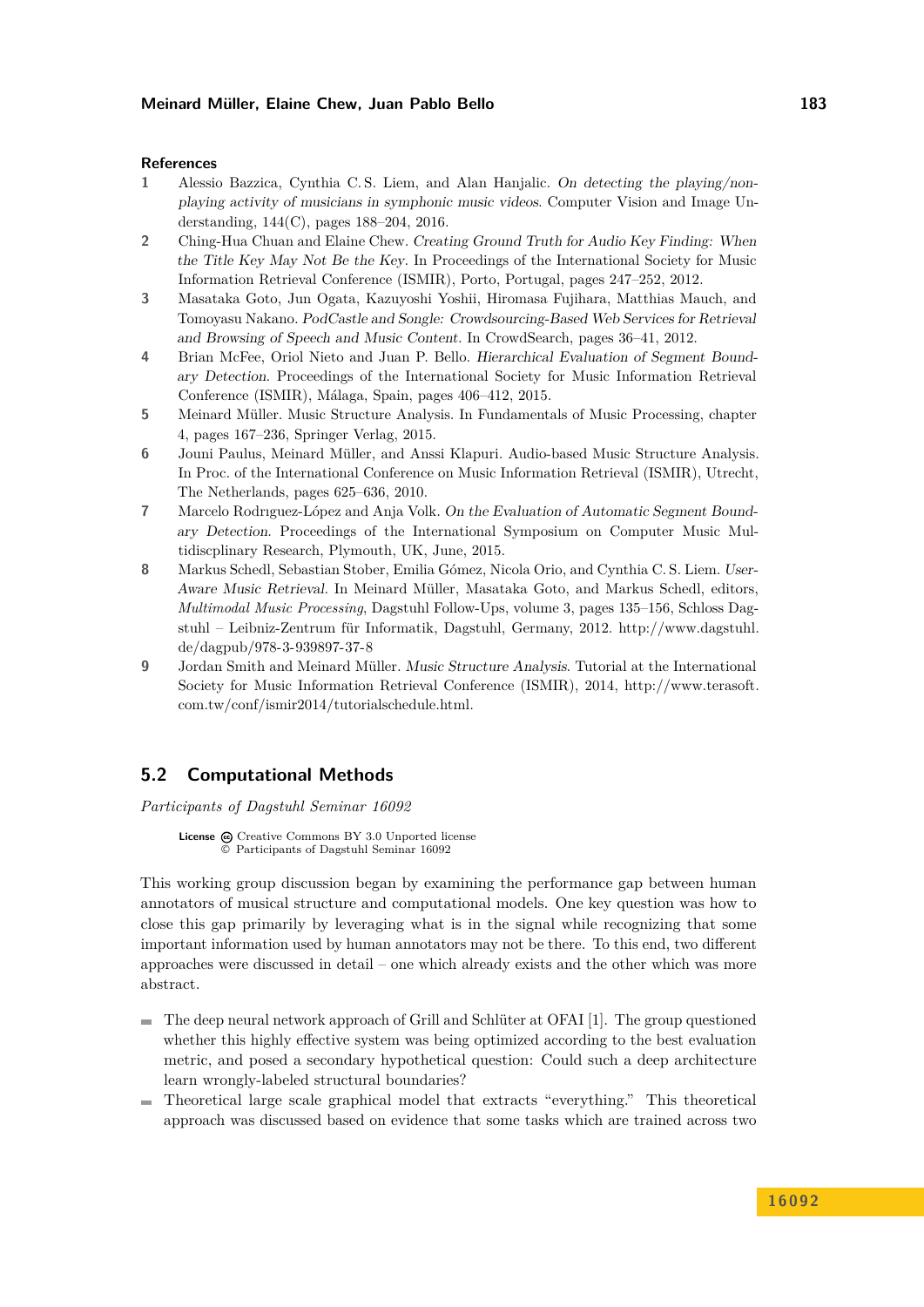simultaneous (but related) tasks can outperform those trained only on one. However, the importance of defining precisely which tasks should be estimated in parallel (e.g., key, structure, chords, beats, downbeats, onsets, and so on) was considered essential.

The working group recognized the extremely high computationally demands required to run such a model, and the unresolved issue of how to train it – in particular whether all the different layers really would interact with each other equally. The group considered how key and beat information are not strongly related, but that keys are linked with chords, and beats can be associated with chord changes. A further issue concerned how to account for the fact that not all dimensions of interest might be present in the signal being analyzed. Hence, such a system would be ineffective without a measure of confidence or salience in relation to the presence or absence of such dimensions.

In summary, the group determined that it was not fruitful to attempt to build a huge model of everything musical (in this sense, it could be considered an anti-grand challenge for computational music structure analysis). Instead, the most promising next step in relation to computational models should be to identify cases where there is a meaningful and well-defined interaction between different sources of information, such as the approaches by Holzapfel et al. [\[2\]](#page-37-2) (jointly considering beat, tempo, and rhythm), Dannenberg [\[3\]](#page-37-3) (combining beat tracking and structural alignment), or Papadopoulos et al. [\[4\]](#page-37-4) (jointly estimating chords and downbeats). Finally, the group revisited the issue of evaluation and how the calculated accuracy scores could be revisited in order to optimize new computational methods to the most perceptually valid measures of performance.

#### **References**

- <span id="page-37-1"></span>**1** Thomas Grill and Jan Schlüter. Structural Segmentation with Convolutational Neural Networks MIREX Submission. MIREX abstract, 2015.
- <span id="page-37-2"></span>**2** Andre Holzapfel, Florian Krebs, and Ajay Srinivasamurthy. Tracking the "Odd": Meter Inference in a Culturally Diverse Music Corpus. In Proceedings of the International Society for Music Information Retrieval Conference (ISMIR), Taipei, Taiwan, pages 425–430, 2014.
- <span id="page-37-3"></span>**3** R. Dannenberg. Toward Automated Holistic Beat Tracking, Music Analysis and Understanding. In Proceedings of the International Society for Music Information Retrieval Conference (ISMIR), London, UK, pages 366–373, 2005.
- <span id="page-37-4"></span>**4** Hélène Papadopoulos and Geoffroy Peeters. Joint Estimation of Chords and Downbeats from an Audio Signal. IEEE Trans. Audio, Speech and Language Processing 19(1):138–152, 2011.

## <span id="page-37-0"></span>**5.3 Applications of Music Structure Analysis**

*Participants of Dagstuhl Seminar 16092*

**License**  $\textcircled{e}$  [Creative Commons BY 3.0 Unported](http://creativecommons.org/licenses/by/3.0/) license © [Participants of Dagstuhl Seminar 16092](#page-37-0)

This working group focused on discussing application scenarios for music structure analysis. We began with an attempt to categorize existing applications into more scientifically and practically oriented ones. The group identified a number of applications of practical relevance in areas such as music appreciation and interaction, automatic music generation, music education and teaching, music repurposing, video production, as well as toys and games. Further examples of commercial applications using music structure analysis are, for example, *Adobe Premiere Clip* and *Jukedeck*. As for the scientific applications, the group concluded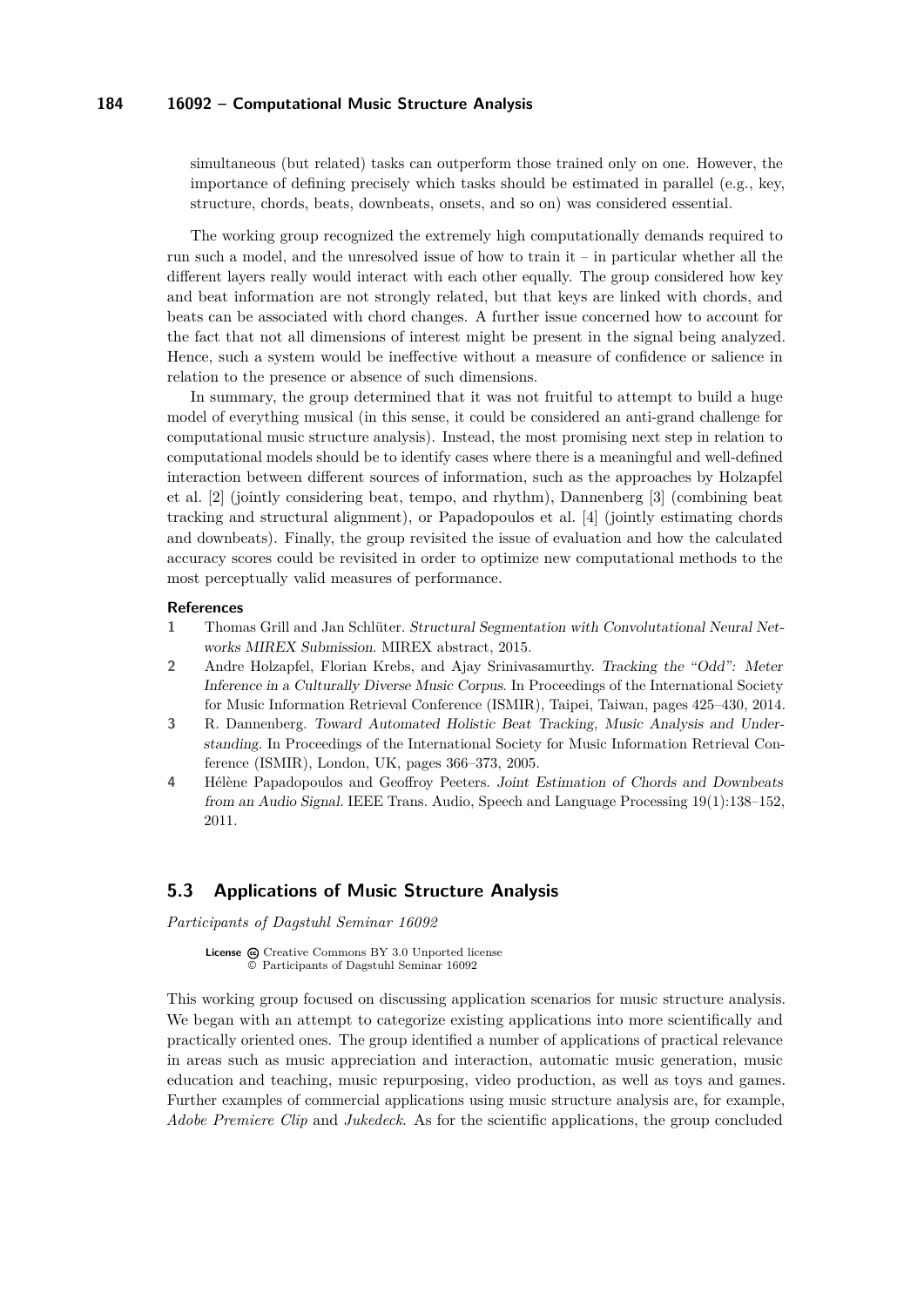that music structure analysis is essential to reduce the complexity of music, test theories of perception, music generation, and musicology in general. The idea was brought up that, instead of struggling to reveal structural elements derived from existing music theory, music structure analysis could be applied to infer propositions for a music theory in contexts where such a theory has not yet been developed. Especially for oral music traditions this might be a promising direction for future research. Diverse findings from practical experiences were brought up throughout the discussion. For example, in the automatic creation of mash-ups, downbeats are the most important kind of structural information. The problem of recruiting and keeping users interested in the evaluation of music structure analysis results expanded upon for the case of the PHENICX project, see [\[1\]](#page-38-1).

#### **References**

<span id="page-38-1"></span>**1** Cynthia Liem, Emilia Gómez, and Markus Schedl PHENICX: Innovating the classical music experience. Proceedings of the International Conference on Multimedia Expo Workshops (ICMEW), 2015

### <span id="page-38-0"></span>**5.4 Rhythm in Music Structure Analysis**

*Participants of Dagstuhl Seminar 16092*

**License**  $\textcircled{e}$  [Creative Commons BY 3.0 Unported](http://creativecommons.org/licenses/by/3.0/) license © [Participants of Dagstuhl Seminar 16092](#page-38-0)

This working group discussed issues that relate rhythm analysis to music structure analysis. On the one hand, there is a multitude of MIR tasks that involve rhythm such as beat, downbeat and tempo tracking, microtiming analysis, onset detection, and time signature estimation. On the other hand, conventional approaches to music structure analysis are often based solely on timbre and harmony, but neglect aspects related to rhythm. Recently, significant performance improvements have been achieved in tempo and meter tracking even for difficult music with soft onsets and varying tempo [\[2\]](#page-38-2). However, from a musicological point of view, rhythm has too often been studied in isolation from related concepts. The group discussed and identified a number of grand challenges and open issues related to rhythm analysis.

- The importance of microtiming for groove styles and short-term temporal structure [\[3,](#page-38-3) [1\]](#page-38-4).  $\blacksquare$
- Interaction between rhythm and other musical properties relevant for musical structures.  $\equiv$
- Tracking of structures above the measure level (supra-metrical levels).  $\overline{a}$
- Robust downbeat tracking. Ē.
- Exploiting larger scale repetitions for analyzing rhythmic patterns.  $\overline{\phantom{a}}$
- Discrimination of expressive timing from bad timing. ÷
- Visualization of conducting styles and gestures that shape the tempo.  $\overline{a}$
- $\overline{a}$ Identification of metrical levels that go into body movement in dance music.

### **References**

- <span id="page-38-4"></span>**1** Martin Pfleiderer. *Rhythmus: Psychologische, Theoretische und Stilanalytische Aspekte Populärer Musik*. Transcript, 2006.
- <span id="page-38-2"></span>**2** Florian Krebs and Sebastian Böck and Gerhard Widmer, *An Efficient State-Space Model for Joint Tempo and Meter Tracking*. Proceedings of the International Society for Music Information Retrieval Conference (ISMIR), Málaga, Spain, October, pages 72–78, 2015.
- <span id="page-38-3"></span>**3** Richard Ashley *Grammars for Funk Drumming: Symbolic and Motor-Spatial Aspects.* Abstract in Proc. Cognitive Science Society, Portland, Oregon, 2010.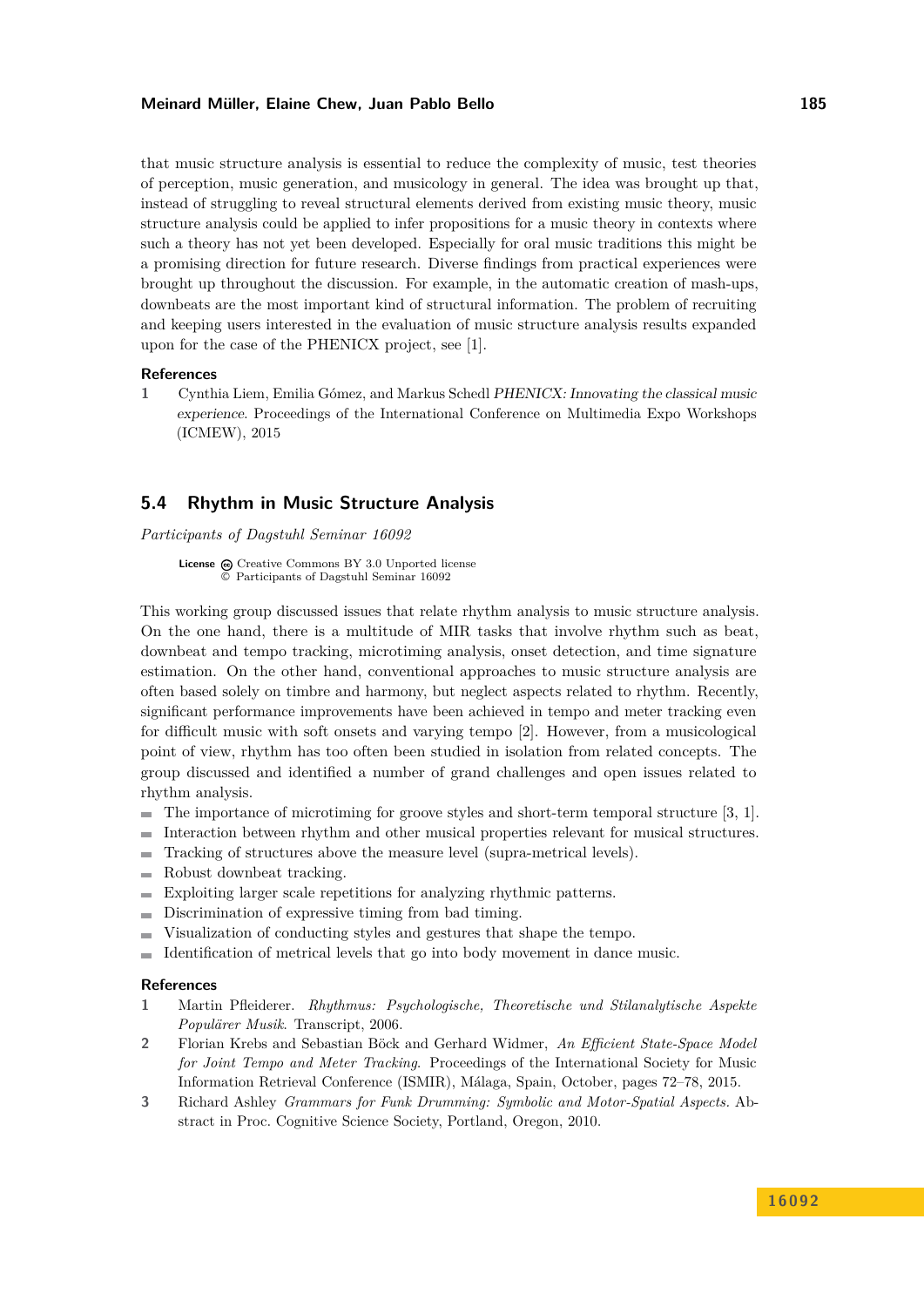# <span id="page-39-0"></span>**5.5 Similarity in Music Structure Analysis**

*Participants of Dagstuhl Seminar 16092*

**License**  $\bigoplus$  [Creative Commons BY 3.0 Unported](http://creativecommons.org/licenses/by/3.0/) license © [Participants of Dagstuhl Seminar 16092](#page-39-0)

In this working group, we discussed the importance of music similarity. Early on, we agreed that the measurement of music similarity by computational means is the key ingredient for music structure analysis. Unfortunately, there is no general definition of similarity readily available, as the concept depends on the signal's properties, the application context, and the user background. Usually, corpora need to be defined that reflect similarity ratings. Under the assumption that there is a common understanding of similarity among composers, performers and listeners, one then tries to measure similarity in a linear continuum. Besides the fact that measuring similarity of symbolic music representations is still an open issue, even more intricate problems arise from other music traditions that are strongly based on learning music by imitation. This was made clear by some examples from the Dunya Makam corpus [\[1\]](#page-39-2). While for this Turkish music tradition, similarity based on discrete pitches is reasonable, in Chinese and Indian music traditions the performance characteristics (such as inflections and vibrato) are much more important. Moreover, even though music segments may be similar from a semantic viewpoint, they often exhibit significant spatial or temporal differences. Therefore, we pointed out the importance of the design of musically meaningful mid-level features so that the subsequent similarity rating can be handled very efficiently using simple metrics (basically inner products and correlation measures).

#### **References**

<span id="page-39-2"></span>**1** Holzapfel, A., Şimşekli U., Şentürk S., and Cemgil A. T. Section-level Modeling of Musical Audio for Linking Performances to Scores in Turkish Makam Music. In Proceedings of IEEE International Conference on Acoustics, Speech and Signal Processing (ICASSP), pages 141– 145, Brisbane, Australia, 2015

### <span id="page-39-1"></span>**5.6 Structure in Music Composition**

*Participants of Dagstuhl Seminar 16092*

**License**  $\textcircled{c}$  [Creative Commons BY 3.0 Unported](http://creativecommons.org/licenses/by/3.0/) license © [Participants of Dagstuhl Seminar 16092](#page-39-1)

Nobody really listens to generated music. We believe this is due to the fact that computergenerated music typically lacks long-term structure. Systems employing Markov models usually only look at transition probabilities on a very local level. Context-free grammars offer a step-up, but have not been very successful in constraining global structure. These days, many believe in deep learning and speak of the potential of convolutional neural nets for generating music with structure; we have not yet seen convincing results.

Since music generation can be viewed as the flip side of music analysis (as stated by one of the participants), we can use the information retrieved from the structural analysis to facilitate the music generation process. We therefore believe that generation should be a two-step process: generate the structure first (i.e., a narrative that the music follows), then generate the music based on that structure. A possible approach could be to use a tension profile model to capture structure. Such models [\[1,](#page-40-1) [2\]](#page-40-2) can capture a lot more than people realize and listeners recognize it. This approach could potentially be combined with structure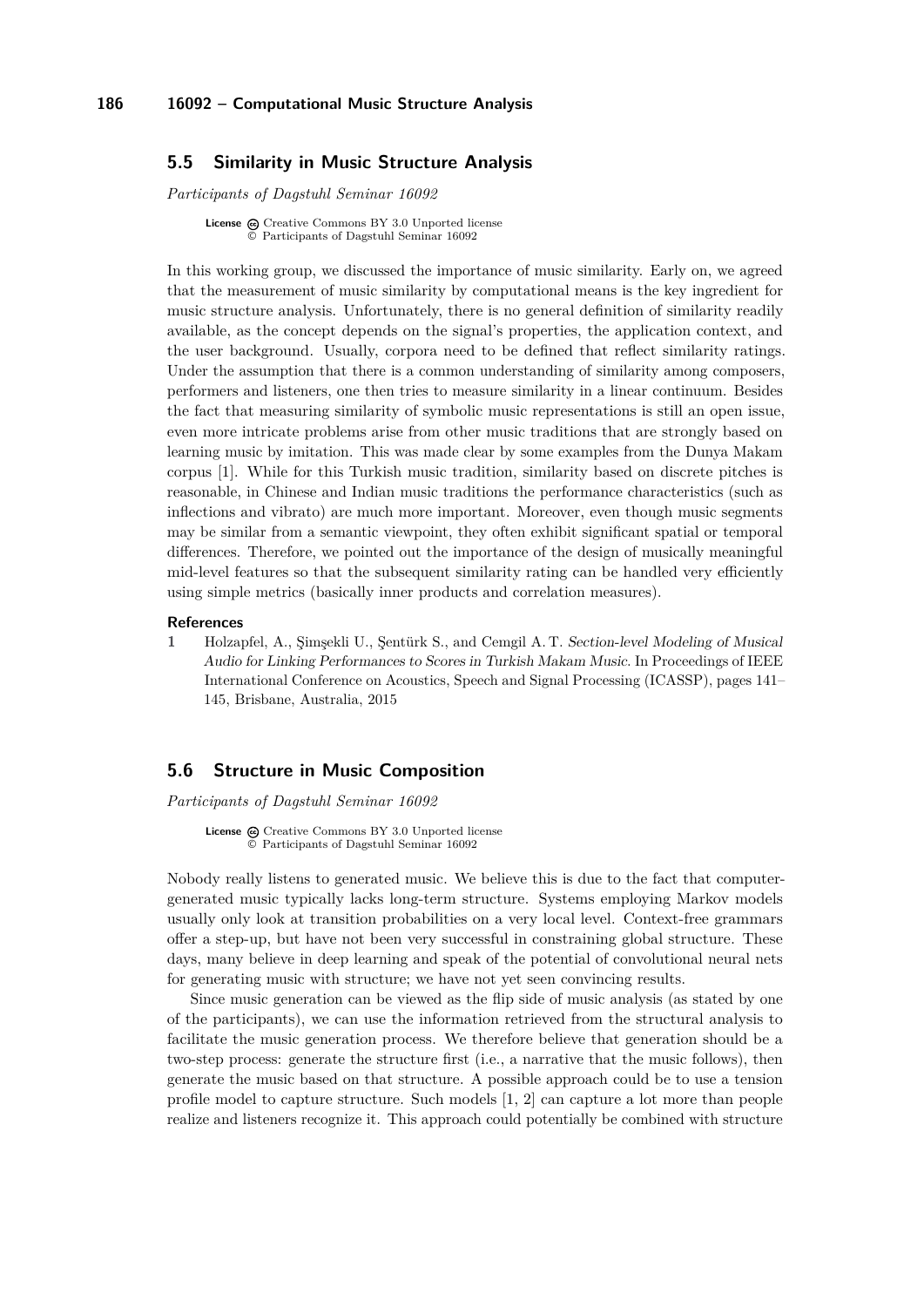captured by information content. These two types of structure are closely related, but do not always have a linear relationship. In the approach followed by Herremans in the MorpheuS project [\(http://dorienherremans.com/MorpheuS\)](http://dorienherremans.com/MorpheuS), generating music that fits a tonal tension profile is combined with enforcing a higher level, top-down structure defined by a pattern detection algorithm. In conclusion, generating music into a structure allows us to overcome the problem that we have long been facing in the field of automated composition. We propose that tension and information content might be suitable structural profiles, especially when combined with a larger top-down structure.

### **References**

- <span id="page-40-1"></span>**1** Farbood, M. (2012). A parametric, temporal model of musical tension. Music Perception 29(4):387–428.
- <span id="page-40-2"></span>**2** Herremans, D., and Chew, E. (2016). Tension ribbons: Quantifying and visualising tonal tension. Second International Conference on Technologies for Music Notation and Representation (TENOR). Cambridge, UK.

## <span id="page-40-0"></span>**5.7 Structure Analysis and Music Cognition**

*Participants of Dagstuhl Seminar 16092*

License  $\textcircled{a}$  [Creative Commons BY 3.0 Unported](http://creativecommons.org/licenses/by/3.0/) license © [Participants of Dagstuhl Seminar 16092](#page-40-0)

For the discussion in this session two different directions were proposed. First, the question was posed as to what aspects of the cognitive sciences and music psychology can be helpful for computational approaches to structure analysis. Second, the question on how cognitive and psychological studies can be advanced with the help of computational analysis of musical structure was raised. David Temperley, in his keynote talk at the CogMIR Conference 2013, outlined some thoughts about the relation between music cognition and music information retrieval (MIR). He stated that, for well-defined problems, MIR can work alone; for many ill-defined problems, however, MIR can profit from collaborations with the cognitive sciences. Examples that were discussed in the working group session were:

- In MIR, one rarely encounters the concept of reduction as it has been proposed in theories such as the Generative Theory for Tonal Music (GTTM) by Lerdahl and Jackendoff [\[1\]](#page-41-2).
- Learned signal representations derived from deep learning could profit from incorporating perceptually motivated low-level features.
- Mechanisms that help humans to predict music events and shape their expectations about  $\mathbf{r}$ what is going to happen next [\[2\]](#page-41-3) should be better exploited.

In summary, most participants of our working group agreed that MIR approaches to structure analysis should incorporate findings from the cognitive sciences related to the aspects that help human listeners chunk a piece of music into memorable segments. These processes are mainly those of expectation, reduction, and tension. However, an important problem that such an interdisciplinary exchange will face is the fact that most models for these processes have been derived and documented using notated representations of music. Making these models work with audio recordings is a major challenge that impedes straightforward incorporation of the models into MIR approaches.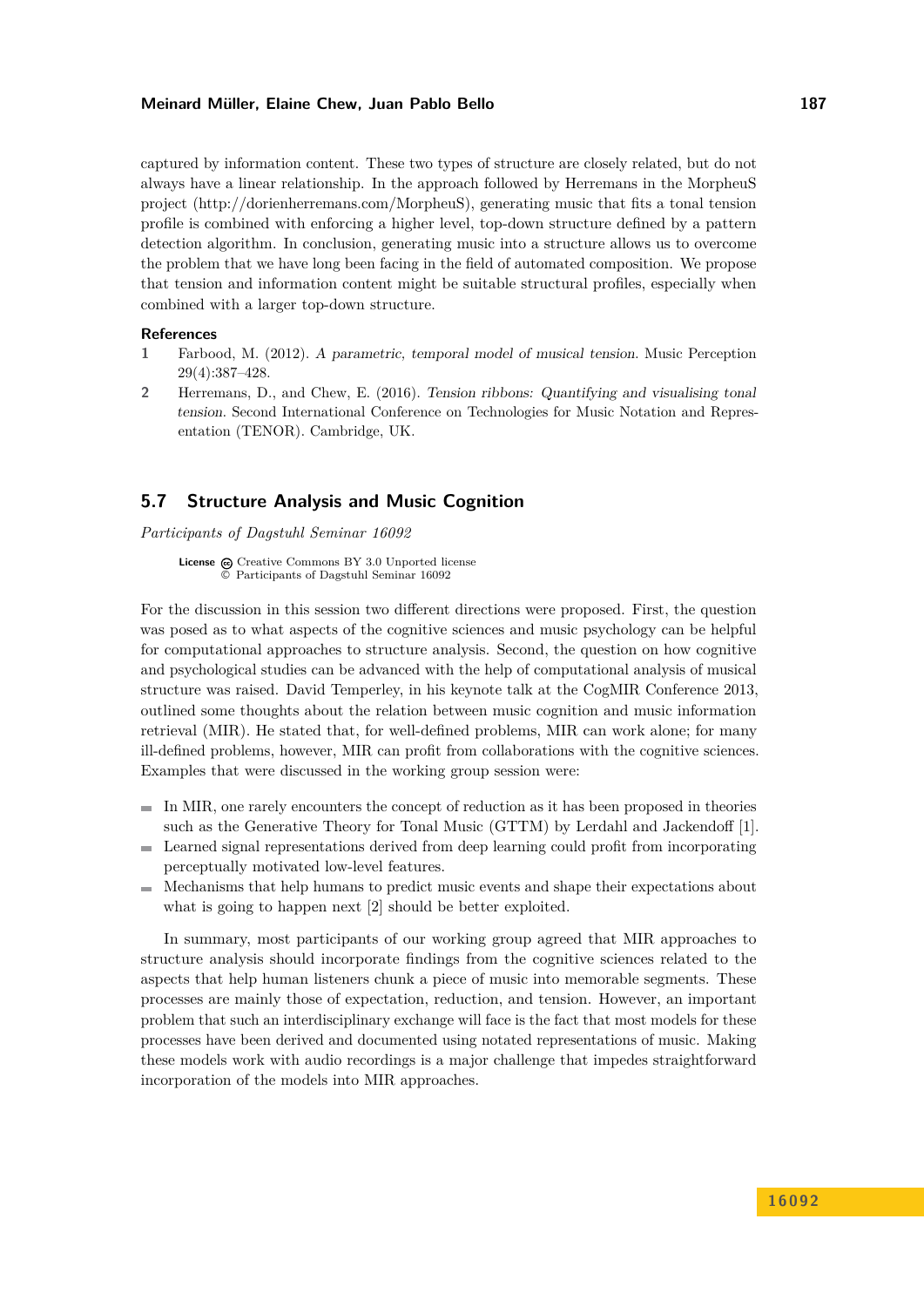### **References**

- <span id="page-41-2"></span>**1** Lerdahl, F. and Jackendoff, R. (1983). A generative theory of tonal music. MIT Press Cambridge.
- <span id="page-41-3"></span>**2** Huron, D. (2006). Sweet anticipation: Music and the psychology of expectation. MIT Press.

### <span id="page-41-0"></span>**5.8 Computation and Musicology**

*Participants of Dagstuhl Seminar 16092*

License  $\textcircled{c}$  [Creative Commons BY 3.0 Unported](http://creativecommons.org/licenses/by/3.0/) license © [Participants of Dagstuhl Seminar 16092](#page-41-0)

At the Dagstuhl Seminar, participants representing musicology and the computer/engineering sciences identified the hurdles that prevent more widespread collaboration between these two disciplines. In addition to their different philosophical orientations, the two fields have very different cultures. Musicological research privileges sole-authored, narrowly focused, hermeneutical, score-centered, and (sometimes) strongly opinionated writings. Computational research is multi-authored, broadly focused, descriptive, audio-centered, and leaves interpretation to the reader. Still, we also identified connecting points such as our shared interest in normal practices of musicians as well as our shared interest in analytical reduction and classification.

### <span id="page-41-1"></span>**5.9 Music Structure Annotation**

*Participants of Dagstuhl Seminar 16092*

License  $\textcircled{c}$  [Creative Commons BY 3.0 Unported](http://creativecommons.org/licenses/by/3.0/) license © [Participants of Dagstuhl Seminar 16092](#page-41-1)

In this working group, we discussed various aspects regarding the generation, the usage, and the availability of structure annotations for music recordings. The following list summarizes the main points of our discussion.

- $\blacksquare$  Several systems and methodologies have been proposed to annotate the music structure of an audio soundtrack. This is not a problem in itself but should be kept in mind when analyzing the results of an algorithm on a given test-set, since the evaluation results may significantly depend on the system and methodology used to create the annotations of the test-set.
- $\blacksquare$  For a single system and methodology, the annotation may also vary from one annotator to another. We therefore need to collect the information on why an annotator did his or her annotation.
- Various kinds of (known and unknown) ambiguities as well as subjectivity are sources of m. annotation variations.
- There seem to be a tendency for annotators to agree on large-scale structures, but not necessarily on small-scale structures.
- Annotations should be considered as a sparse graph (lattice of hypotheses), rather than a sequence of segmentation boundaries.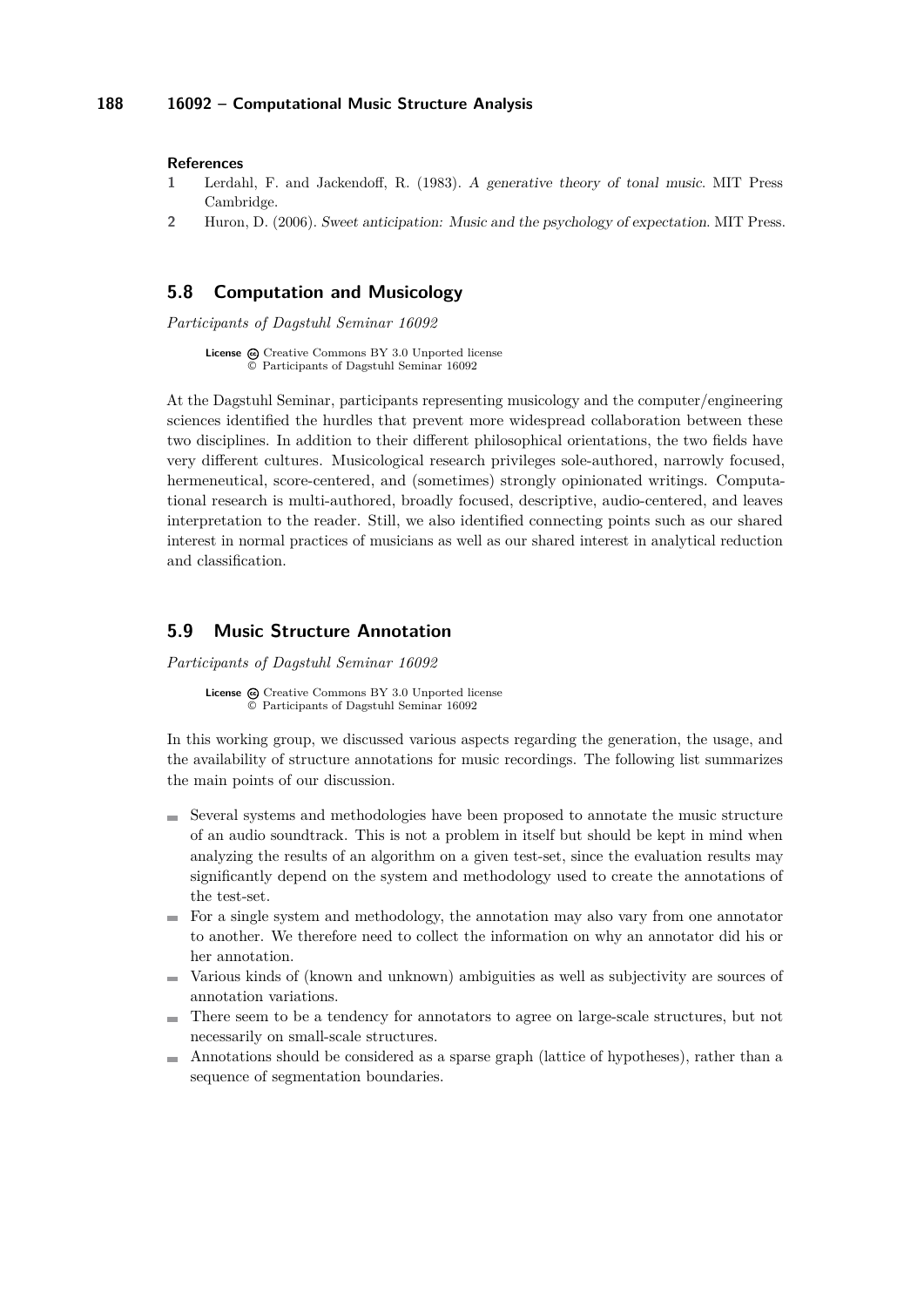- The ambiguity as well as the various annotation systems and methodologies should be handled explicitly rather than being "swept under the carpet." The best solution is to collect several annotations representing the ambiguities.
- The following corpora of annotations have been identified and discussed.
	- $\blacksquare$  Public: SALAMI (1400), IRISA (380), RWC (200), Isophonics (360)
	- Private (audio non-public): IRCAM  $(300)$ , TUT-Paulus  $(600)$ , Billboard  $(1000)$ , CompMusic, ACM-Multimedia
- We should produce a document listing the various corpora and explaining their corresponding annotation systems and guidelines. It would be interesting to compare annotations of the same track resulting from the various systems.
- $\blacksquare$  It is easier to detect the beginning of a segment than its end. We need a format that would easily allow for the representing of fuzzy endings. Maybe the JAMS (JSON-based music annotation) format could be used for storage [\[3\]](#page-42-0).

### **References**

- **1** G. Peeters and E. Deruty. Is music structure annotation multi-dimensional? A proposal for robust local music annotation. In Proc. of the International Workshop on Learning the Semantics of Audio Signals (LSAS), Graz, Austria, 2009.
- **2** F. Bimbot, E. Deruty, S. Gabriel, and E. Vincent. Methodology and resources for the structural segmentation of music pieces into autonomous and comparable blocks. In Proc. of the International Society for Music Information Retrieval (ISMIR), Miami, Florida, USA, pages 287–292, 2011.
- <span id="page-42-0"></span>**3** E. Humphrey, J. Salamon, O. Nieto, J. Forsyth, R. Bittner, and J. Bello. JAMS: A JSON Annotated Music Specification for Reproducible MIR Research. In Proc. of the International Society for Music Information Retrieval (ISMIR), Taipei, Taiwan, pages 591–596, 2014.
- **4** J. B. L. Smith, J. A. Burgoyne, I. Fujinaga, D. De Roure, and J. S. Downie. Design and creation of a large-scale database of structural annotations. In Proc. of the International Society for Music Information Retrieval (ISMIR), Miami, Florida, USA, pages 555–560, 2011.